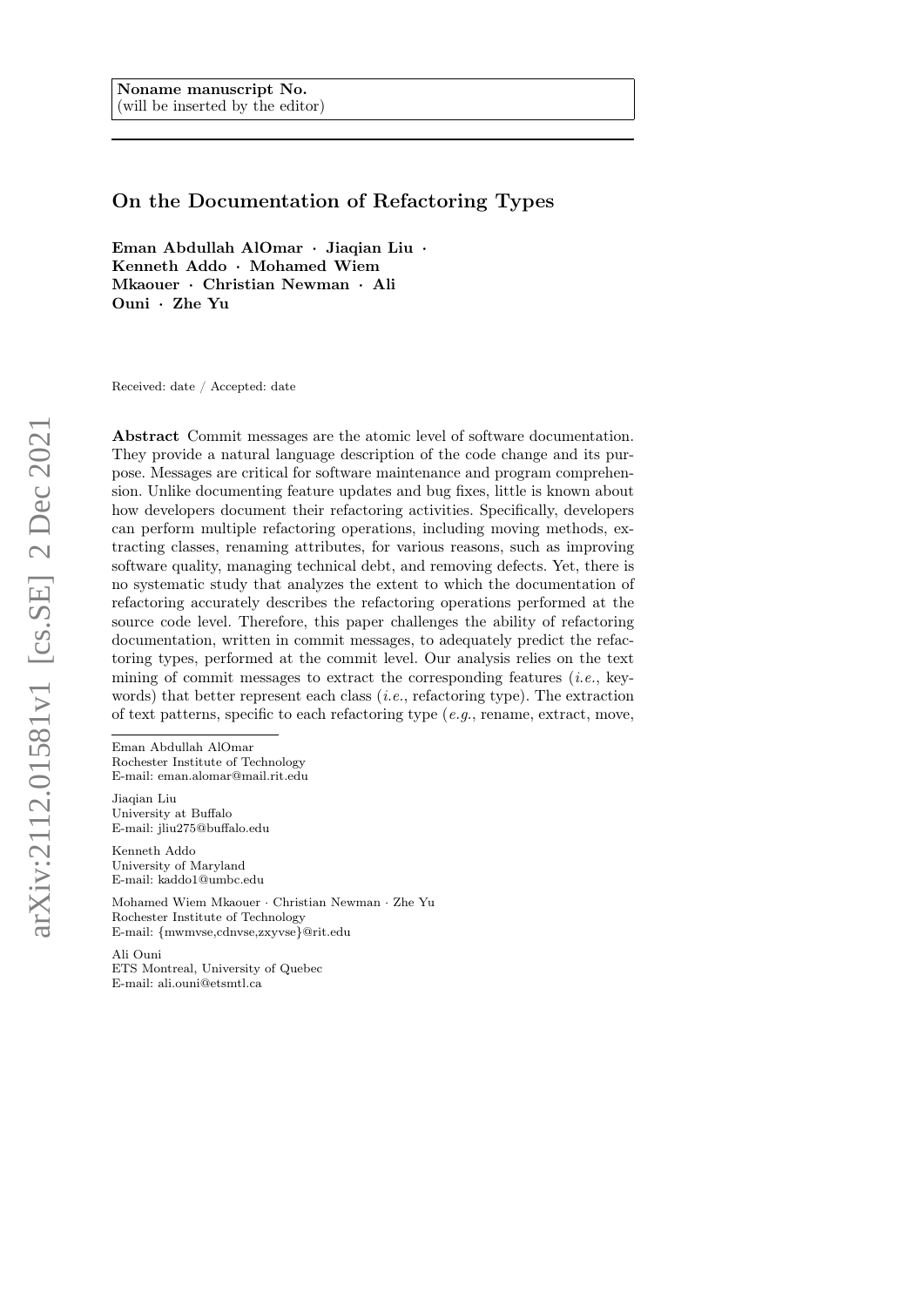inline, etc.) allows the design of a model that verifies the consistency of these patterns with their corresponding refactoring. Such verification process can be achieved via automatically predicting, for a given commit, the methodlevel type of refactoring being applied, namely Extract Method, Inline Method, Move Method, Pull-up Method, Push-down Method, and Rename Method. We compared various classifiers, and a baseline keyword-based approach, in terms of their prediction performance, using a dataset of 5,004 commits. Our main findings show that the complexity of refactoring type prediction varies from one type to another. Rename method and Extract method were found to be the best documented refactoring activities, while Pull-up Method, and Push-down Method were the hardest to be identified via textual descriptions. Such findings bring the attention of developers to the necessity of paying more attention to the documentation of these types.

Keywords Refactoring · Software Quality · Software Engineering · Machine Learning

#### 1 Introduction

Understanding maintenance activities is critical for practitioners to effectively support the evolution of their projects in terms of enhancing cost-effectiveness, managing technical debt, and better allocation of maintenance related resources. Therefore, a plethora of studies have been performed on automatic classification of repository artifacts  $(e.g., bug$  reports, issues, code changes) in general, and commit messages in particular for several purposes, including the approximation of maintenance activities [\(Gharbi et al., 2019;](#page-33-0) [Hönel et al.,](#page-33-1) [2020\)](#page-33-1), identification of bug fixes [\(Zafar et al., 2019\)](#page-36-0), detection of securityrelevant changes [\(Alsolai & Roper, 2020;](#page-32-0) [Sabetta & Bezzi, 2018\)](#page-35-0). Recently, there have been a focus on analyzing commit messages in the context of refactoring.

Refactoring, being the art of improving software internal design without altering its external behavior [\(AlOmar et al., 2021b\)](#page-31-0), is the de-facto way to reduce technical debt [\(Avgeriou et al., 2016\)](#page-32-1). To help manage this technical debt, a lot of research focus has shifted to analyzing developers' refactoring practices through mining code changes and commit messages [\(Counsell et al.,](#page-32-2) [2019,](#page-32-2) [2018;](#page-33-2) [Naiya et al., 2015;](#page-34-0) [Ubayashi et al., 2018;](#page-36-1) [Veerappa & Harrison,](#page-36-2) [2013\)](#page-36-2). For instance, [\(AlOmar et al., 2019a\)](#page-31-1) developed a taxonomy of textual patterns, used by developers when documenting their refactoring activities, to understand how developers document these refactoring activities and many empirical studies have focused on mining commit messages to extract the reason behind developers' choice to refactor in terms of optimizing structural metrics, (e.g., coupling, complexity, etc.) [\(AlOmar et al., 2019b;](#page-32-3) [Pantiuchina](#page-35-1) [et al., 2018\)](#page-35-1), and quality attributes (e.g., readability, etc.) [\(Fakhoury et al.,](#page-33-3) [2019a\)](#page-33-3). Commit messages were also used by [\(Rebai et al., 2020\)](#page-35-2) to recommend refactoring operations. While there is a heavy reliance on the valuable information contained in commit messages, little is known about the extent to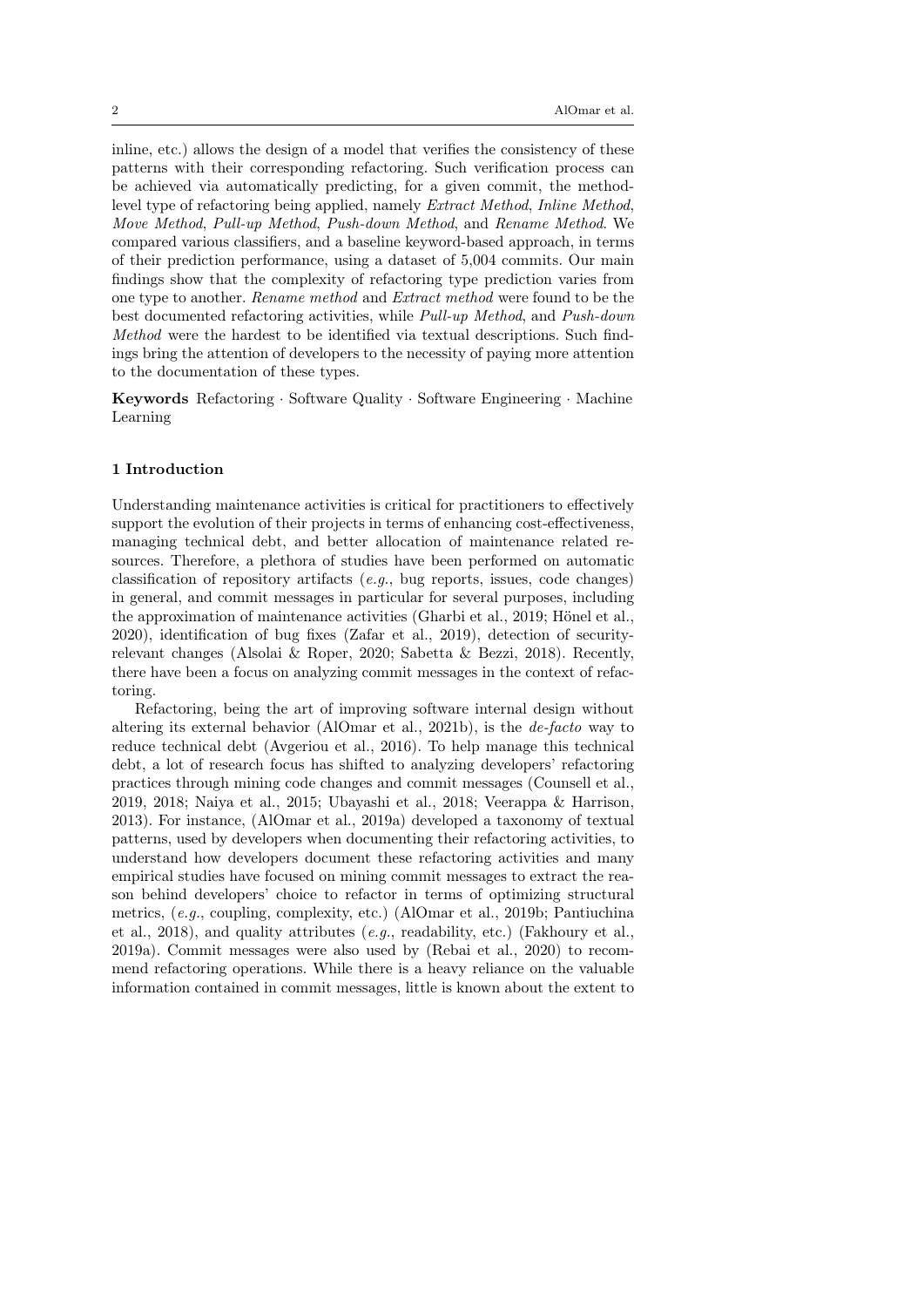which such information can properly describe the actual refactoring changes in the source code. Specifically, studies have shown that developers do often misuse refactoring related terminology, in their documentation [\(Zhang et al.,](#page-36-3) [2018\)](#page-36-3). Because commit message analysis relies on the notion that refactorings are described in such a way that they can be distinguished from one another (i.e., rename is described differently than move method), it is important to know whether this is generally true and in particular how refactorings can be distinguished by the way they are described in commit messages.

Recent studies have been heavily investigating how developers document refactoring to gain more insights on how refactoring is being practically applied. They parse commit messages to extract the intent behind the refactoring, then measure the impact of the refactoring on the source code quality, and verify the consistency between what was described in the message with the measurement in the source code. For instance, [\(Pantiuchina et al., 2018\)](#page-35-1) found a misperception between the state-of-the-art structural metrics, widely used as indicators for refactoring, and what developers actually document as an improvement when they refactor their source code. Similarly, [\(AlOmar](#page-32-3) [et al., 2019b\)](#page-32-3) have found that not all metrics are equally capturing developers perception of software quality. [\(Fakhoury et al., 2019a\)](#page-33-3) have found that current readability frameworks are unable to capture what developers intended to be refactorings that improve the source code readability. Such misperception between the theory of detecting refactoring opportunities, through removing code smells and improving structural metrics, and practical intents driving developers to refactor, could explain the shortage of developers adoption of current refactoring tools [\(Kim et al., 2014;](#page-33-4) [Murphy-Hill et al., 2012\)](#page-34-1). [\(Arnaoudova et al., 2016\)](#page-32-4) investigated the linguistic antipatterns that are in disjunction with the source code. In another important dimension that can be investigated, is the consistency between the documentation of the refactoring actions, and the refactoring types that were actually performed in the source code. Just like documenting features and bug fixes, recent studies have shown that developers intentionally describe refactoring activities in commit messages, i.e., self-affirm the existence of refactoring activity [\(AlOmar et al.,](#page-31-1) [2019a;](#page-31-1) [Zhang et al., 2018\)](#page-36-3). Yet, little is known about the extent to which, the description of refactorings, in the commit message, matches the actual refactoring action that was committed.

Therefore, we study the ways in which terminology used to describe refactorings in commit messages to distinguish different refactorings from one another by studying the discriminative power of various machine learning techniques when provided this terminology. As an illustrative example, we refer to the simplified example extracted from the bekvon/residence  $project<sup>1</sup>$  $project<sup>1</sup>$  $project<sup>1</sup>$  reported in Figure [1.](#page-3-0) The commit message states the purpose of refactoring as a rename of getter function for better readability. Based on the developers commit message, can we automatically deduce the existence of a refactoring

<span id="page-2-0"></span> $^1 \,$ <https://github.com/bekvon/residence/commit/76c364ea47e5a28b2041a0bb3323cb48bab180c9> (last checked 2020/06/20)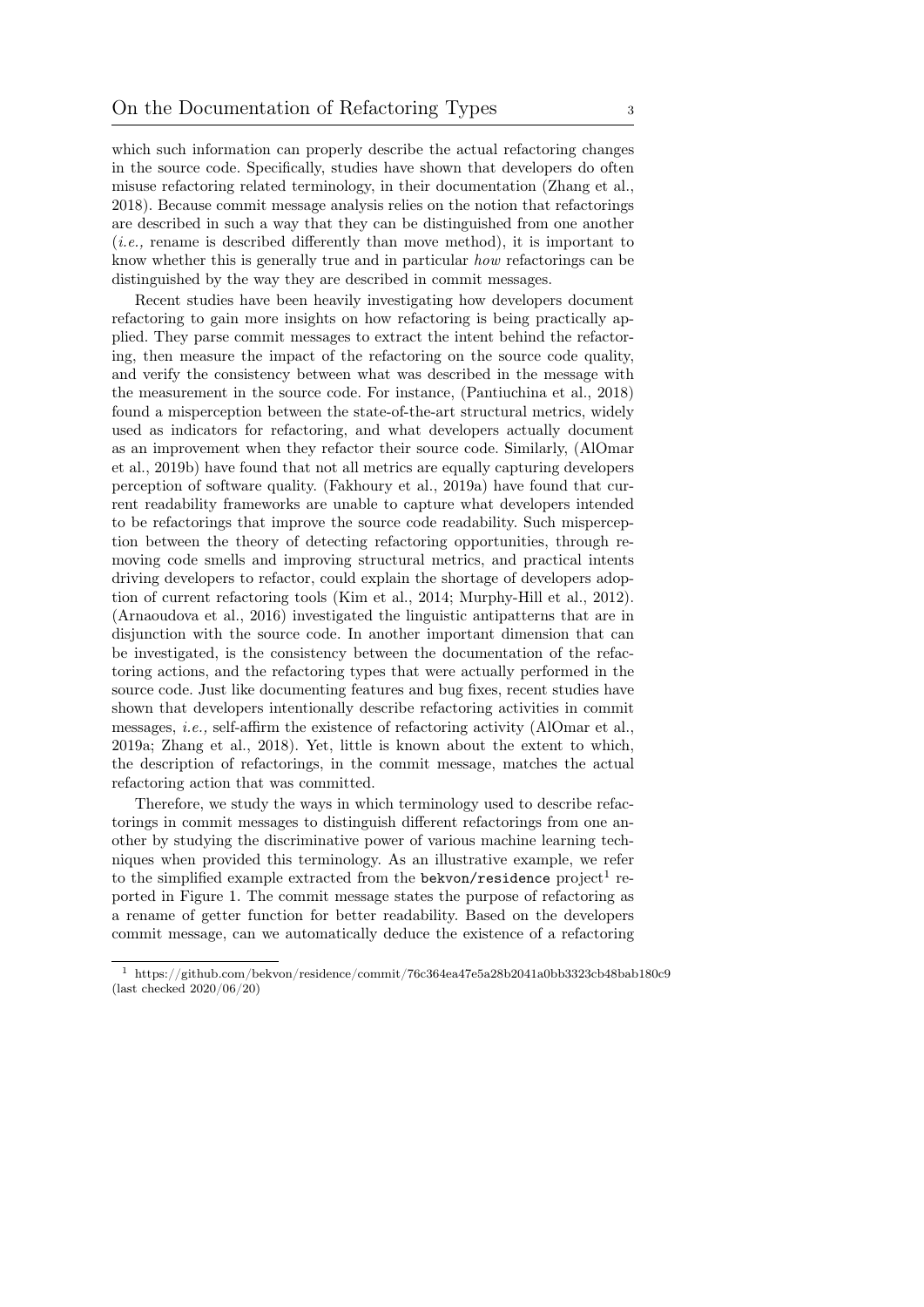<span id="page-3-0"></span>

Fig. (1) An example of a refactoring, and its corresponding documentation.

whose type is *Rename Method*. An intuitive solution for this problem is to detect the refactoring type in the source code and string-match it in the commit message to check whether it is mentioned as a form of verification. Such a solution assumes that developers refer to refactorings as they are known in the refactoring catalogue [\(Fowler et al., 1999;](#page-33-5) [Wake, 2004\)](#page-36-4). Previous studies found that developers misuse refactoring related terms [\(Soares et al., 2013\)](#page-35-3), which hinders the accuracy of the string matching solution and presents a challenge for any solution that attempts to verify the consistency between refactoring and its corresponding documentation.

The goal of our study is to investigate whether different words and phrases found in refactoring commit messages are unique to different types of refactorings (e.g., rename, move, extract, inline, etc.). In pursuit of this goal, we deploy machine learning techniques for the prediction of refactoring operation types based on commit messages. The results of this study can help us determine the types of words and phrases which best discriminate one type of refactoring from another; providing greater insight into the way refactoring is affirmed, which can be used to help automatically document refactorings in a more systematic way. Additionally, this work is critical in supporting refactoring documentation and in reducing the amount of effort needed by developers to appropriately describe what happened during a sequence of changes and help improve comprehension of those changes via commit messages. The work helps us understand how developers discriminate against different refactoring types through human language descriptions. Further, a recent industrial case study at Xerox reveals that developers rarely report specific refactoring operations as part of their documentation when submitting refactoring changes [\(AlOmar et al., 2021a\)](#page-31-2). With the lack of refactoring documentation guidelines, the reviewers are forced to ask for more details in order to recognize the need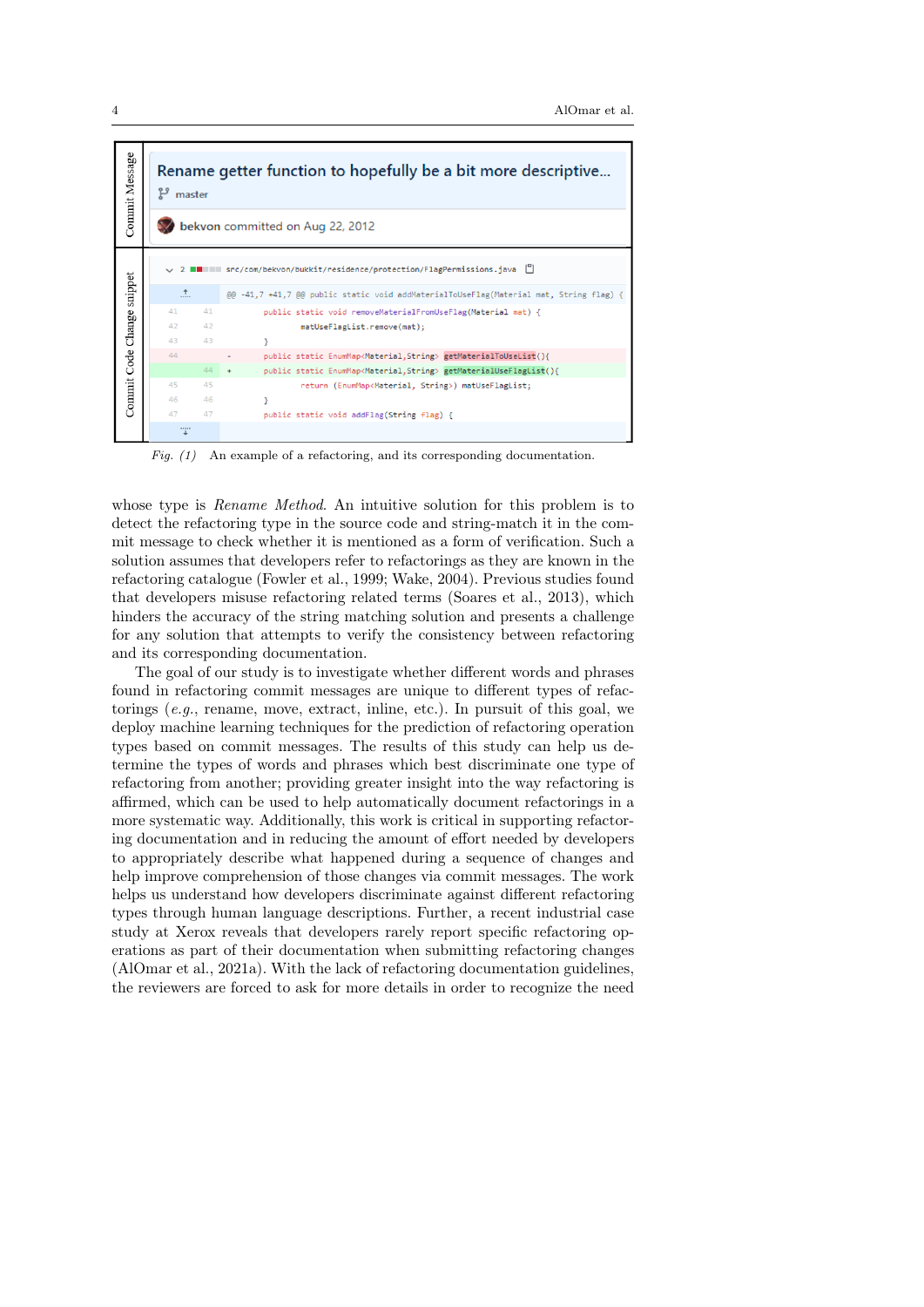for refactoring. The authors designed a procedure for documenting any refactoring review requests, respecting three dimensions that they referred to as the three  $\mathbf{I}$ s, namely, *Intent, Instruction*, and *Impact*. Our study sheds light on the need to improve the quality of documenting refactoring types, which is considered one of the recommended dimensions to include in refactoring documentation.

In this paper, we formulate the prediction of refactoring operation types as a multi-class classification problem. Our solution relies on textual mining of commit messages to extract the corresponding features (i.e., keywords) that better represent each class  $(i.e.,$  refactoring type) in order to automatically predict, for a given commit, the type of refactoring being applied and documented.

To build our model, we collected a dataset of commits that are known to contain the type of refactorings considered in this study. So, we use Refactoring Miner [\(Tsantalis et al., 2018\)](#page-36-5) to extract, from different open source projects, commits that are known to contain a refactoring operation. Using Refactoring Miner, we collected a dataset of 5,004 instances, from 800 projects each instance represents a commit message, and a refactoring operation whose type is one of the 6 method-level types considered in this study, namely Extract Method, Inline Method, Move Method, Pull-up Method, Push-down Method, and Rename Method. Then, we use the N-Gram technique [\(Manning et al.,](#page-34-2) [1999\)](#page-34-2) to identify relevant features, for each of the classes, and which will be used to develop various classifiers, including Random Forest, Logistic Regression, and Gradient Boosted Machine.

Our key findings show that there is no uniform accuracy across all refactoring types, *i.e.*, some refactorings can achieve up to  $90\%$  in terms of F-measure, while others achieve 35% at best. This indicates that the documentations of some refactoring types, such as *Rename Method* are likely to follow best documentation practices than others, while some types are harder to distinguish and tend to be more ambiguous , such as Move Method, Pull-up Method, and Push-down Method.

This paper makes the following contributions:

- 1. We identify the common keywords and phrases developers utilize when describing their refactoring activity in the commit messages. Since there is also a significant amount of ambiguity in the way words are used, our work can reduce this confusion and the keywords that we discuss in this work are a strong starting point for determining what phrases should be used to reduce ambiguity and improve the quality of refactoring documentation. To the best of our knowledge, this is the first work attempted to assess the quality of the documentation of refactoring types using text mining technique.
- 2. We formulate the refactoring type prediction as a multi-class classification problem based on commit messages mining, and we challenge various models.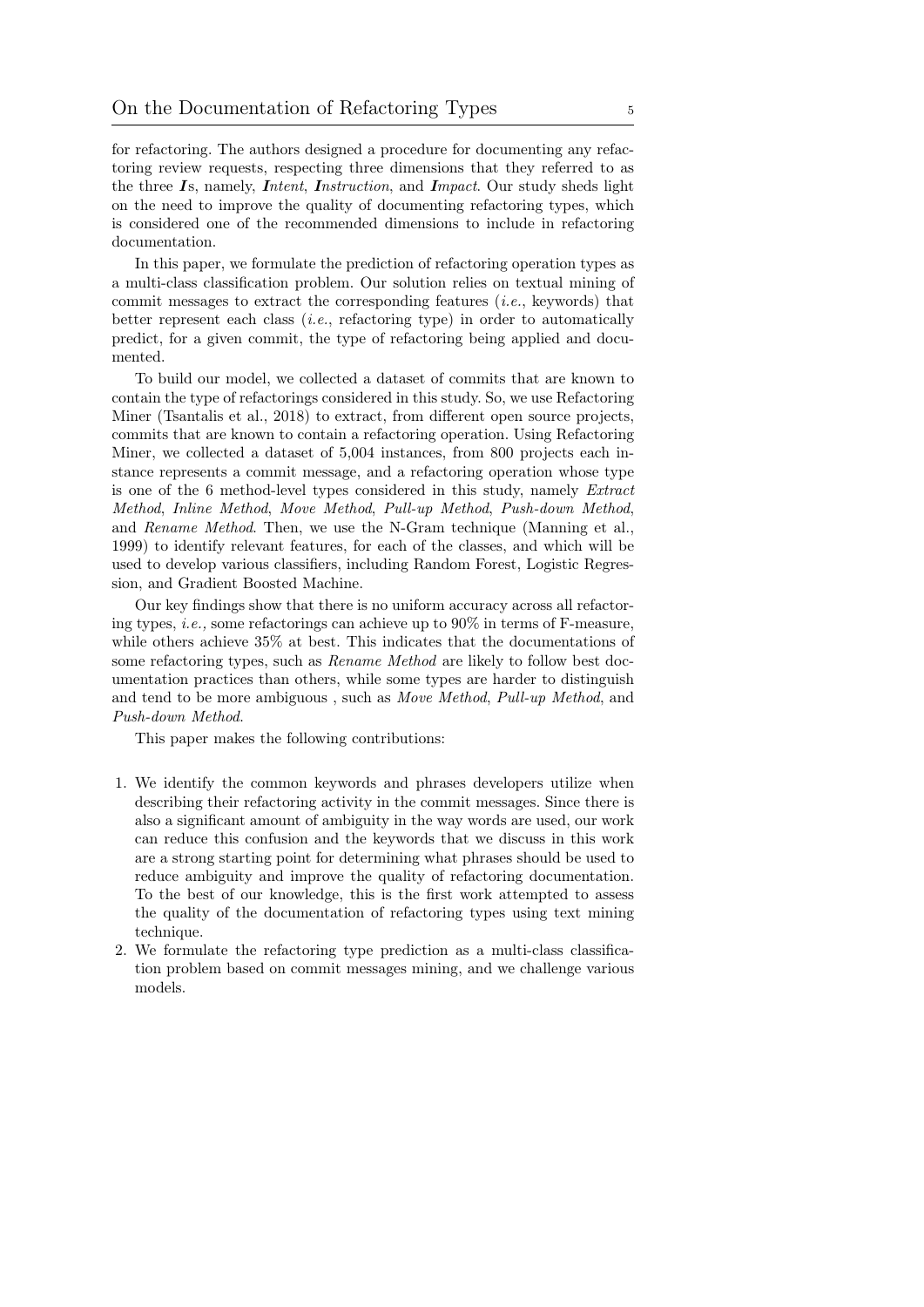- 3. We evaluate the performance of our prediction model by comparing it against a baseline keyword-based approach that relies on matching messages with known refactoring type [\(Kim et al., 2014;](#page-33-4) [Ratzinger, 2007;](#page-35-4) [Ratzinger et al., 2008;](#page-35-5) [Soares et al., 2013;](#page-35-3) [Stroggylos & Spinellis, 2007;](#page-35-6) [Zhang et al., 2018\)](#page-36-3).
- 4. We discuss the inconsistency cases between the documentation of the refactoring actions, and the refactoring types that were actually performed in the source code.
- 5. We deploy our model as a lightweight web-service that is publicly available for software engineers and practitioners. We publicly provide our best model and the dataset that served as the *ground-truth*, for replication and extension purposes [\(AlOmar, 2021 \(last accessed October 1, 2021\)](#page-31-3)).

The rest of this paper is structured as follows. We review existing studies related to refactoring documentation and commit classification in Section [2.](#page-5-0) Next, in Section [3,](#page-9-0) we detail our classification methodology, including the data collection and preprocessing, and choice of the classification algorithms. Then, we evaluate our approach, in Section [4,](#page-17-0) and report a comparative study between various classifiers, while identifying most influential features. In Section [5,](#page-28-0) we report the implications of our study, and in Section [6,](#page-30-0) we discuss the threats to our work's validity. Finally, we conclude and describe our future work in Section [7.](#page-30-1)

## <span id="page-5-0"></span>2 Related Work

In this section, we report studies related to developer's perception of refactoring and its documentation, along with the current state-of-the-art studies related to commit messages classification.

### 2.1 Refactoring Documentation

A number of studies have focused recently on the identification and detection of refactoring activities during the software life-cycle. One of the common approaches to identify refactoring activities is to analyze the commit messages in versioned repositories. [\(Stroggylos & Spinellis, 2007\)](#page-35-6) searched words stemming from the verb "refactor" such as "refactoring" or "refactored" to identify refactoring-related commits. [\(Ratzinger, 2007;](#page-35-4) [Ratzinger et al., 2008\)](#page-35-5) also used a similar keyword-based approach to detect refactoring activity between a pair of program versions to identify whether a transformation contains refactoring. The authors identified refactorings based on a set of keywords detected in commit messages, and focusing on the following 13 terms in their search approach: refactor, restruct, clean, not used, unused, reformat, import, remove, replace, split, reorg, rename, and move.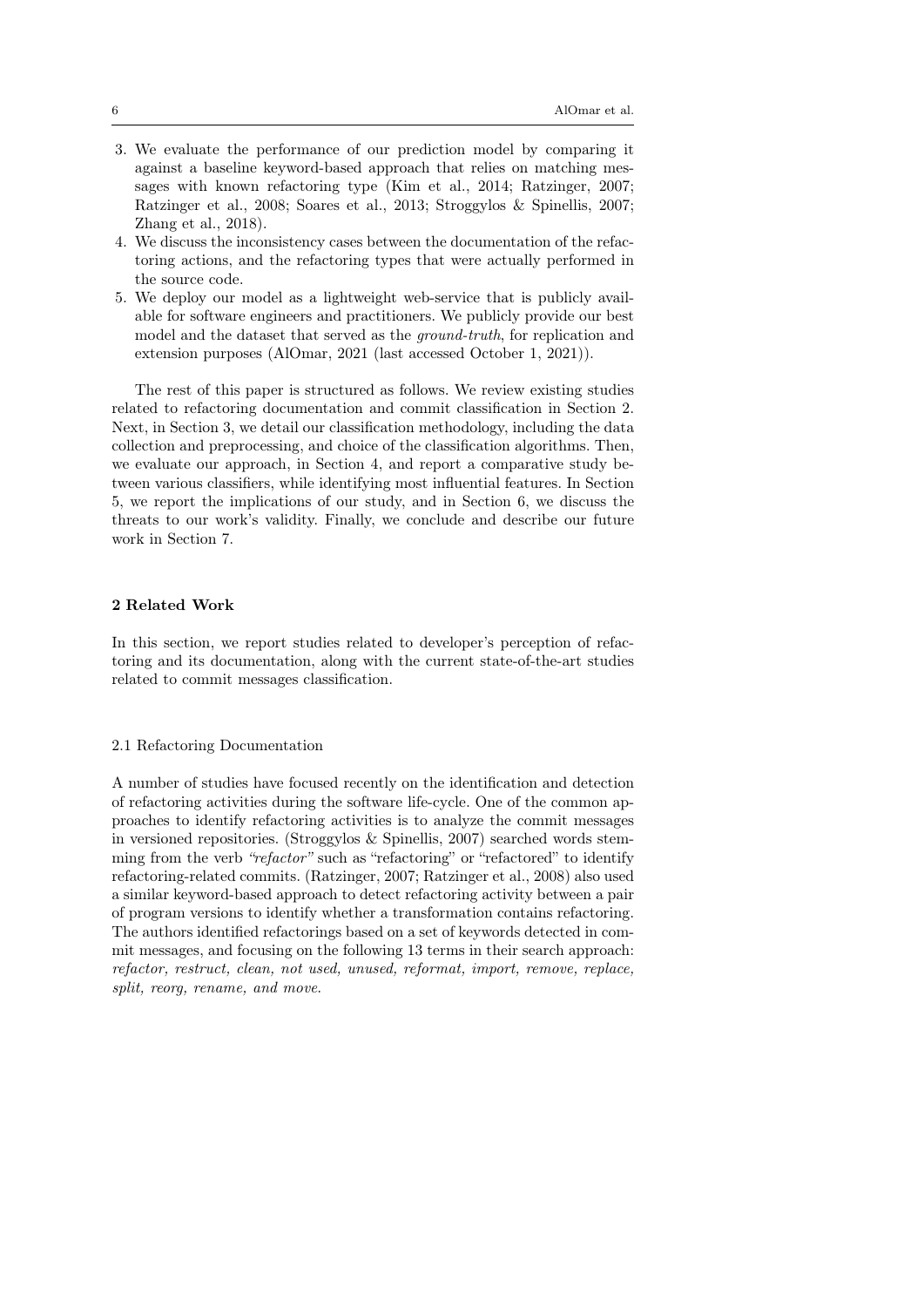| Study                           | ear                          | Binary / Multi-class | Category                                                                         | Machine Learning                                                                                           | Training Size | Result                                         |
|---------------------------------|------------------------------|----------------------|----------------------------------------------------------------------------------|------------------------------------------------------------------------------------------------------------|---------------|------------------------------------------------|
| Amor et al., 2006)              | 2006                         | No/Yes               | Swanson's category<br>Administrative                                             | Naive Bayes                                                                                                | 400           | Accuracy: 70%                                  |
| Hindle et al., 2009             | 2009                         | No/Yes               | Swanson's category<br>Feature Addition                                           | $K\mathrm{Star}$ / IB<br>k / JRip / ZeroR<br>SMC<br>148 / Naive Bayes /<br>Non-Functional                  | 2000          | F-measure: $51\%$<br>Accuracy: 52%             |
| Hindle et al., 2011             | 2011                         | No/Yes               | Non-Functional                                                                   | rule / decision trees / vector space<br>$SVM / CLR / HOMER / BR$                                           | Not mentioned | Characteristic up to 80%<br>Receiver Operating |
| Levin & Yehudai, 2017           | <b>Z017</b>                  | No/Yes               | Swanson's category                                                               | J48 / GBM / RF                                                                                             | 1151          | Accuracy: 76%                                  |
| Hönel et al., $2019$            | 2019                         | No/Yes               | Swanson's category                                                               | xgbTree / LDA / MDA / NN / avNNet 1151<br>C5.0 / RF / Naive Bayes / LogitBoost<br>LssymRadical / SVM / GBM |               | Accuracy: up to 89%                            |
| Gharbi et al., 2019             | 2019                         | No/Yes               | Swanson's category                                                               | TIM / RNN / RF / MLP                                                                                       | 5000          | F-measure: 45.79%                              |
| Krasniqi & Cleland-Huang, 2020) | 2020                         | Yes/Yes              | multi-class: 12 refactoring types<br>binary: CMR vs non-CMR                      | NB / LR / SVM / kNN                                                                                        | 1529          | F-measure: 84%<br>F-measure: 71%               |
| AlOmar et al., 2020a)           | 2020                         | Yes/Yes              | multi-class: Internal QA / External QA / code smell<br>binary: SAR vs non-SAR    | RF / LR / GBM / DJ / BPM<br>$SVM / LD-SVM / NN / AP$                                                       | 1823<br>1044  | F-measure: 93%<br>F-measure: 98%               |
| AlOmar et al., 2021c            | 020<br>$\breve{\phantom{a}}$ | No/Yes               | multi-class: Internal $QA / EX$ ternal $QA / code$ smell<br>Bug Fix / Functional | $\rm{RF}$ / $\rm{LR}$ / $\rm{KNN}$ / $\rm{DT}$ / $\rm{SVC}$<br>Mutlinomial Naive Bayes                     | 1702          | F-measure: 87%                                 |
| Aniche et al., 2020)            | 2020                         | Yes/No               | multi-class: 20 refactoring types                                                | $\overline{\text{LR}}$ / NB / SVM / DT / RF / NN                                                           | 2 million     | F-measure: $> 90\%$                            |
| Marmolejos et al., 2021         | 2021                         | Yes/No               | SAR vs non-SAR                                                                   | BPM / AP / LR / GBM / NNN                                                                                  | 3000          | F-measure: 96%                                 |
| AlOmar et al., 2021d            | 2021                         | No/Yes               | multi-class: Internal QA / External QA / code smell<br>Bug Fix / Functional      | RF / LR / KNN / DT / SVC<br>Mutlinomial Naive Bayes                                                        | 1702          | F-measure: 87%                                 |
|                                 |                              |                      |                                                                                  |                                                                                                            |               |                                                |

<span id="page-6-0"></span>Table (1) Related Work in Commit Classification Using Machine Learning.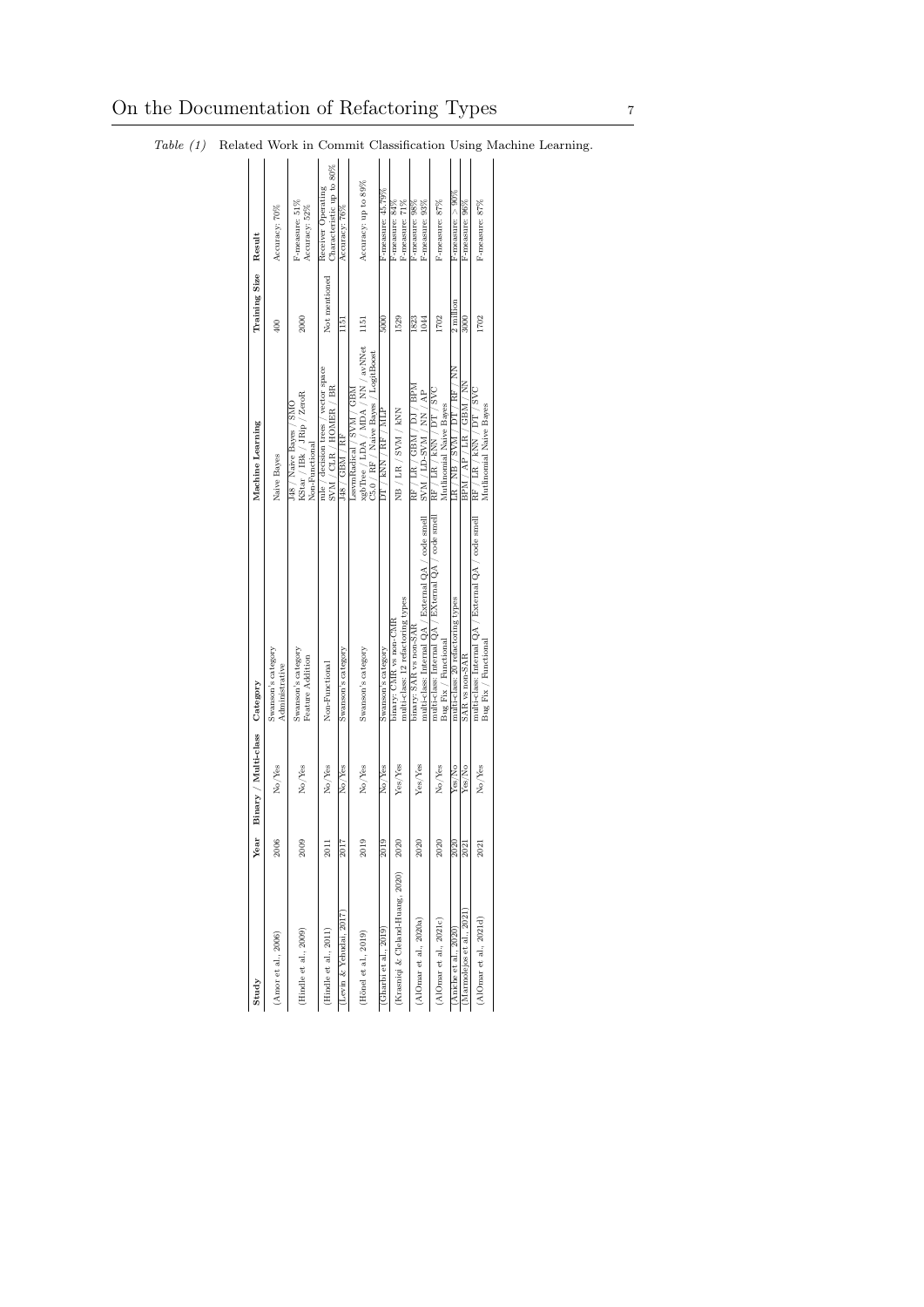Later, [\(Murphy-Hill et al., 2012\)](#page-34-1) replicated Ratzinger's experiment in two open source systems using Ratzinger's 13 keywords. They conclude that commit messages in version histories are unreliable indicators of refactoring activities. This is due to the fact that developers do not consistently document refactoring activities in the commit messages. In another study, [\(Soares et al., 2013\)](#page-35-3) compared and evaluated three approaches, namely, manual analysis, commit message (Ratzinger et al.'s approach [\(Ratzinger, 2007;](#page-35-4) [Ratzinger et al., 2008\)](#page-35-5)), and dynamic analysis (SafeRefactor approach [\(Soares et al., 2009\)](#page-35-7)) to analyze refactorings in open source repositories, in terms of behavioral preservation. The authors found, in their experiment, that manual analysis achieves the best results in this comparative study and is considered as the most reliable approach in detecting behavior-preserving transformations.

In another study, [\(Kim et al., 2014\)](#page-33-4) surveyed 328 professional software engineers at Microsoft to investigate when and how they do refactoring. They first identified refactoring branches and then asked developers about the keywords that are usually used to mark refactoring events in commit messages. When surveyed, the developers mentioned several keywords to mark refactoring activities. [\(Kim et al., 2014\)](#page-33-4) matched the top ten refactoring-related keywords identified from the survey against the commit messages to identify refactoring commits from version histories. Using this approach, they found 94.29% of commits do not have any of the keywords, and only 5.76% of commits included refactoring-related keywords.

Prior works [\(AlOmar et al., 2019a;](#page-31-1) [Zhang et al., 2018\)](#page-36-3) have explored how developers document their refactoring activities in commit messages; this activity is called Self-Admitted Refactoring or Self-Affirmed Refactoring (SAR). In particular, SAR indicates developers' explicit documentation of refactoring operations intentionally introduced during a code change. The existence of such patterns unlocks more studies that question the developer's perception of quality attributes (e.g., coupling, complexity), typically used in recommending refactoring. For instance, [\(AlOmar et al., 2019b\)](#page-32-3) identified which quality models are more in-line with the developer's vision of quality optimization when they explicitly mention in the commit messages that they refactor to improve these quality attributes. This study shows that, although there is a variety of structural metrics can represent internal quality attributes, not all of them can measure what developers consider to be an improvement in their source code. Furthermore, [\(AlOmar et al., 2021d\)](#page-32-8) explored the relationship between developers' experience and refactoring. Their main findings show that refactoring contributors that frequently refactor the code tend to document less than developers that occasionally perform refactoring.

#### 2.2 Commit Classification

[\(Hindle et al., 2009\)](#page-33-6) proposed an automated technique to classify commits into maintenance categories using seven machine learning techniques. To define their classification schema, they extended Swanson's categorization [\(Swanson,](#page-35-8)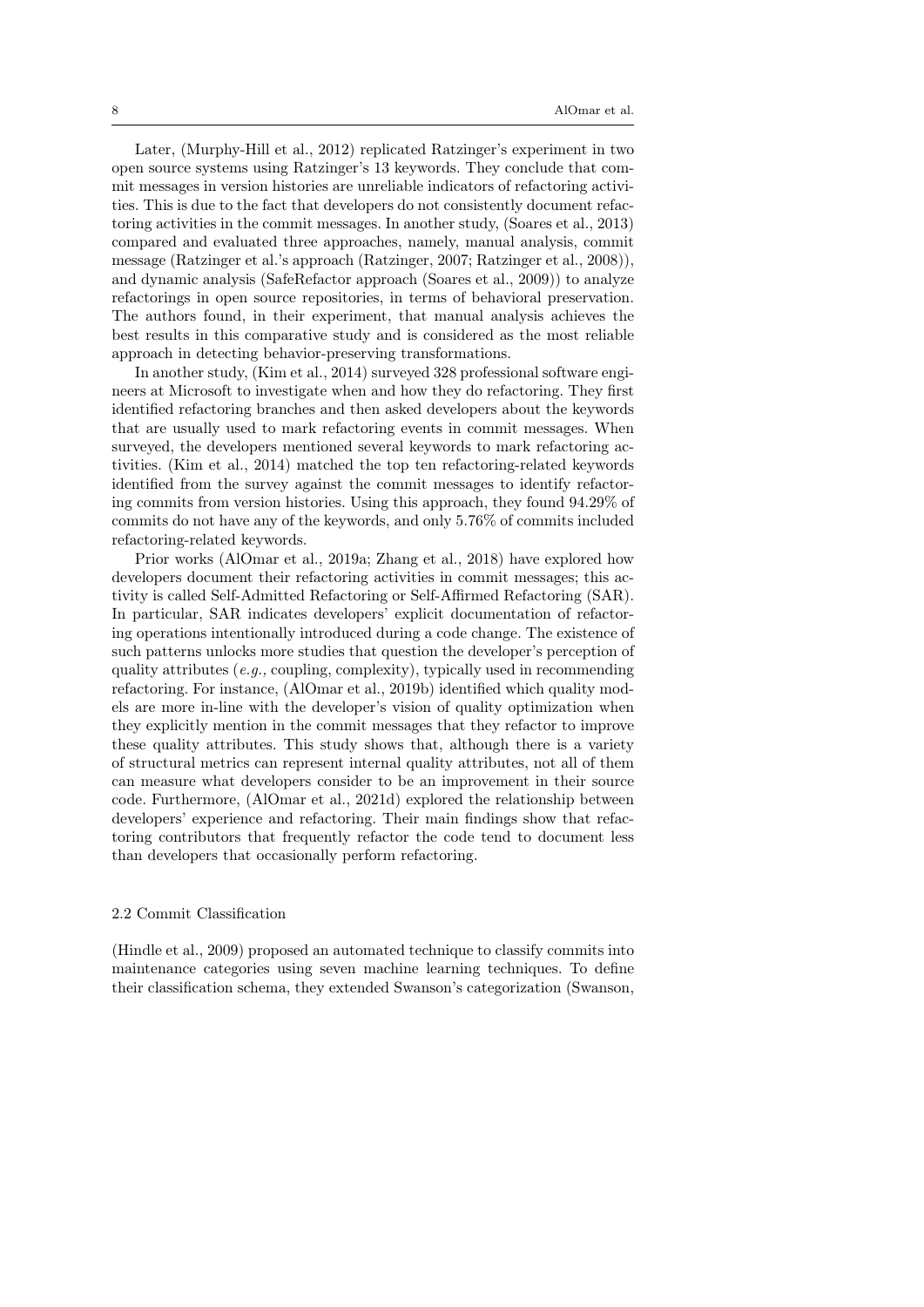[1976\)](#page-35-8) with two additional changes: Feature Addition, and Non-Functional. They observed that no single classifier is the best. [\(Hindle et al., 2011\)](#page-33-7) conducted another experiment that classifies history logs in which their classification of commits involves the non-functional requirements (NFRs) a commit addresses. Since the commit may possibly be assigned to multiple NFRs, they used three different learners for this purpose along with using several singleclass machine learners. [\(Amor et al., 2006\)](#page-32-5) had a similar idea to [\(Hindle et al.,](#page-33-6) [2009\)](#page-33-6) and extended the Swanson categorization hierarchically. They, however, selected one classifier  $(i.e.,$  Naive Bayes) for their classification of code transactions. Moreover, maintenance requests have been classified using two different machine learning techniques (i.e., Naive Bayesian and Decision Tree) in [\(Mahmoodian et al., 2010\)](#page-34-6). [\(McMillan et al., 2011\)](#page-34-7) explored three popular learners to categorize software application for maintenance. Their results show that SVM is the best performing machine learner for categorization over the others.

[\(Levin & Yehudai, 2017\)](#page-34-3) automatically classified commits into three main maintenance activities using three classification models namely, J48, Gradient Boosting Machine (GBM), and Random Forest (RF). They found that the RF model outperforms the two other models (accuracy: 76% versus 70% and 72%). Recently, a replicated study [\(Hönel et al., 2019\)](#page-33-8) of [\(Levin & Yehudai,](#page-34-3) [2017\)](#page-34-3) introduced code density of a commit to study the purpose of a change. Using code-density based classification, they achieved up to 89% accuracy for cross project commit classification using LogitBoost classifier. In another study, [\(Gharbi et al., 2019\)](#page-33-0) proposed a multi-label active learning-based approach to classify commit messages into maintenance categories. Their experimental results showed that the proposed approach achieved an F-measure of 45.79%.

[\(Krasniqi & Cleland-Huang, 2020\)](#page-34-4) developed a model to first detect refactoring commit messages from non-refactoring commits, and then differentiated between 12 refactoring types. Their findings showed that Naive Bayes and SVM achieved the best performance with an F-measure of 84% and 0.71% for binary and multiclass classification problems, respectively. Another experiment that predicts refactoring was conducted using quality metrics. [\(Aniche](#page-32-7) [et al., 2020\)](#page-32-7) used a machine learning approach that involves predicting refactoring using code, process, and ownership metrics. The resulting models predict 20 different refactorings at class, method, and variable-levels with an accuracy often higher than 90%. More recently, [\(AlOmar et al., 2020a\)](#page-31-4) proposed an approach to classify self-affirmed refactoring in commit messages. Their results show that their approach is able to accurately classify SAR commits with accuracy of 98% and 93% for two-class and multiclass classification methods, respectively, outperforming the two state-of-the-art approaches, i.e., the keyword-based and the random classifier. In a follow-up work, [\(AlOmar](#page-32-6) [et al., 2021c\)](#page-32-6) performed a multi-class classification to categorize these commits into three categories, namely, Internal Quality Attribute, External Quality Attribute, and Code Smell Resolution, along with the traditional Bug Fix and Functional categories. This classification challenges the original definition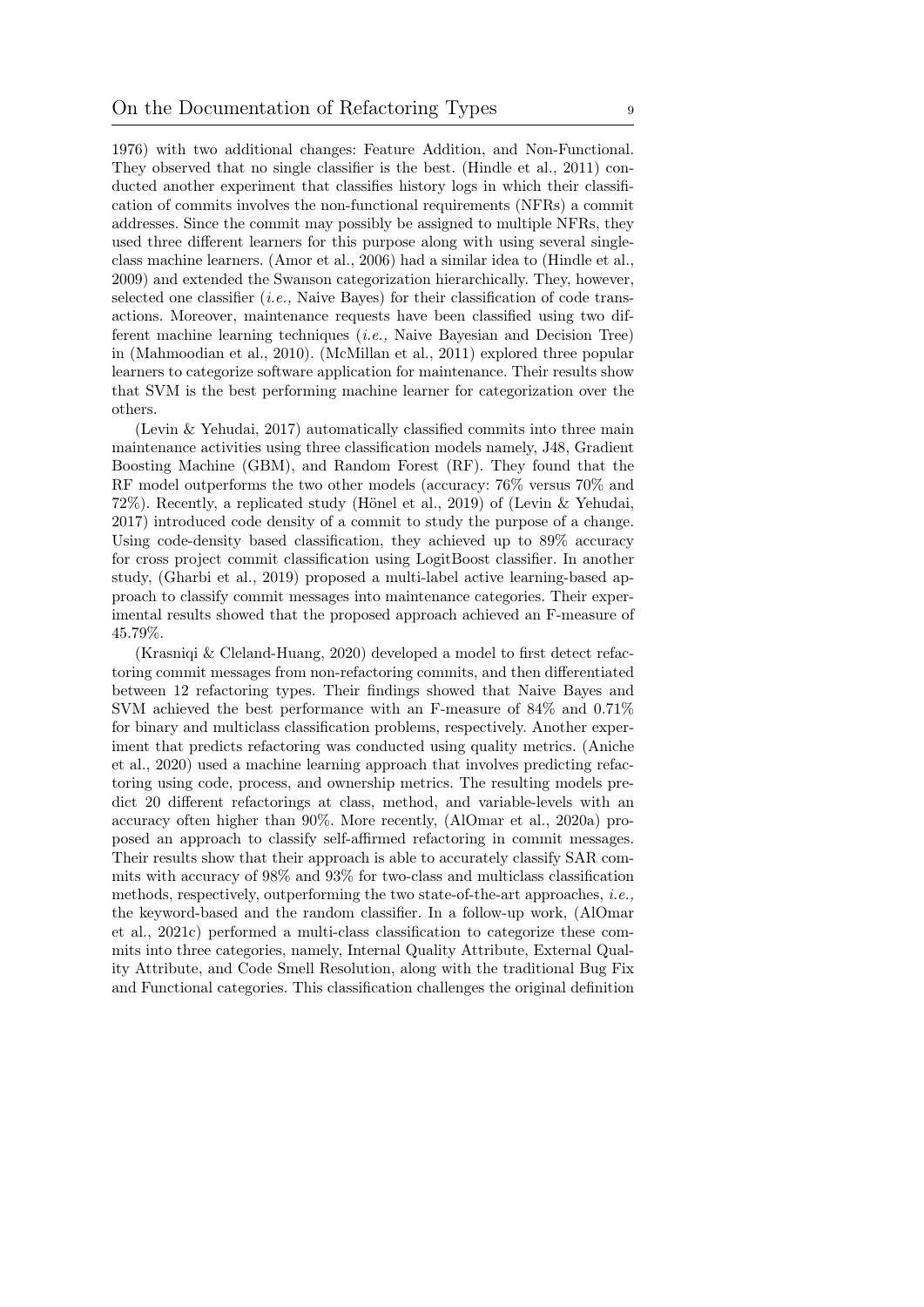of refactoring, being exclusive to improving software design and fixing code smells. [\(Marmolejos et al., 2021\)](#page-34-5) proposed a framework to identify refactoring documentation by using different techniques, such as feature hashing and feature selection (Chi-squared and Fisher score), and five machine learning algorithms. As per their results, the combination of Chi-Squared with Bayes point machine and Fisher score with Bayes point machine could be the most efficient when it comes to automatically identifying refactoring documentation, with an F-measure of 96%. We summarize these state-of-the-art studies in Table [1.](#page-6-0)

Our work is in the intersection of the above-mentioned studies, as we leverage commit classifications techniques to automatically classify refactoring documentation. While prior studies searched for the existence of refactoring documentation, we further challenge it by checking whether the granularity of documentation can reach up to the level of distinguishing the types of executed refactorings. The refactoring types that we want to identify are the following:

- Extract Method. creating a new method by extracting a selection of code from inside the body of an existing method.
- Inline Method. replacing calls and usages of a method with its body, and potentially removing its declaration.
- Move Method. changing the declaration of a method, from one class to another one.
- $-$  Pull-up Method. moving up a method in the inheritance chain from a child class to a parent class.
- Push-down Method. moving down a method in the inheritance chain from a parent class to a child class.
- Rename Method. changing the name of a method identifier to a different one.

We chose types that are applied to the same level, *i.e.*, for the sake of consistency. Our approach can also be applied to class-level or package-level refactorings. In the next section, we detail the design of our proposed approach.

### <span id="page-9-0"></span>3 Study Design

The aim of our work is to reveal the extent to which a clear documentation of refactorings can help in correctly classifying them. The manual search for such correlation between refactoring types and their corresponding proper description can be time-consuming and error prone. We refer to solutions that can properly discriminate, and resolve, textual ambiguity; imitating the human decision making [\(Murphy, 2012\)](#page-34-8) versus other, simpler techniques such as string-matching [\(Ratzinger et al., 2005,](#page-35-9) [2008;](#page-35-5) [Soares et al., 2013;](#page-35-3) [Stroggylos &](#page-35-6) [Spinellis, 2007\)](#page-35-6) which can be used, to some extent, to solve the same problem. We opt for the supervised learning where predictors  $(i.e.,$  independent variables) are developed to decide about the dependent variable's value, which, in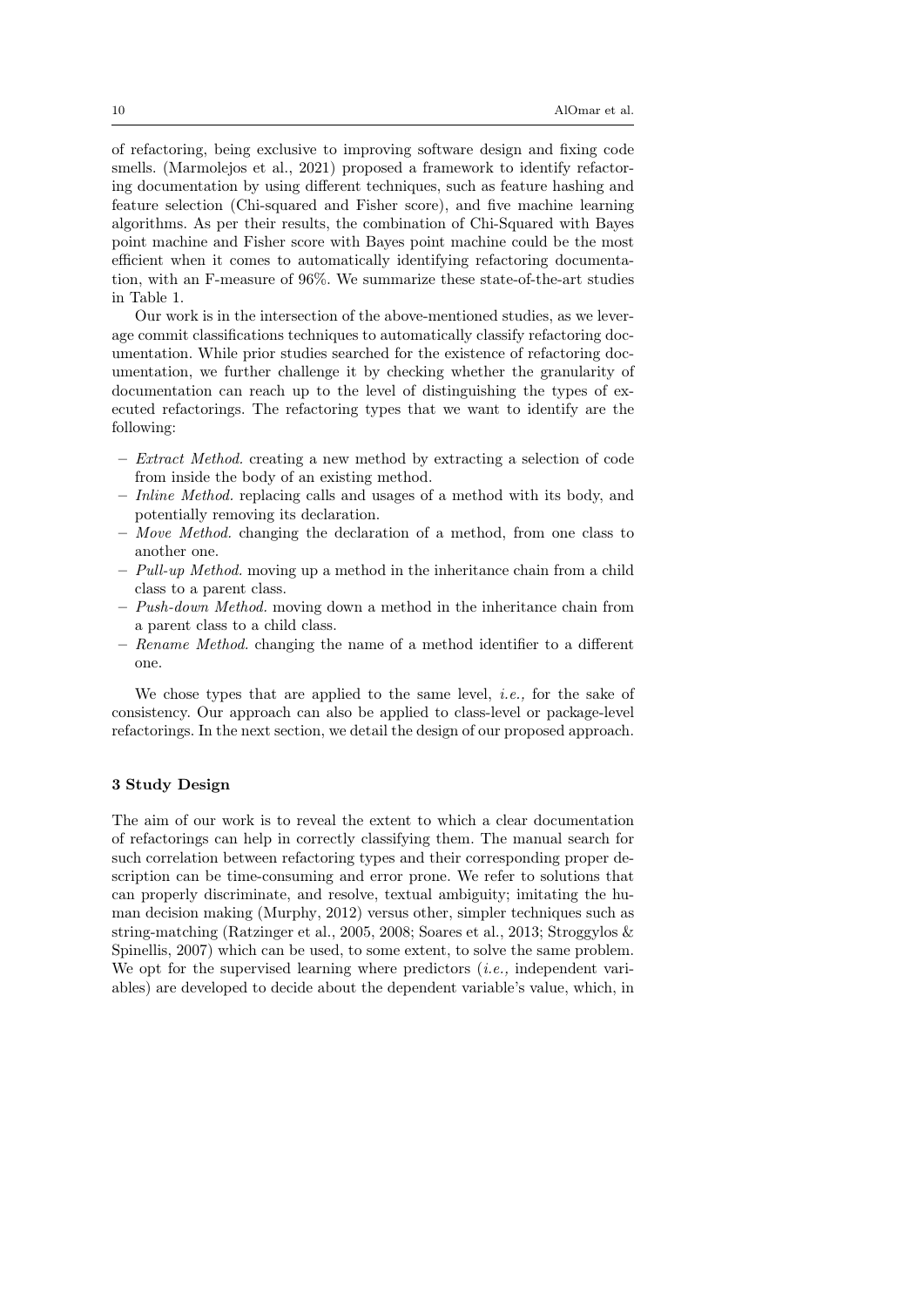our case, refers to the commit message classification. Thus, our dependent variable is represented by the refactoring types to be predicted. The independent variables will be extracted from the keywords used by developers to describe each type of refactoring in their commit messages. Therefore, we need to first setup a dataset that can characterize each class adequately. Since our aim is to investigate which types of refactoring are more adequately documented than others, we formulate this problem as a multiclass classification problem. Hence, when we build our dataset, we choose commits such that each contains one type of refactoring being performed. Then, we provide, for each class  $(i.e.,$ refactoring type) a set of commit messages that are meant to document it.

In the following, we elaborate on the technical details of our adopted classification technique, starting from the data collection, through its preparation and finally the models training and validation. The overview of our approach is depicted in Figure [2.](#page-10-0)

<span id="page-10-0"></span>

Fig. (2) Overall Prediction Framework.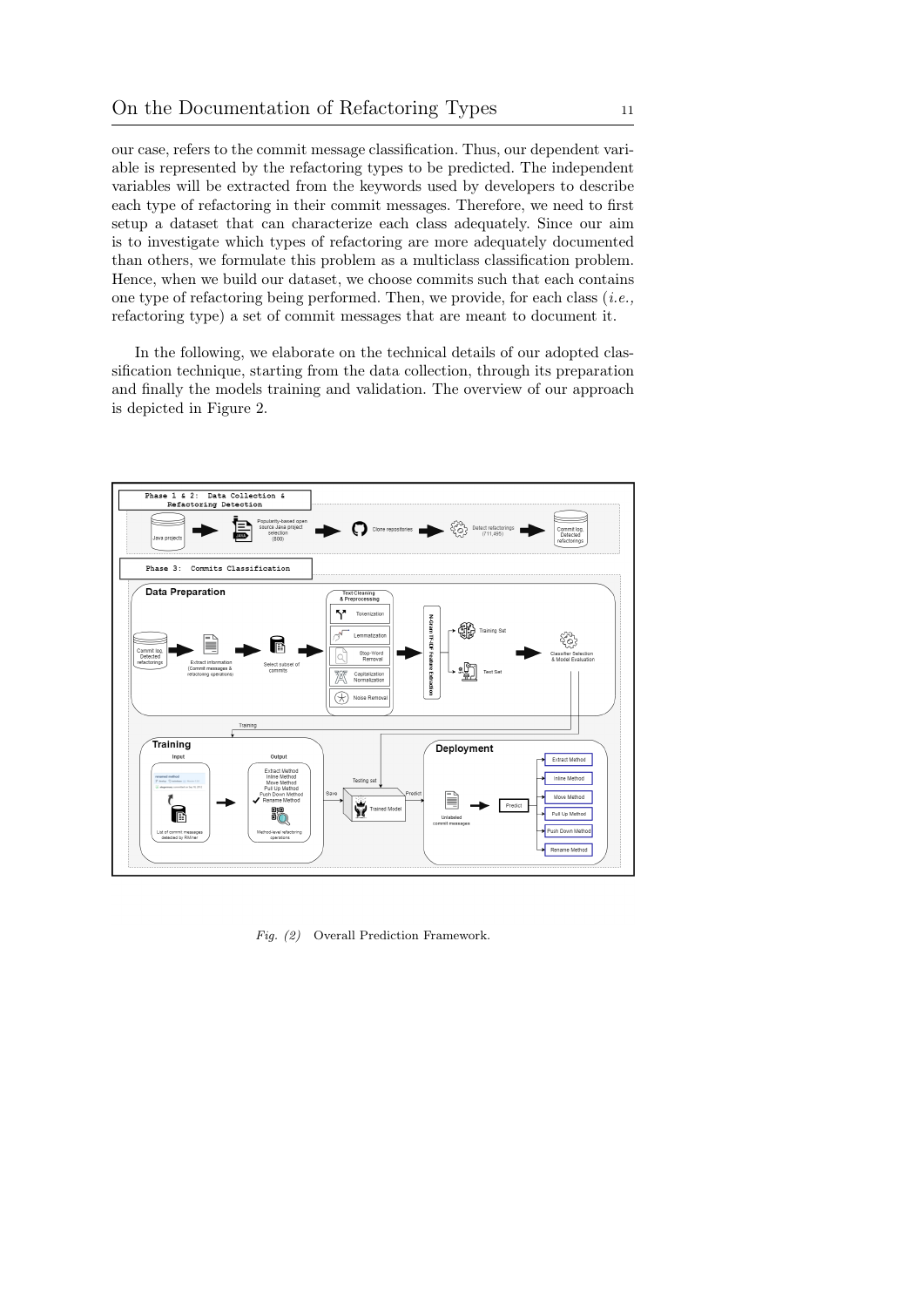### 3.1 Overall Classification Framework

In a nutshell, the goal of our work is to automatically identify then classify commit messages containing refactoring documentation. Our approach takes as input, a commit message, and classifies it into one of six common method-level refactoring operations: Extract Method, Inline Method, Move Method, Pull-up Method, Push-down Method, and Rename Method. The overall framework of our approach is depicted in Figure [2.](#page-10-0) We formulate a two-phased approach that consists of a model building phase and a prediction phase. In the model building phase, our goal is to build a model from a corpus of real-world documented refactoring operations  $(i.e.,$  commit messages). In the prediction phase, the built model will be used to predict the type of a given refactoring-related commit messages.

Our framework takes commit messages along with their ground truth categories obtained by manual inspection as input for the training procedure extracted from different projects. Based on this input, the commit messages are preprocessed, allowing for informative featurization. Thereafter, for each commit message, we extract features  $(i.e.,$  words) to create a structured feature space. Then, we use the extracted features to build the training set. In total, we experimented with 9 commonly used classifiers to evaluate our prediction model, namely, Gradient Boosted Machine (GMB) [\(Friedman, 2001\)](#page-33-9), Support Vector Machine (SVM) [\(Wu et al., 2008\)](#page-36-6), Locally Deep SVM (LD-SVM) [\(Jose et al., 2013\)](#page-33-10), Averaged Perceptron Method (APM) [\(Collins, 2002\)](#page-32-9), Bayes Point Machine (BPM) [\(Herbrich et al., 2001\)](#page-33-11), Logistic Regression (LR) [\(Andrew & Gao, 2007\)](#page-32-10), Random Forest (RF) [\(Prinzie & Van den Poel, 2008\)](#page-35-10), Decision Jungle (DJ) [\(Shotton et al., 2013\)](#page-35-11), and Neural Network (NN) [\(Hansen](#page-33-12) [& Salamon, 1990\)](#page-33-12). We selected these classifiers as they are commonly used in previous commit classification studies as well as several software engineering classification/prediction problems [\(Amor et al., 2006;](#page-32-5) [Hindle et al., 2011,](#page-33-7) [2009;](#page-33-6) [Hönel et al., 2019;](#page-33-8) [Levin & Yehudai, 2017,](#page-34-3) [2019;](#page-34-9) [Mahmoodian et al., 2010\)](#page-34-6), as outlined in Table [1.](#page-6-0) After training all models, we use a testing set to challenge the performance. Since the model has already learned the vocabulary of N-Gram (discussed in Section [3.2.4\)](#page-15-0) and their weights from the training dataset, we extract features from the test data based on that vocabulary and weights, and input them to the model. Finally, the classifier will output the predicted label for each tested commit message.

### 3.2 Commit Classification

Our solution design has six main phases: (1) data collection and refactoring detection, (2) data labeling, (3) text cleaning and preprocessing, (4) feature extraction using N-Gram, (5) model training and building, and (6) model evaluation. Since a commit message is written in plain text, we follow the approach provided by [\(AlOmar et al., 2020a;](#page-31-4) [Kowsari et al., 2019\)](#page-34-10) that discussed a recent trend in text classification techniques and algorithms.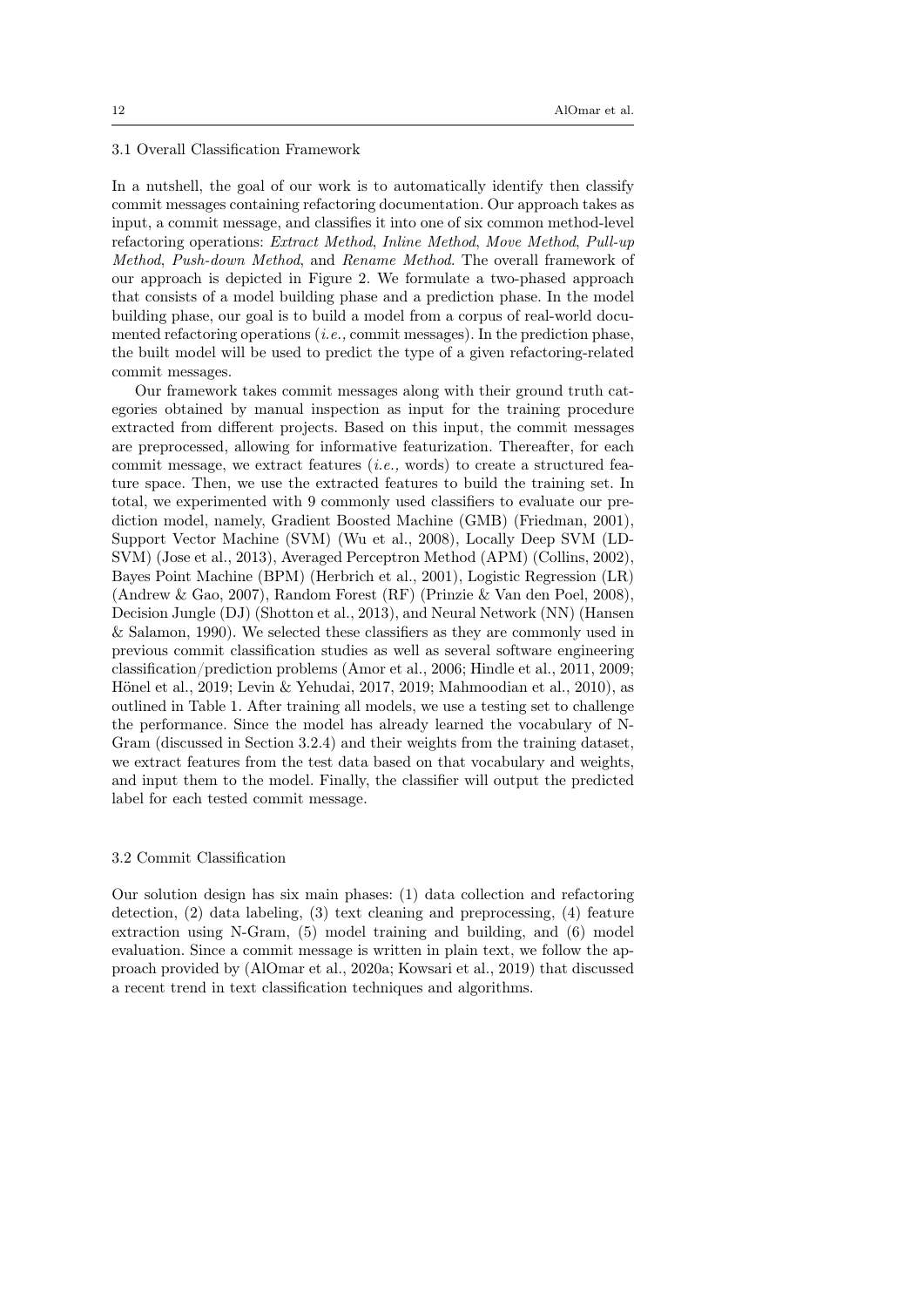## 3.2.1 Data Collection & Refactoring Detection

To perform this study, we randomly selected 800 projects, which were curated open-source Java projects hosted on GitHub as described in Table [2.](#page-12-0) These curated projects were selected from an available dataset by [\(Munaiah et al.,](#page-34-11) [2017\)](#page-34-11), while verifying that they were Java-based; the only language supported by Refactoring Miner. The authors of this dataset classified "well-engineered software projects" based on the projects' use of software engineering practices such as documentation, testing, and project management. Additionally, these projects are non-forked  $(i.e., not cloned from other projects)$ , as forked projects may impact our conclusions by introducing duplicate code and documents. Also, 74.6% of the projects had their most recent commit within the last four years. The 800 selected projects analyzed in this study have a total of 748,001 commits, and a total of 711,495 refactoring operations from 111,884 refactoring commits. Additionally, these projects contain 732 commits and involve 19 developers on average (corresponding to the median of 346.5 commits and 7 developers). An overview of the projects is provided in Table [2.](#page-12-0)

To extract the entire refactoring history of each project, we use Refactoring Miner because it achieved the highest accuracy in detecting refactorings compared to the state-of-the-art available tools, with a precision of 98% and recall of 87% [\(Silva et al., 2016a;](#page-35-12) [Tsantalis et al., 2018\)](#page-36-5) along with being suitable for our study that requires a high degree of automation in data mining.

<span id="page-12-0"></span>

| Item                                                           | Count                |
|----------------------------------------------------------------|----------------------|
| Total of projects                                              | 800                  |
| Total commits                                                  | 748,001              |
| Refactoring commits                                            | 111,884              |
| Refactoring operations                                         | 711,495              |
| Considered Projects - Refactored Code Elements<br>Code Element | $\#$ of Refactorings |
| Method                                                         | 302,929              |
| Class                                                          | 228,974              |
| Attribute                                                      | 80,509               |
| Parameter                                                      | 42,992               |
| Variable                                                       | 28,765               |
| Package                                                        | 2380                 |
| Interface                                                      | 1742                 |

Table (2) Projects Overview.

### 3.2.2 Data Labeling

Our goal is to provide the classifier with sufficient commits that represent the refactoring operations considered in this study. Since the number of candidate commits to classify is large, we cannot manually process them all, and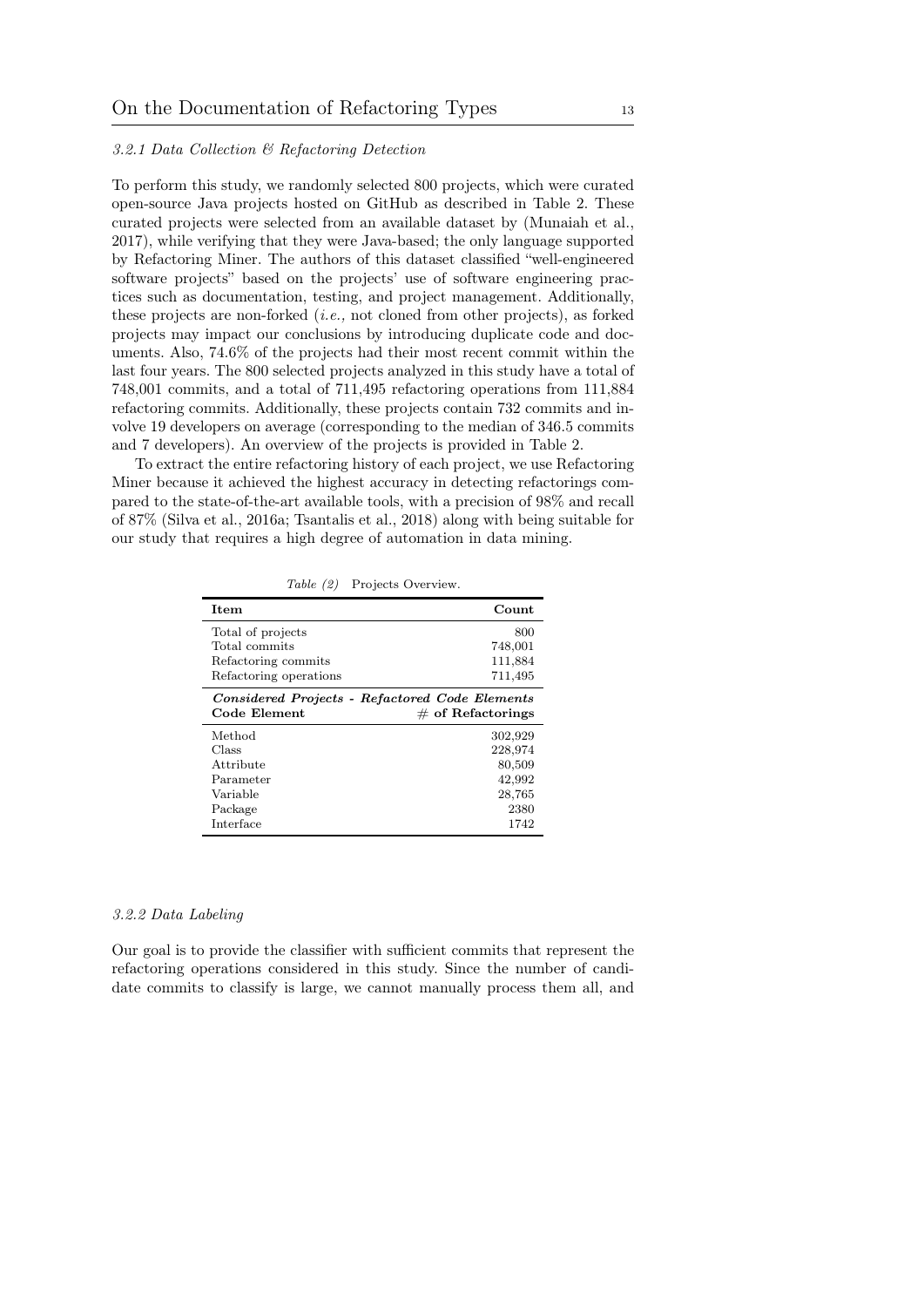so we need to randomly sample a subset while making sure it equitably represents the featured classes, i.e., refactoring types. Since an imbalanced training dataset or class starvation (*i.e.*, not having adequate instances of a certain class) could worsen the performance of the model [\(Levin & Yehudai, 2017,](#page-34-3) [2019\)](#page-34-9), we make sure that the classes for multiclass classification problem are equally distributed when preparing the data for the training  $(cf, Table 3)$  $(cf, Table 3)$ . The classification process has been performed by the authors of the paper. To approximate the needed number of commits to add, we reviewed the thresholds used in the studies related to commit classification (see Table [1\)](#page-6-0). The highest number of commits used in comparable studies was 5,000 commits [\(Gharbi](#page-33-0) [et al., 2019\)](#page-33-0). Thus, we select a sample of 5,004 commits from 800 projects for each classification model. Below we detail the manual analysis of the data we use for our classification.

To prepare the dataset for the multiclass classification, we first run Refactoring Miner [\(Tsantalis et al., 2018\)](#page-36-5) on the 800 open-source projects we presented in Table [2,](#page-12-0) in order to identify all commits containing refactorings. Then, we filter them to only keep commits with at most one refactoring type. Then, we cluster them by the types of refactorings we selected for this study. For each cluster, we start the random sampling of potential commits to include for our training set. For each randomly selected commit, we manually read through its message to verify whether it contains any textual description of the refactoring. Any commit with no such textual description is discarded. In our work, we discard the commits that do not contain any textual description of refactoring to narrow down the commit messages eliminating the ones that are less likely to be classified as one of the refactoring types. It is important to note that we removed these commit messages because (1) these commit messages do not contain enough information and do not describe the code change , and (2) we want to train the classifier on well-documented commit messages, and label commits that contain enough information about refactorings so that we can assess the quality of refactoring documentation. An example of commits that we retain in our dataset is illustrated in Figure [1.](#page-3-0) An example of commits that we discard documents a pull request,  $e.q.,$  "Merge pull request  $\#6$  from marcel-blonk/develop make map type handle interfaces correctly" [2](#page-13-0) . Commits whose messages do not contain any kind of refactoring documentation would represent a noise in our dataset. Such commits would have been kept if the problem was formulated to binary identify refactoring documentation, but this is out of the scope of our work. This process resulted in selecting 5,004 stratified samples, divided equally for each stratum.

It is worth noting that upon performing the manual inspection of a subset of commit messages, we noticed that developers mostly document refactoring when they perform one or very few refactoring operations. However, if developers performed multiple refactoring operations, they are unlikely to detail refactoring activity in the commit messages. Figure [3](#page-14-1) depicts an example of a commit message in which a developer stated that they performed only Ex-

<span id="page-13-0"></span>Commit extracted from sage-bionetworks/schema-to-pojo.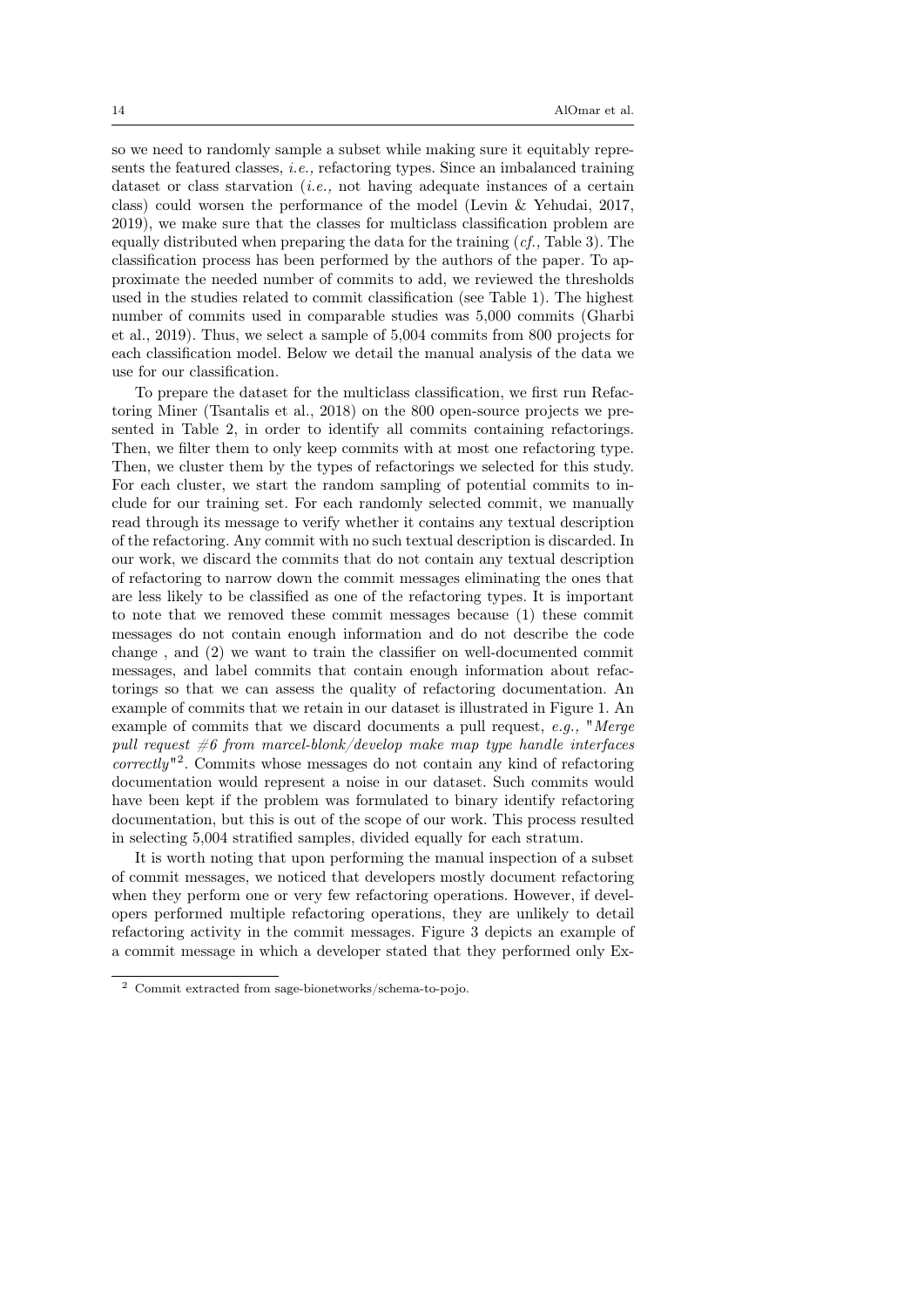<span id="page-14-1"></span>

| #1012 extract common builder for the StreamMappingMethods and Iterabl<br>eMappingMethod | <b>Browse files</b>                                                 |
|-----------------------------------------------------------------------------------------|---------------------------------------------------------------------|
| $19$ master<br>◯ 1.4.2.Final  1.2.0.Beta1                                               |                                                                     |
| filiphr authored and gunnarmorling committed on Jan 10, 2017                            | commit 029368494bdc118a34060ecdfd9f95cf7aa46e21<br>1 parent 090cfe3 |
| $\pm$ Showing 7 changed files with 320 additions and 340 deletions.                     | <b>Unified</b><br>Split                                             |

Fig. (3) An example of multiple refactorings, and its corresponding documentation.

tract refactoring operations. Yet, when running the Refactoring Miner tool, it shows that there are 36 refactoring operations performed in this commit message, namely, Extract Method, Extract Superclass, Pull up Attribute, Pull up Method, and Rename Method.

Table (3) Number of Refactoring Instances per Class.

<span id="page-14-0"></span>

| Dataset         |     |     |     |     | Extract Inline Move Pull Up Push Down Rename |     |
|-----------------|-----|-----|-----|-----|----------------------------------------------|-----|
| 5,004 instances | 834 | 834 | 834 | 834 | 834                                          | 834 |

### 3.2.3 Text Cleaning & Preprocessing

After the data preparation phase, we applied a similar methodology explained in [\(Kochhar et al., 2014;](#page-33-13) [Kowsari et al., 2019\)](#page-34-10) for text pre-processing. In order for the commit messages to be classified into correct categories, they need to be preprocessed and cleaned; put into a format that the classification algorithms will process. This way, the noise will be removed, allowing for informative featurization. To extract features  $(i.e., words),$  we preprocess the text as follows:

- Tokenization: The goal of tokenization is to investigate the words in a sentence. The tokenization process breaks a stream of text into words, phrases, symbols, or other meaningful elements called tokens [\(Kowsari et al., 2019\)](#page-34-10). In our work, we tokenize each commit by splitting the text into its constituent set of words. We also split tokens on special characters  $(e,q, \theta)$ , string "package-level" would be separated into two tokens, "package" and " $level$ ").
- Lemmatization: The lemmatization process either replaces the suffix of a word with a different one or removes the suffix of a word to get the basic word form (lemma). We opted to use lemmatization over stemming, as the lemma of a word is a valid English word [\(Lane et al., 2019\)](#page-34-12). In our work, the lemmatization process involves sentence separation, part-ofspeech identification, and generating dictionary form. We split the commit messages into sentences, since input text could constitute a long chunk of text. The part-of-speech identification helps in filtering words used as features that aid in key-phrase extraction. Lastly, since the word could have multiple dictionary forms, only the most probable form is generated.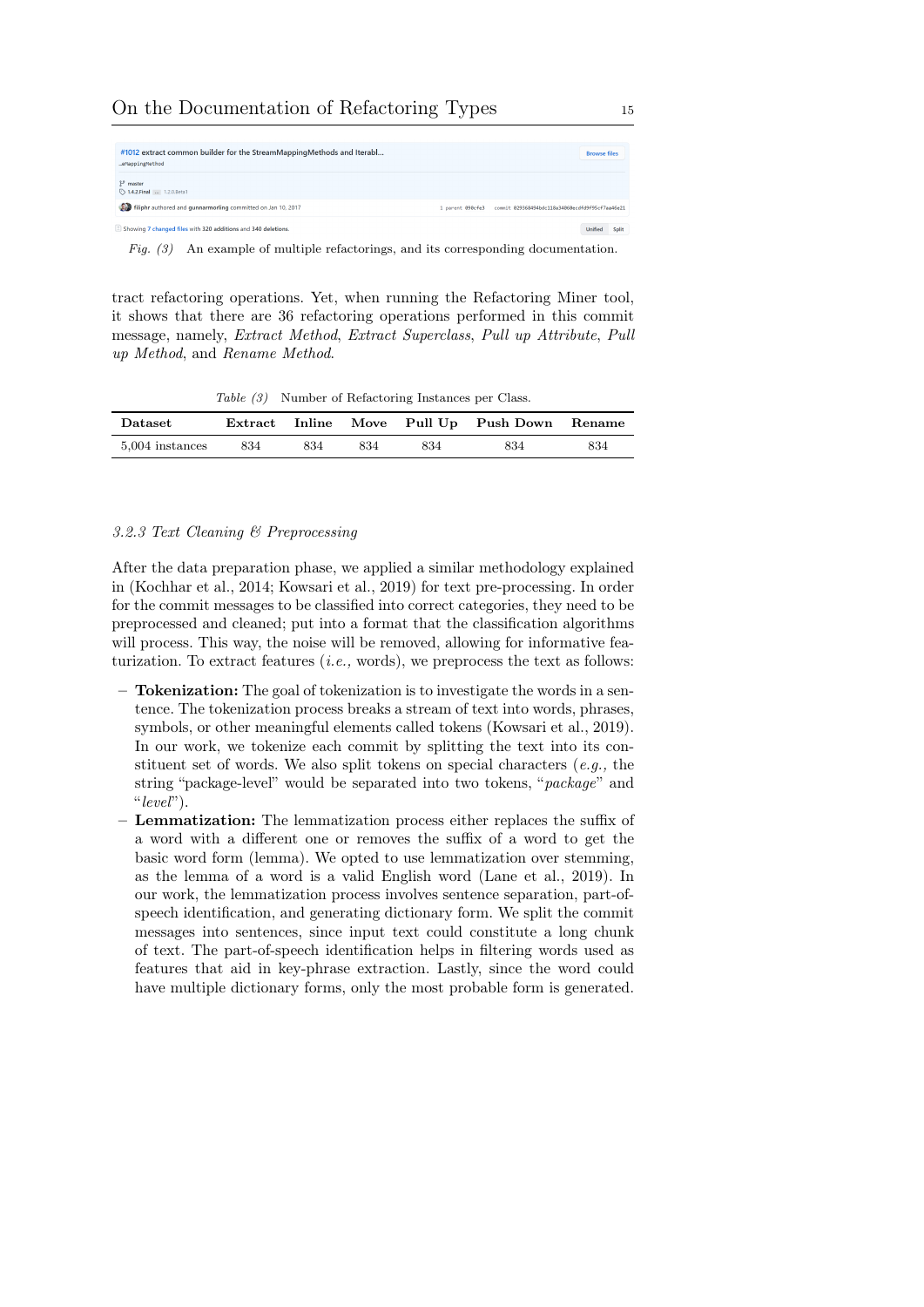- Stop-Word Removal: Stop words (i.e., words and common English words such as "is", "are", "if", etc) are removed since they do not play any role as features for the classifier [\(Saif et al., 2014\)](#page-35-13).
- Capitalization Normalization: Since text could have a diversity of capitalization to form a sentence and this could be problematic when classifying large commits, all the words in the commit messages are converted to lower case and all verb contractions are expanded.
- Noise Removal: Special characters and numbers are removed since they can deteriorate the classification. More specifically, we remove all numeric characters, unique and duplicate special characters, email addresses and URLs.

### <span id="page-15-0"></span>3.2.4 Feature Extraction Using N-Gram

After cleaning and preprocessing the text, we apply feature extraction to extract only the most useful information from text strings to differentiate classes in both classification problems. In particular, we selected the N-Gram technique for feature extraction. The N-Gram technique is a set of n-word that occurs in a text set and could be used as a feature to represent that text [\(Kowsari et al., 2019\)](#page-34-10). In general, N-Gram term has more semantic than an isolated word. Some of the keywords  $(e.g., "extract")$  do not provide much information when used on its own. However, when collecting N-Gram from commit message (e.g., Refactor createOrUpdate method in MongoChannelStore to extract methods and make code more readable), the keyword "extract" clearly indicates that this refactoring commit belongs to Extract Method refactoring. In our classification, we use bigrams since it is very common to enhance the performance of text classification [\(Tan et al., 2002\)](#page-36-7), and we select Fisher Score filter-based feature selection [\(Duda et al., 2012;](#page-33-14) [Gu et al., 2012\)](#page-33-15) to featurize text and manage the size of the text feature vector like [\(Kochhar et al., 2014\)](#page-33-13). As for the weighting function, we used the standard Term Frequency-Inverse Document Frequency (TF-IDF) [\(Manning et al., 2008\)](#page-34-13) as it is commonly used in the literature [\(Gharbi et al., 2019;](#page-33-0) [Le et al., 2015;](#page-34-14) [Lin et al., 2013;](#page-34-15) [Ouni](#page-34-16) [et al., 2016\)](#page-34-16). The value for each N-Gram is proportional to its TF score multiplied by its IDF score. Thus, each preprocessed word in the commit message is assigned a value which is the weight of the word computed using this weighting scheme. TF-IDF gives greater weight  $(e.q.,$  value) to words which occur frequently in fewer documents rather than words which occur frequently in many documents.

## 3.2.5 Model Training and Building

In this phase, we performed the 10-fold cross-validation technique to assess the variability and reliability of the classifier. Specifically, for each of the classification methods, we combined the commit messages into a single large dataset. Then, we split the dataset into ten folds, where each fold contained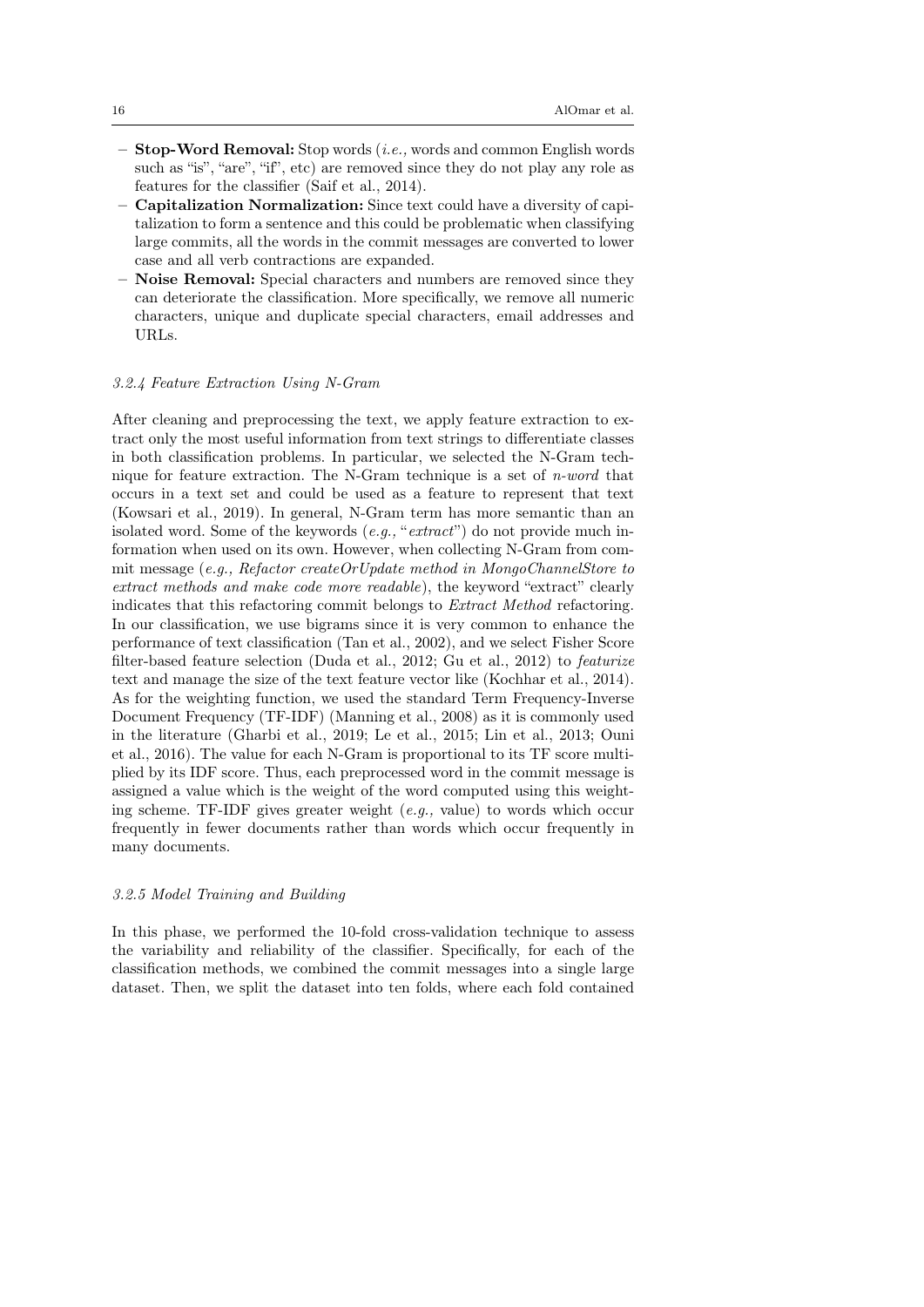an equal proportion of commit messages. Thereafter, we performed ten evaluation rounds with different testing dataset in which nine folds were used as training dataset and the remaining one of the ten folds is used as the testing dataset. We aggregated the results of the ten evaluation rounds and reported the average performance for each classifier.

### 3.2.6 Classifier Selection and Model Evaluation

Selecting the proper classifier for optimal classification of the commits is a rather challenging task [\(Fernández-Delgado et al., 2014\)](#page-33-16). Best practices suggest that developers properly document their commits by providing a commit message along with every commit they make to the repository. These commit messages are typically written using natural language, and generally convey some descriptive information about the commit changes they represent. In this study, we are dealing with multiclass classification problem since the commit messages are categorized into six different types. Since we have a predefined set of categories  $(i.e.,$  refactoring types), our approach relies on supervised machine learning algorithms to assign each commit message to one category. Since it is very important to come up with an optimal classifier that can provide satisfactory results, several studies have compared various classifiers such as K-Nearest Neighbor (KNN), Naive Bayes Multinomial, Gradient Boosting Machine (GBM), and Random Forest (RF) in the context of commit classification into similar categories [\(Kochhar et al., 2014;](#page-33-13) [Levin & Yehudai, 2017,](#page-34-3) [2019\)](#page-34-9). These studies found that Random Forest (RF) often achieves high performance. We investigated each classifier in our study using common statistical measures (precision, recall, and F-measure) of classification performance to compare each of them based on Azure Machine Learning (Azure ML) [\(Mund,](#page-34-17) [2015\)](#page-34-17). It is important to note that the calculation of F-measure for multiclass classification is not supported by Azure ML. Thus, we compute F-measure using the following formula:

$$
F = 2 * \left( \frac{Precision * Recall}{Precision + Recall} \right)
$$
 (1)

where Precision (P) and Recall (R) are calculated as follows:

$$
P = \frac{tp}{tp + fp}, \qquad R = \frac{tp}{tp + fn} \tag{2}
$$

It is worth noting that a few models that we consider are inherently binary classifiers. In order to adjust for multiclass classification, each classifier applies the One-vs-All strategy for issues that require multiple output classes [\(Lorena et al., 2009\)](#page-34-18). Thus, to ensure fairness, we use One-vs-All strategy for multiclass classification when using the following five classifiers: Gradient Boosted Machine (GMB), Support Vector Machine (SVM), Locally Deep SVM (LD-SVM), Averaged Perceptron Method (APM), and Bayes Point Machine (BPM). The remaining classifiers, consider in this study, are: Logistic Regression (LR), Random Forest (RF), Decision Jungle (DJ), and Neural Network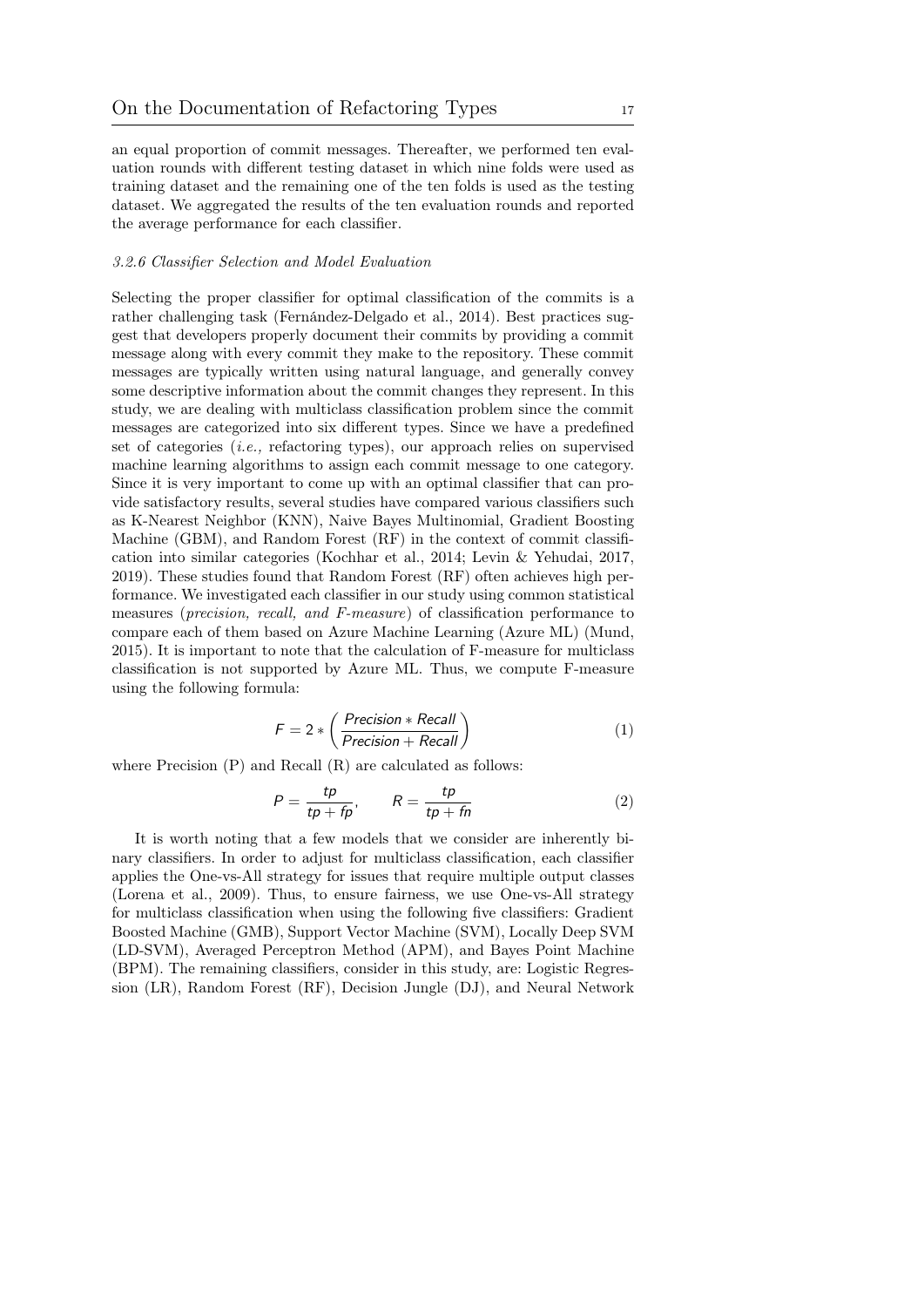(NN). Our experiment is conducted using Microsoft Azure Machine Learning platform (Azure ML) [\(Mund, 2015\)](#page-34-17), as it provides a built-in web-service once the classification models are deployed. We provide, in Table [4,](#page-17-1) the default parameter values of the classification algorithms in our study replicability purposes.

<span id="page-17-1"></span>

| Algorithm                     | Parameter                                                                                                                                                                                 | Description                                                             | Default Value          |
|-------------------------------|-------------------------------------------------------------------------------------------------------------------------------------------------------------------------------------------|-------------------------------------------------------------------------|------------------------|
| <b>Random Forest</b>          | n estimators                                                                                                                                                                              | Number of decision trees                                                | 8                      |
|                               | max depth                                                                                                                                                                                 | Maximum depth of the decision trees                                     | 32                     |
|                               | n samples leaf                                                                                                                                                                            | Number of random splits per node                                        | 128                    |
|                               | min samples split                                                                                                                                                                         | Minimum number of samples per leaf node                                 | $\mathbf{1}$           |
| Logistic Regression           | optimiz tol                                                                                                                                                                               | Optimization tolerance                                                  | 1E-07                  |
|                               | 1 weight                                                                                                                                                                                  | L1 regularization weight                                                | $\mathbf{1}$           |
|                               | L2 weight                                                                                                                                                                                 | L2 regularization weight                                                | 1                      |
|                               | memory L BFGS                                                                                                                                                                             | Memory size for L-BFGS                                                  | 20                     |
| Gradient Boosted Machine      | max n leaf<br>Maximum number of leaves per tree<br>Minimum number of samples per leaf node<br>min samples leaf<br>learning rate<br>Learning rate<br>Number of trees constructed<br>n_tree |                                                                         | 20<br>10<br>0.2<br>100 |
| Decision Jungle               | n estimators                                                                                                                                                                              | Number of decision directed acyclic graphs                              | 8                      |
|                               | max depth                                                                                                                                                                                 | Maximum depth of the decision directed acyclic graphs                   | 32                     |
|                               | max width                                                                                                                                                                                 | Maximum of the decision directed acyclic graphs                         | 128                    |
|                               | n optimiz                                                                                                                                                                                 | Number of optimization steps per decision directed acyclic graphs layer | 2048                   |
| Support Vector Classification | n iter                                                                                                                                                                                    | Number of iterations                                                    | $\mathbf{1}$           |
|                               | Lambda                                                                                                                                                                                    | Lambda                                                                  | 0.001                  |
| Locally Deep SVM              | max depth                                                                                                                                                                                 | Depth of the tree                                                       | 3                      |
|                               | lam weight                                                                                                                                                                                | Lambda weight                                                           | 0.1                    |
|                               | n theta                                                                                                                                                                                   | Lambda Theta                                                            | 0.01                   |
|                               | n theta Prime                                                                                                                                                                             | Lambda Theta Prime                                                      | 0.01                   |
|                               | n sigmoid                                                                                                                                                                                 | Sigmoid sharpness                                                       | $\mathbf{1}$           |
|                               | $\mathbf{n}\  \  \, \text{iter}$                                                                                                                                                          | Number of iterations                                                    | 15000                  |
| Neural Network                | n nodes                                                                                                                                                                                   | Number of hidden nodes                                                  | 100                    |
|                               | learning rate                                                                                                                                                                             | The learning rate                                                       | 0.1                    |
|                               | n learning rate                                                                                                                                                                           | Number of learning iterations                                           | 100                    |
|                               | learning rate weights                                                                                                                                                                     | Initial learning weights diameter                                       | 0.1                    |
|                               | momentum                                                                                                                                                                                  | Momentum                                                                | $\overline{0}$         |
| Average Perceptron Method     | learning rate                                                                                                                                                                             | Learning rate                                                           | $\mathbf{1}$           |
|                               | m iter                                                                                                                                                                                    | Maximum number of iterations                                            | 10                     |
| <b>Baves Point Machine</b>    | n training iter                                                                                                                                                                           | Number of training iterations                                           | 30                     |

Table (4) Default Parameter Values for the Classification Algorithms.

<span id="page-17-2"></span>Table (5) Performance of Each Model, in Terms of Precision (P), Recall (R), and F-measure (F1), per Refactoring Type (a set of 5,004 commits).

<span id="page-17-0"></span>

| Random Forest    |                                                                |             |             | Logistic Regression                                              |             |             |             | One-vs-All Gradient Boosted Machine |      |                       |      |  |
|------------------|----------------------------------------------------------------|-------------|-------------|------------------------------------------------------------------|-------------|-------------|-------------|-------------------------------------|------|-----------------------|------|--|
| Refactoring type | P                                                              | $\mathbf R$ | F1          | Refactoring type                                                 | P           | $\mathbf R$ | F1          | Refactoring type                    | P    | $\mathbf R$           | F1   |  |
| Extract Method   | 0.58                                                           | 0.65        | 0.62        | Extract Method                                                   | 0.63        | 0.64        | 0.63        | Extract Method                      | 0.71 | 0.68                  | 0.69 |  |
| Inline Method    | 0.41                                                           | 0.46        | 0.44        | Inline Method                                                    | 0.43        | 0.48        | 0.45        | Inline Method                       | 0.45 | 0.44                  | 0.45 |  |
| Move Method      | 0.57                                                           | 0.67        | 0.61        | Move Method                                                      | 0.57        | 0.61        | 0.59        | Move Method                         | 0.61 | 0.66                  | 0.63 |  |
| Pull Up Method   | 0.41                                                           | 0.31        | 0.35        | Pull Up Method                                                   | 0.41        | 0.38        | 0.40        | Pull Up Method                      | 0.42 | 0.41                  | 0.42 |  |
| Push Down Method | 0.42                                                           | 0.32        | 0.36        | Push Down Method                                                 | 0.40        | 0.36        | 0.38        | Push Down Method                    | 0.44 | 0.41                  | 0.42 |  |
| Rename Method    | 0.89                                                           | 0.92        | 0.91        | Rename Method                                                    | 0.93        | 0.87        | 0.90        | Rename Method                       | 0.91 | 0.94                  | 0.93 |  |
|                  |                                                                |             |             |                                                                  |             |             |             |                                     |      |                       |      |  |
| Decision Jungle  |                                                                |             |             | One-vs-All Support Vector Machine<br>One-vs-All Locally Deep SVM |             |             |             |                                     |      |                       |      |  |
| Refactoring type | P                                                              | $\mathbf R$ | F1          | Refactoring type                                                 | $\mathbf P$ | $\mathbf R$ | F1          | Refactoring type                    | P    | $\mathbf R$           | F1   |  |
| Extract Method   | 0.54                                                           | 0.66        | 0.59        | Extract Method                                                   | 0.55        | 0.56        | 0.55        | Extract Method                      | 0.54 | 0.54                  | 0.54 |  |
| Inline Method    | 0.40                                                           | 0.43        | 0.42        | Inline Method                                                    | 0.38        | 0.39        | 0.39        | Inline Method                       | 0.35 | 0.35                  | 0.35 |  |
| Move Method      | 0.58                                                           | 0.73        | 0.65        | Move Method                                                      | 0.50        | 0.51        | 0.50        | Move Method                         | 0.47 | 0.46                  | 0.47 |  |
| Pull Up Method   | 0.39                                                           | 0.21        | 0.27        | Pull Up Method                                                   | 0.37        | 0.36        | 0.36        | Pull Up Method                      | 0.34 | 0.38                  | 0.36 |  |
| Push Down Method | 0.38                                                           | 0.27        | 0.31        | Push Down Method                                                 | 0.37        | 0.38        | 0.37        | Push Down Method                    | 0.41 | 0.39                  | 0.40 |  |
| Rename Method    | 0.90                                                           | 0.96        | 0.93        | Rename Method                                                    | 0.86        | 0.81        | 0.84        | Rename Method                       | 0.85 | 0.78                  | 0.81 |  |
|                  |                                                                |             |             |                                                                  |             |             |             |                                     |      |                       |      |  |
|                  | <b>Neural Network</b><br>One-vs-All Averaged Perceptron Method |             |             |                                                                  |             |             |             | One-vs-All Bayes Point Machine      |      |                       |      |  |
| Refactoring type | P                                                              | $\mathbf R$ | $_{\rm F1}$ | Refactoring type                                                 | P           | $\mathbf R$ | $_{\rm F1}$ | Refactoring type                    | P    | $\overline{\text{R}}$ | F1   |  |
| Extract Method   | 0.58                                                           | 0.50        | 0.54        | Extract Method                                                   | 0.54        | 0.53        | 0.53        | Extract Method                      | 0.49 | 0.46                  | 0.48 |  |
| Inline Method    | 0.37                                                           | 0.37        | 0.37        | Inline Method                                                    | 0.36        | 0.38        | 0.37        | Inline Method                       | 0.33 | 0.35                  | 0.34 |  |
| Move Method      | 0.50                                                           | 0.44        | 0.47        | Move Method                                                      | 0.45        | 0.48        | 0.46        | Move Method                         | 0.40 | 0.49                  | 0.44 |  |
| Pull Up Method   | 0.36                                                           | 0.35        | 0.35        | Pull Up Method                                                   | 0.36        | 0.37        | 0.36        | Pull Up Method                      | 0.36 | 0.35                  | 0.36 |  |
| Push Down Method | 0.37                                                           | 0.46        | 0.41        | Push Down Method                                                 | 0.39        | 0.38        | 0.39        | Push Down Method                    | 0.38 | 0.36                  | 0.37 |  |
| Rename Method    | 0.82                                                           | 0.86        | 0.84        | Rename Method                                                    | 0.85        | 0.81        | 0.83        | Rename Method                       | 0.70 | 0.61                  | 0.65 |  |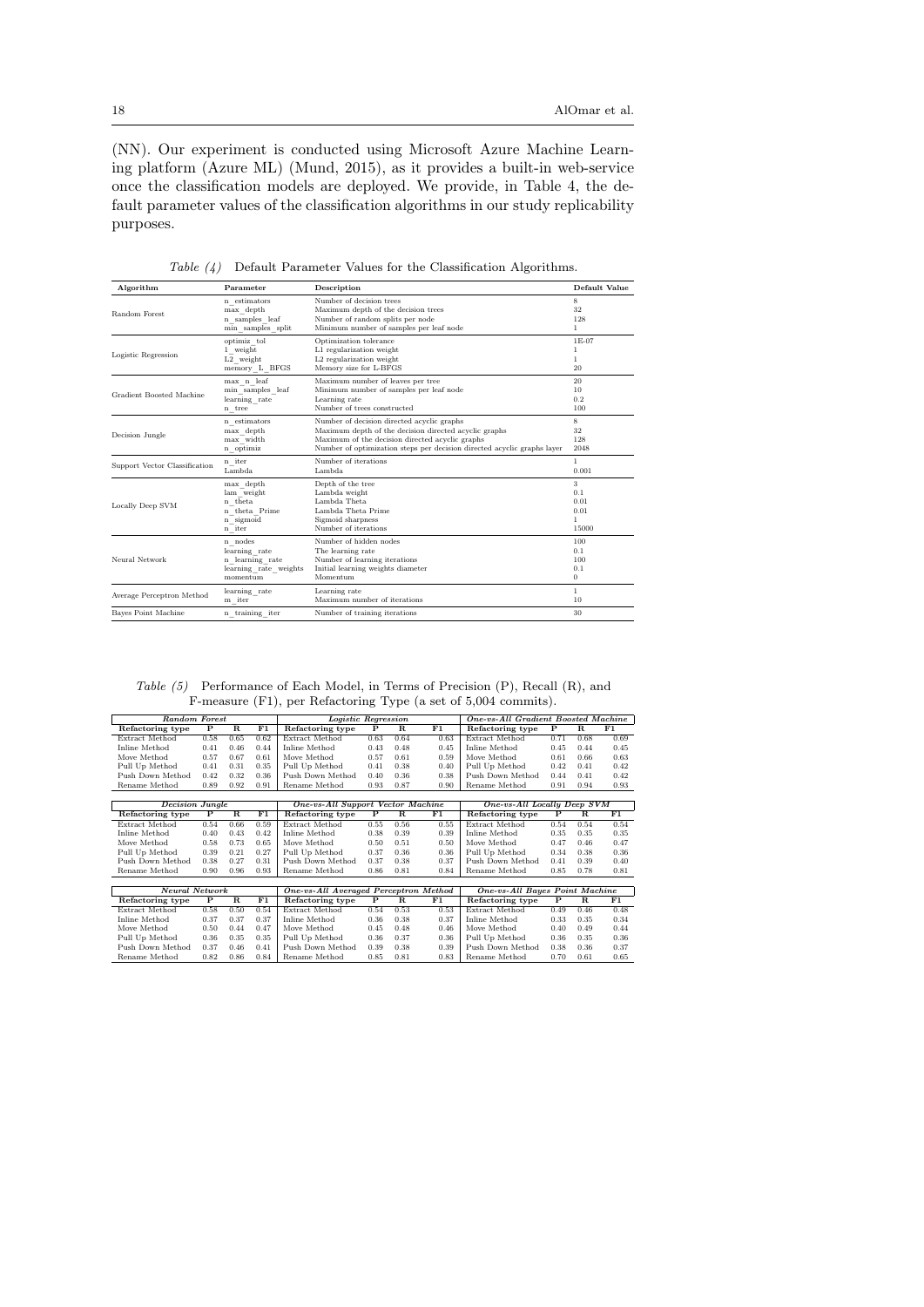## 4 Results & Discussions

In this section, we assess the performance of our approach, and aim at answering the following research questions:

- RQ1. (effectiveness) How effective is our supervised learning in predicting the type of refactoring?
- RQ2. (baseline comparison) How do our model compare with keywordbased classification?
- RQ3. (terminology) What are the frequent terms utilized by developers when documenting refactoring types?
- RQ4. (inconsistency) How useful is our approach in analyzing the inconsistency types between source code and documentation?

Replication package. We provide our comprehensive experiments package available in [\(AlOmar, 2021 \(last accessed October 1, 2021\)](#page-31-3) to further replicate and extend our study.

4.1 RQ1. How effective is our supervised learning in predicting the type of refactoring?

Table [5](#page-17-2) reports the performance results of each classifier, in terms of precision, recall and F-measure, broken down per class, i.e., refactoring type.

According to Table [5,](#page-17-2) Random Forest (RF), Gradient Boosting Machine (GBM), and Logistic Regression (LR) are performing relatively higher than their competitor classifiers, in terms of F-measure, across the majority classes. We also observe that the GBM was able to achieve the highest average Fmeasure of 0.59, in comparison with RF and LR, whose F-measure is respectively 0.54 and 0.55. Random Forest and Boosting learning machines belong to the family of ensemble learning machines, and have typically yielded superior predictive performance mainly due to the fact that they both aggregate several learnings. As for Logistic Regression, the fact that Logistic Regression achieves comparable performance as Random Forest and Boosting can be explained by the fact that the underlying true model for the text data has an inherent structure that matches the logistic regression assumption.

Overall, there is an interesting pattern that we can observe across all classifiers: there is an agreement between all models that the Rename Method refactoring is the easiest to classify, with an F-measure starting from 0.65 (Bayes Point Machine) and reaching up to 0.93 (GBM). The Extract Method refactoring classification was the second highest for all classifiers except Decision Jungle. Its F-measure varies from 0.48 (Bayes Point Machine) to 0.69 (GBM). Furthermore, we observe that for the Move Method refactoring, the classifiers' performance varies between 0.46 (Averaged Perceptron Method) and 0.63 (GBM). As for the remaining classes, the performance of classifiers was similar and relatively low, when compared with the previous classes. For instance, the classifiers' performance, for the Inline Method refactoring varies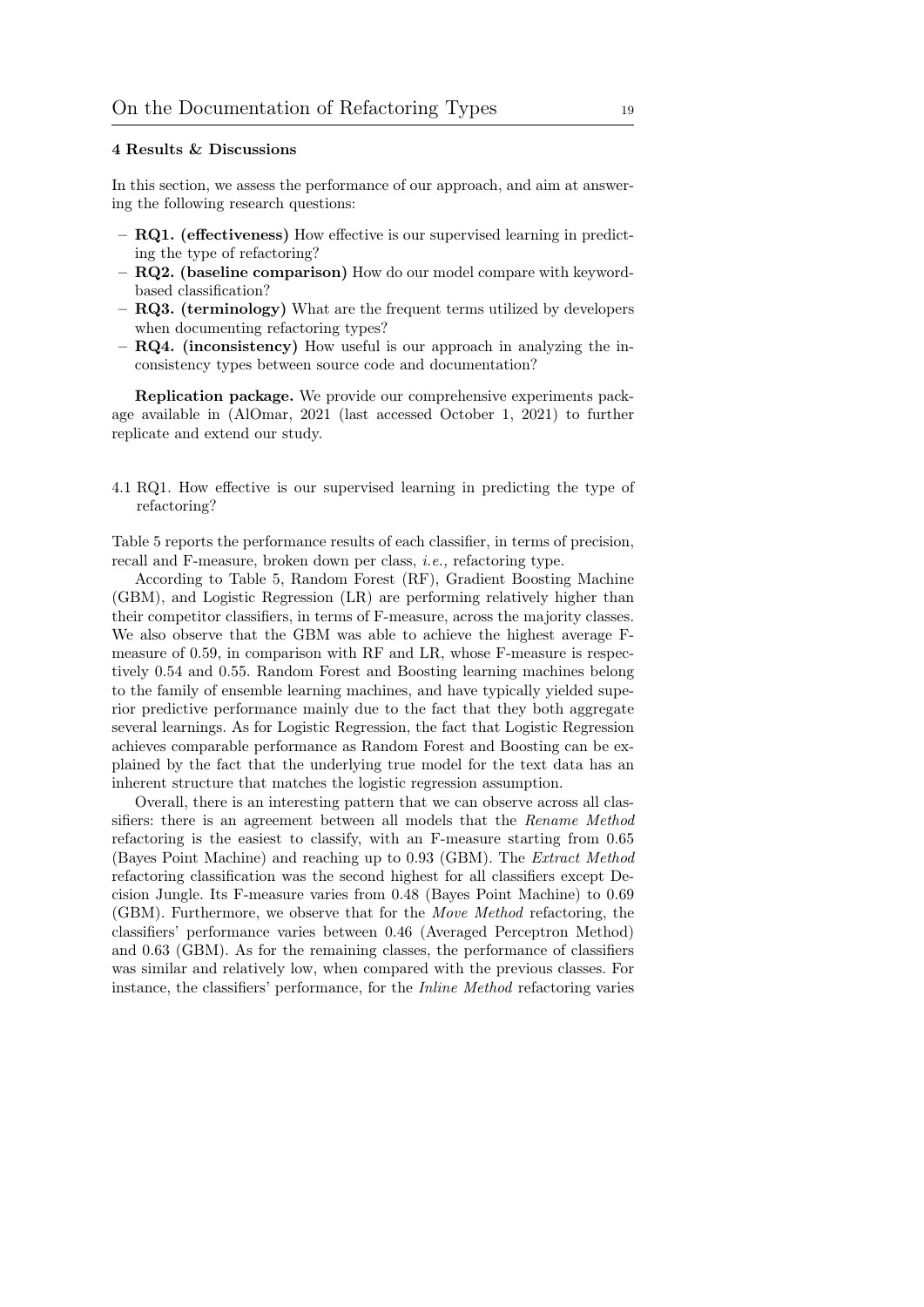between 0.34 (Bayes Point Machine) and 0.45 (GBM). For the Pull-up Method and the Push-down Method refactorings, the highest F-measure scored across all classifiers was 0.42. To gain a better understanding on why there exists such differences in the prediction between the refactoring types, we further analyzed the confusion matrix of the GBM classifier. During our qualitative analysis, we made the following observations:

<span id="page-19-0"></span>Table (6) Examples of Wrongly Predicted Commit Messages, by the Gradient Boosting Machine (GBM).

| Observation           | Ref. Operation   | Commit Message Example                                             |
|-----------------------|------------------|--------------------------------------------------------------------|
| Similar Expression    | Extract Method   | "fcrepo-1029: move purge code to separate method"                  |
|                       | Inline Method    | "ISQReader: move the dialog code into $run()$ and tidy $up"$       |
|                       | Move Method      | "Move send/receive code from SMTPSession to TextProtocolTester []" |
|                       | Pull Up Method   | "HV-1239 Moving shared code up to CascadableConstraintMapping[]"   |
|                       | Push Down Method | "Move group communication <b>down</b> to justm-ispn only $[]$ "    |
| Inadequate Expression | Extract Method   | "Merged update Topic and update TopicInline."                      |
|                       | Inline Method    | "Extracting transactions from HadoopArchiveFileSystem. []"         |
|                       | Move Method      | "Improve code structure. Added tests."                             |
|                       | Pull Up Method   | "split out into ERXAjaxContext so you can []"                      |
|                       | Push Down Method | "removed deprecated method getConfigServer()"                      |
|                       | Rename Method    | "Added extended names for mixins."                                 |

### Observation  $# 1$ . Similar Expressions.

Our first observation relates to the terminology and keywords developers use to describe each refactoring type. We notice that Rename Method has the highest accuracy across all classifiers because developers typically use the keyword rename to describe renaming methods. However, for the other types, developers do not stick to how these types are named in the refactoring catalog, and use various terminologies, to describe them. We enumerate, in Table [6,](#page-19-0) examples from messages belonging to Extract/Inline/Pull-up/Push-down Method classes, and which were wrongly predicted as Move Method. For instance, the process of extracting a method was described in one of the commits as "moving purge code to a separate method". While we can induce the extraction of the method, it was mislabeled by GBM classifier.

### Observation  $# 2$ . Inadequate Expressions.

Occasionally, some messages contain keywords that are counter-intuitive to our model, resulting in a misclassification. Table [6](#page-19-0) contains samples of misclassified commits, we report the correct label, while keywords that induced the wrong prediction are in bold. Let us take the following message: "Merged updateTopic and updateTopicInline", which documents inlining two methods, namely updateTopic() and updateTopicInline(), however, Refactoring Miner has detected an extraction of the method. To further understand this, we conducted a manual analysis of random samples. Our verification indicates that the keywords used by our model are not necessarily meant to document the underlying refactoring, as developers may document other changes performed in the commit.

It is worth noting that a recent study has reported that developers do misuse refactoring-related terms in their documentations [\(Zhang et al., 2018\)](#page-36-3). Such cases will also hinder the accuracy of our prediction.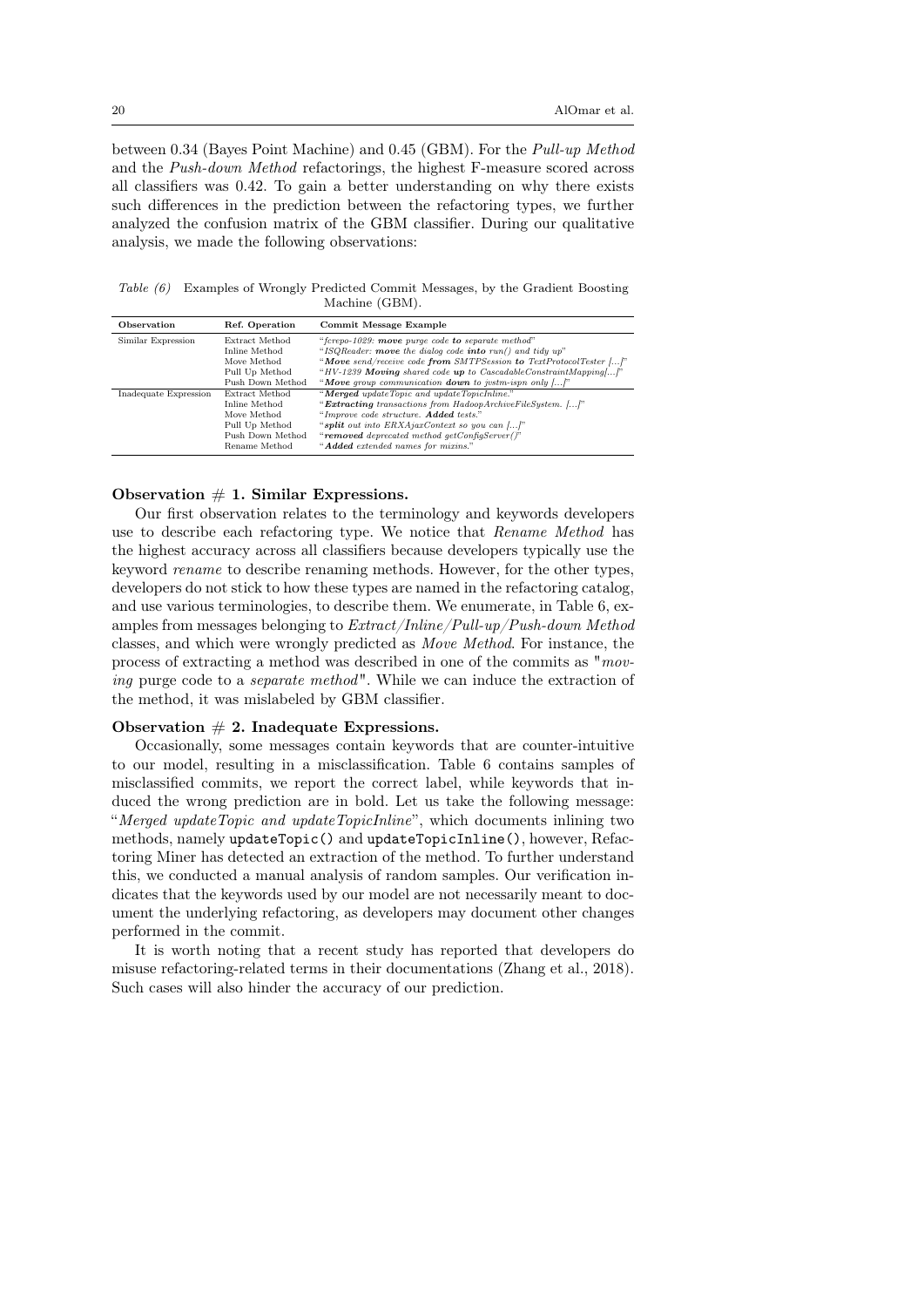Summary. The accuracy of refactoring prediction is not uniform across all types. Some types are easier to predict than others. The prediction results for Rename Method, Extract Method, and Move Method were ranging from 63% to 93% in terms of F-measure. However, our model was not able to accurately distinguish between *Inline Method*, Pull-up Method, and Push-down Method, as its F-measure was between 42% and 45%.

4.2 RQ2. How do our model compare with keyword-based classification?

We opt to test the keyword-based approach because it was used to identify refactoring commits in previous studies [\(Kim et al., 2014;](#page-33-4) [Mauczka et al., 2012;](#page-34-19) [Murphy-Hill et al., 2012;](#page-34-1) [Ratzinger et al., 2005,](#page-35-9) [2008;](#page-35-5) [Stroggylos & Spinellis,](#page-35-6) [2007;](#page-35-6) [Zhang et al., 2018\)](#page-36-3). The keyword-based approach also measures the extent to which developers explicitly mention their refactoring operations in their commit messages.

The keyword-based approach simply uses the following keywords, namely "extract", "inlin", "mov", "pull", "push", and "renam", to perform the prediction. Note that we manually check the results to remove any false matching, e.g., for the keyword mov, we filtered matchings like movie and movement.

Figures [4, 5,](#page-21-0) and [6](#page-21-0) present the experimental results of our approach compared with the keyword-based prediction. Our approach provides an F-measure improvement across all refactoring types. One case in which the keyword-based approach could not detect the type of refactoring but the ML-based approach detects correctly is best illustrated in the following commit message: "Change name of 'Decorator' to 'Events'". The keyword-based approach does not capture this message as it does not contain the keyword "*renam*". This is intuitive since the model has identified a set of keywords that were also used to indicate a given refactoring type. For example, if we refer to Table [7,](#page-22-0) the Inline Method refactoring was found to be documented using various keywords such as combine, gather, and merge. Similarly with the Extract Method refactoring, whose documentation contained *add, create, split,* and *separate.* 

It is worth noting that the highest performance of the keyword-based approach was achieved when predicting the Move Method refactoring, being able to capture the vast majority of commits containing this type (true positives), along with many other commits containing mainly the Pull-up Method, and Push-down Method refactortings, because developers typically document them using the "move" keyword, as we illustrated in Table [6.](#page-19-0)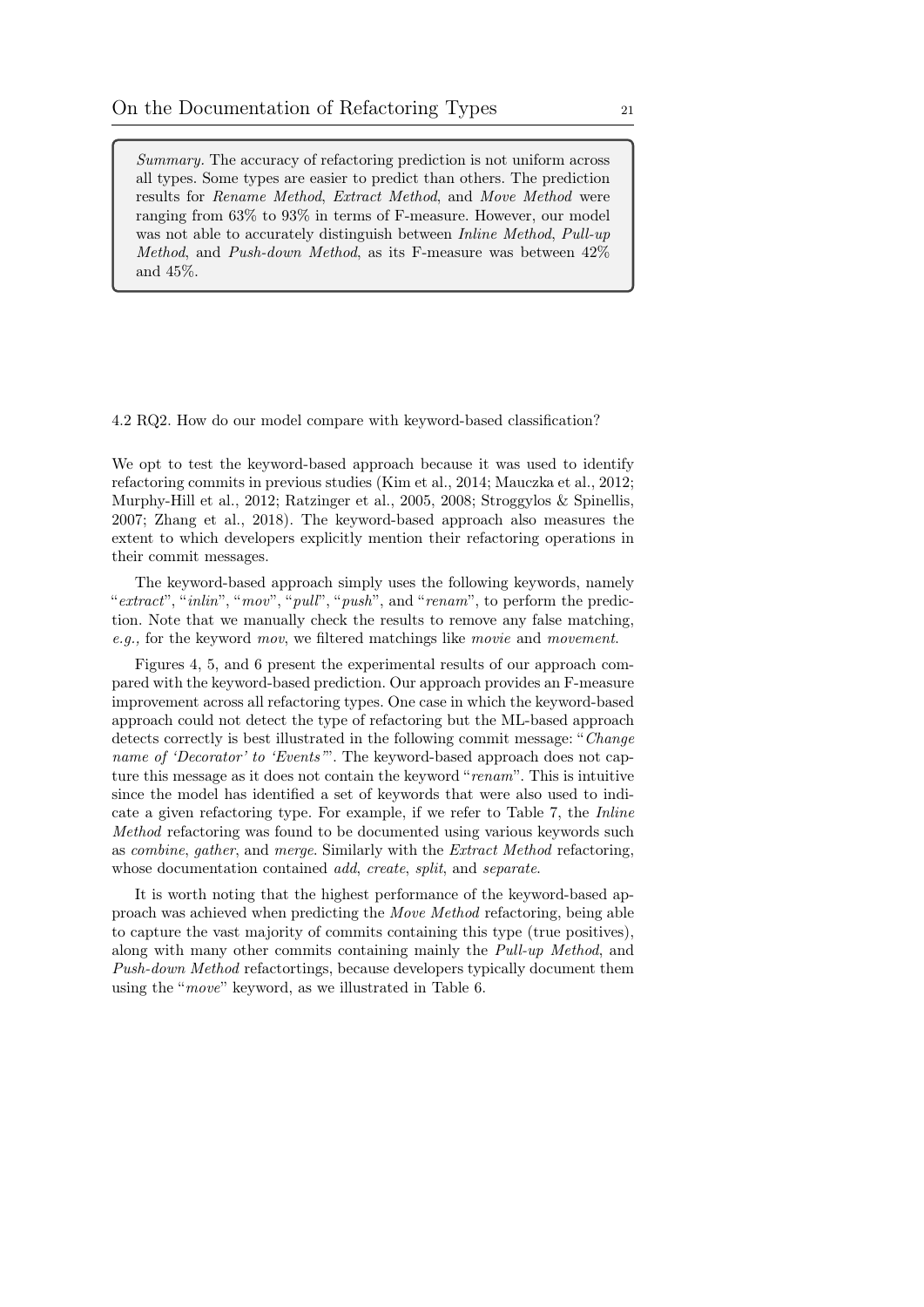<span id="page-21-0"></span>

Fig. (6) Visualization of the F-measure for Different Approaches.

 $\begin{tabular}{|c|c|c|} \hline \hline $\blacksquare$ Our approach \\\hline \end{tabular} \begin{tabular}{c} \hline $\blacksquare$ Weyword-based \\\hline \end{tabular}$ 

Summary. The keyword-based approach performs significantly lower than ML models. It assumes that developers are familiar with the catalog of refactorings, or refactoring types being offered in the IDEs. Our findings show that developers tend to document refactoring using the same set of patterns. The keyword-based approach scored relatively better performance for the Rename Method type because its keyword  $(i.e.,$  rename) is intuitive, in contrast with other types, such as  $\textit{Inline}$ Method and Push-down Method.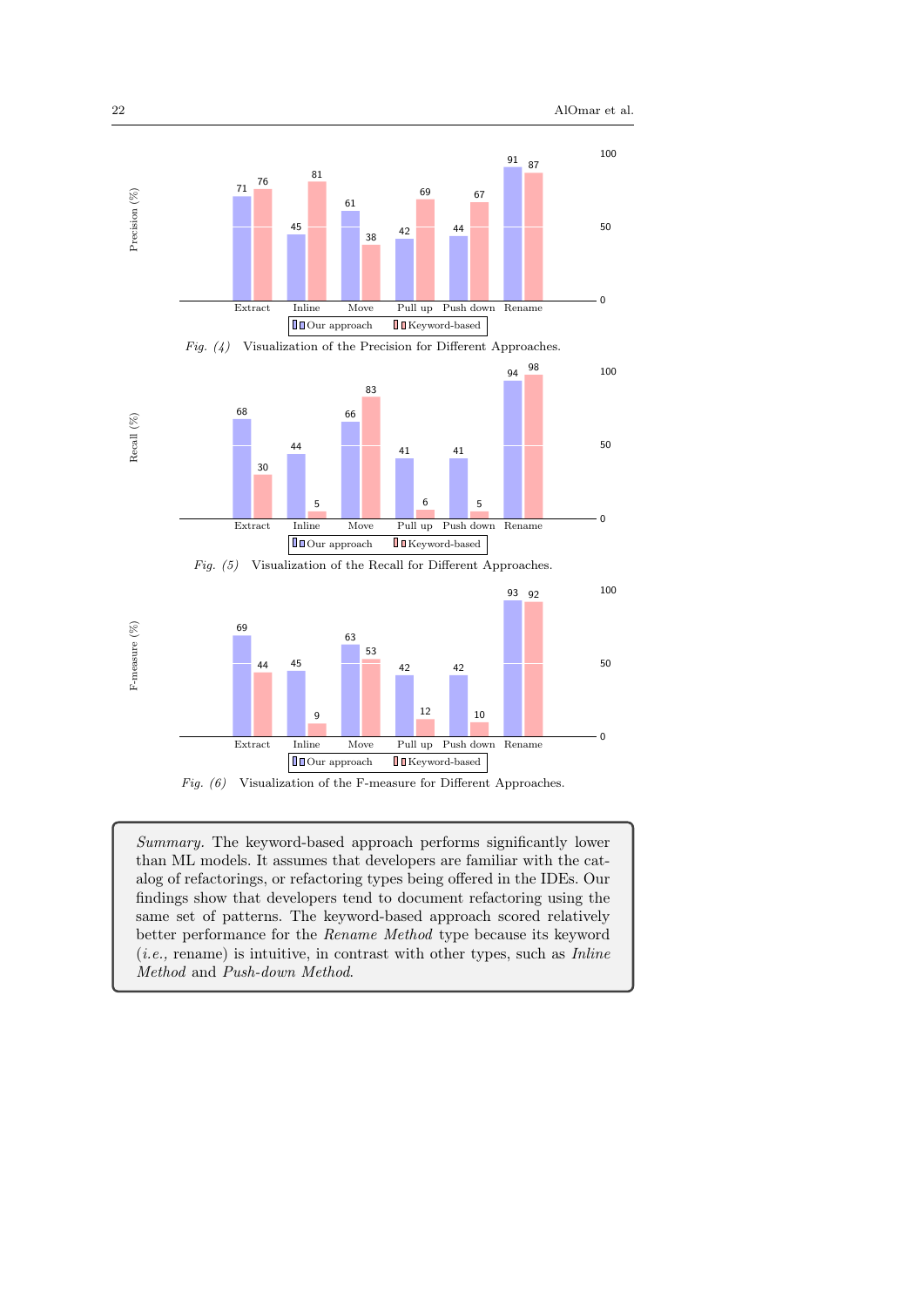On the Documentation of Refactoring Types 23

<span id="page-22-0"></span>

| Table (7)<br>Relevant Features per Class.                         |                                              |             |                       |                                  |                                              |  |  |
|-------------------------------------------------------------------|----------------------------------------------|-------------|-----------------------|----------------------------------|----------------------------------------------|--|--|
| Extract                                                           | Inline                                       | Move        | Pull Up               | Push Down                        | Rename                                       |  |  |
| Add<br>Create<br>Extract<br>Move<br>Separate<br>Split<br>Break up | Combine<br>Gather<br>Inline<br>Merge<br>Move | Move<br>Add | Move<br>Pull<br>Shift | Move<br>Push<br>Reduce<br>Remove | Change<br>Fix<br>Improve<br>Rename<br>Update |  |  |

 $T(T)$   $\left(2\pi\right)$   $\left(2\pi\right)$ 

## 4.3 RQ3. What are the frequent terms utilized by developers when documenting refactoring types?

This research question examines the textual content of the commit messages to determine the frequent refactoring types-related terminology developers utilize when documenting their refactoring activity. In this RQ, we utilize natural language processing techniques, more specifically bigram analysis, to extract the frequent bigrams developers utilize in describing their refactoring activity for each refactoring type considered in our study. Bigrams are a sequence of two adjacent words in a sentence; in this instance, the commit messages. We also look at trigrams to locate sets of common terms. Unlike unigrams, bigrams and trigrams provide a certain level of context for terms, which helps our analysis by reducing the chance of making false presumptions. Before our extraction, we first run Refactoring Miner in order to identify commits containing refactorings from each type of refactoring operations considered in this study as discussed in Section [3.](#page-9-0)

Upon a closer inspection of the refactoring patterns in Tables [8,](#page-23-0) [9,](#page-24-0) and [10,](#page-25-0) we have made several observations: (1) the keywords and phrases used in renaming refactorings are the most discriminative, indicating that these terms are strongly associated with the action of renaming, (2) the patterns used for extract refactorings are associated with the motivation behind refactoring, e.g., remove duplication, improve clarity, and improve reusability, (3) for move, pull up, and push down, developers used the term "move" interchangeably as the main action of these refactoring operations involve moving the code elements, and (4) the terms used in inlining refactorings are limited as developers mainly used specific keywords to demonstrate the action.

Summary. Developers discriminate against different refactoring types through human language descriptions. The terminology used in rename refactorings are the most discriminative, indicating that these terms are strongly associated with the action of renaming.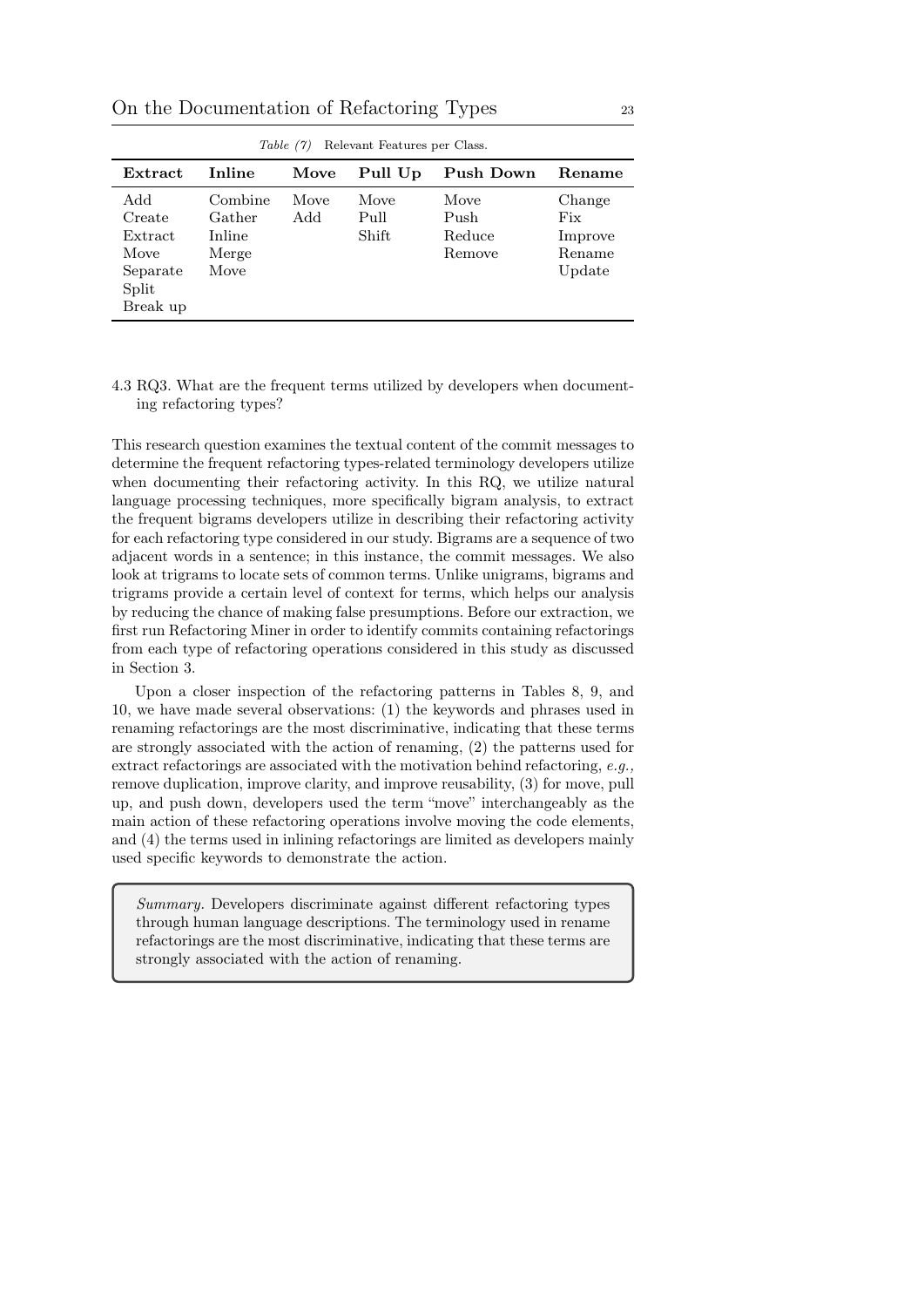Table (8) Relevant Terms per Refactoring Types.

<span id="page-23-0"></span>

| Rename                                                                  | Extract                                                                                                    |
|-------------------------------------------------------------------------|------------------------------------------------------------------------------------------------------------|
|                                                                         |                                                                                                            |
| alter* method name for more consistency                                 | add* a new method                                                                                          |
| better method name                                                      | add* method                                                                                                |
| $\mathrm{change}^*$ method name                                         | $add^*$ new $\parallel$ function<br>add* new method                                                        |
| chang* method name for clarity<br>chang* method name for consistency    | add* several methods                                                                                       |
| $\mathrm{change}^*$ some method name                                    | add* some convenience functions                                                                            |
| chang* test method name                                                 | $add^*$ the $\parallel$ method                                                                             |
| chang* the method name                                                  | $add^*$ the method $[]$                                                                                    |
| $\mathrm{change}^*$ the name                                            | break* up the jumbo methods                                                                                |
| clarif* method name                                                     | brok* up long methods into a bunch of smaller methods                                                      |
| clean* up method name                                                   | brok* up the $\parallel$ method into a separate $\parallel$                                                |
| $correct*$ a method name                                                | $\mathrm{creat}^*$ a higher level $\parallel$ method                                                       |
| correct* method name                                                    | creat* a new method                                                                                        |
| $fix^*$ a typo in a method name                                         | $\mathrm{create}^*$ method                                                                                 |
| fix* confusing method name                                              | creat* separate method                                                                                     |
| fix* inconsistent method name                                           | extract* common code from                                                                                  |
| fix* incorrect method name<br>fix* method name                          | extract* a few methods out<br>extract* a method                                                            |
| $fix^*$ method name conflict                                            | extract* abstract method                                                                                   |
| $fix^*$ method name typo                                                | extract* common code                                                                                       |
| fix* misspelled method name                                             | extract* common method                                                                                     |
| fix* several method names                                               | extract* method                                                                                            |
| $fix^*$ spelling for method name                                        | extract* out a method                                                                                      |
| fix* typo in method name                                                | extract* out function                                                                                      |
| improv <sup>*</sup> method name                                         | extract* out the method                                                                                    |
| improv <sup>*</sup> the name                                            | extract* some methods                                                                                      |
| made the method name a bit more explicit                                | extract* some methods for code clarity sake                                                                |
| method name chang*                                                      | extract* the $\parallel$ method from $\parallel$                                                           |
| method name fix*                                                        | extract* some stuff to a method                                                                            |
| method name improv*                                                     | $fix^*$ for method code size                                                                               |
| method name refactor*<br>method names in tests changed                  | $mov^*$   into separate methods<br>refactor* duplicate code into separate method                           |
| minor change to method name                                             | refactor* some methods                                                                                     |
| minor refactorings to method name                                       | refactor*: Introduc* a method                                                                              |
| modif <sup>*</sup> test method name                                     | separat <sup>*</sup> $\parallel$ from $\parallel$                                                          |
| more meaningful method name                                             | separat* a method                                                                                          |
| normaliz <sup>*</sup> getter method name                                | split*    into separate methods                                                                            |
| polish test method name                                                 | split* into separate functions                                                                             |
| refactor* method name                                                   | split* into smaller pieces first                                                                           |
| refactor* some method names                                             | split* into some smaller assert to reuse                                                                   |
| renam <sup>*</sup> factory methods                                      | split* the [] into component parts for clarity                                                             |
| renam <sup>*</sup> for clarification                                    | split* the [] method in several sub-methods                                                                |
| renam <sup>*</sup> for clarity                                          | split* the $\parallel$ method into a $\parallel$                                                           |
| renam <sup>*</sup> for consistency<br>renam <sup>*</sup> method         | split* the code into $\parallel$ and $\parallel$<br>split* the HUGE generate method into different methods |
| renam <sup>*</sup> method name                                          | $\text{split}^*$ up                                                                                        |
| renam* misleading method name                                           | split* up $\parallel$ a bit more neatly                                                                    |
| renam <sup>*</sup> of code                                              | split* up a complex method                                                                                 |
| renam <sup>*</sup> of component                                         | split* up the $[]$ method                                                                                  |
| renam <sup>*</sup> of function name                                     | $\text{split}^*$ up the $\stackrel{\sim}{\parallel}$ method into some methods                              |
| renam <sup>*</sup> some internal variables and methods                  |                                                                                                            |
| renam <sup>*</sup> some methods                                         |                                                                                                            |
| renam <sup>*</sup> the method                                           |                                                                                                            |
| shorten* method name                                                    |                                                                                                            |
| simplif* user method name                                               |                                                                                                            |
| solv <sup>*</sup> typo in method name<br>standardization of method name |                                                                                                            |
| tid* up method naming                                                   |                                                                                                            |
| tid* up test method name                                                |                                                                                                            |
| unif <sup>*</sup> execution method name                                 |                                                                                                            |
| uniformiz <sup>*</sup> method name                                      |                                                                                                            |
| updat* method name                                                      |                                                                                                            |
| updat* the test name                                                    |                                                                                                            |
| using more correct method name                                          |                                                                                                            |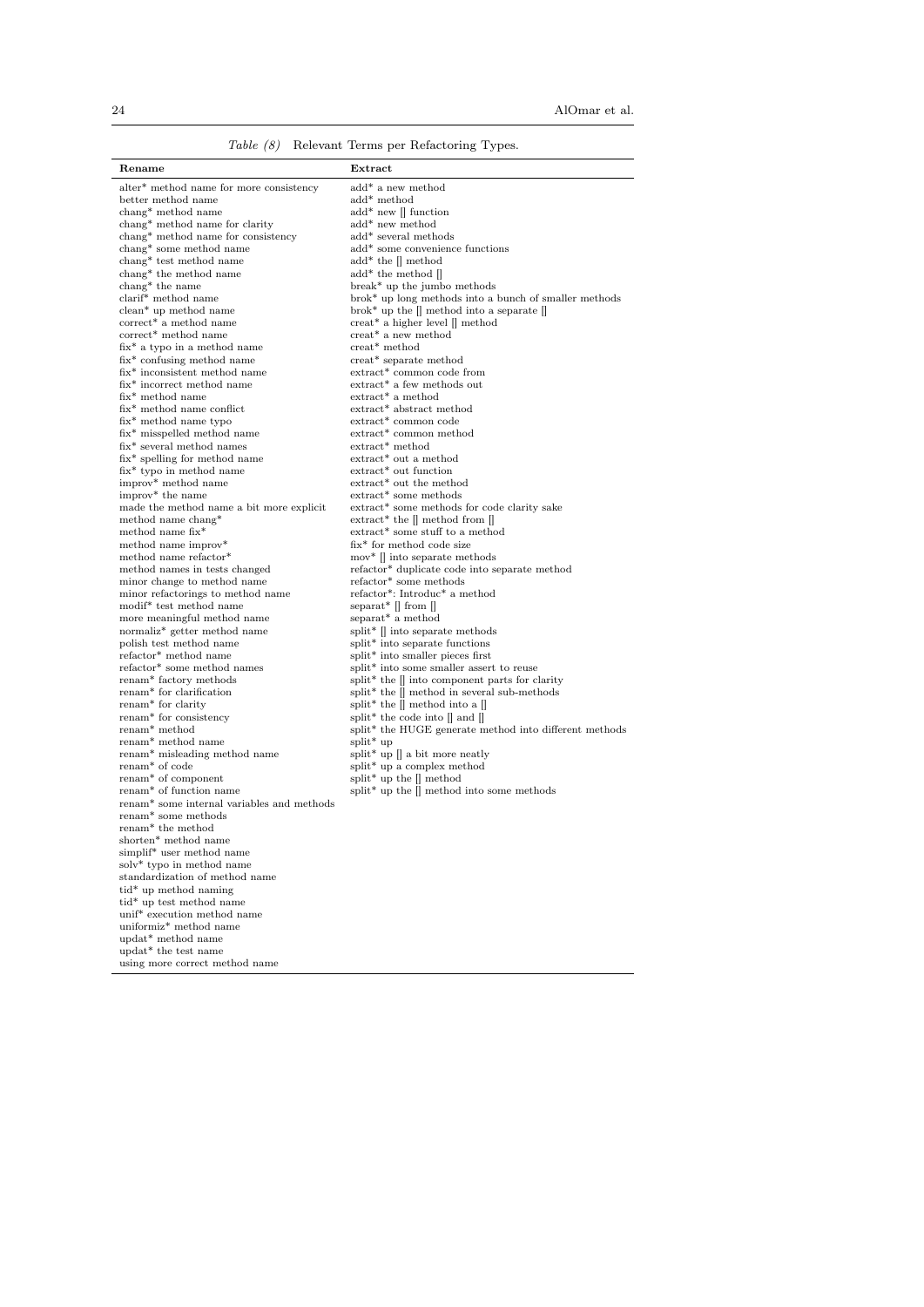<span id="page-24-0"></span>

| Move                                                                       | Inline                                                       |
|----------------------------------------------------------------------------|--------------------------------------------------------------|
| mov <sup>*</sup> $\parallel$ to $\parallel$                                | add* methods for merge operation                             |
| mov <sup>*</sup> $\parallel$ to new method                                 | combin* method                                               |
| mov* all code into the only implementing class                             | $\text{consolidat*}$ methods                                 |
| mov <sup>*</sup> all utility methods into the same class                   | consolidat* some code                                        |
| mov* around some methods                                                   | $\mathrm{delet}^*$ unused method                             |
| mov* code around                                                           | inlin* helper methods                                        |
| mov* formerly static methods to new                                        | inlin <sup>*</sup> method                                    |
| mov* from $\parallel$ to $\parallel$                                       | inlin <sup>*</sup> method only called once                   |
| $mov^*$ into                                                               | inlin* private method                                        |
| mov* method                                                                | inlin <sup>*</sup> some methods                              |
| mov <sup>*</sup> out of                                                    | inlin <sup>*</sup> some trivial method                       |
| $mov^*$ some                                                               | inlin <sup>*</sup> the simplest method                       |
| mov* some code into a static utility method                                | merg <sup>*</sup> $\parallel$ and $\parallel$ into 1 method  |
| mov* some methods and/or classes around                                    | merg <sup>*</sup> $\parallel$ and $\parallel$ methods        |
| mov <sup>*</sup> some methods to                                           | merg* code into static method                                |
| mov* some of it's responsibilities out to other classes                    | $merg*$ refactoring                                          |
| mov <sup>*</sup> some of the methods into a class                          | merg* some code simplification                               |
| mov* some static methods to Utils                                          | more cleanup and merge resolution                            |
| $mov*$ some stuff                                                          | refactor* $\parallel$ into $\parallel$                       |
| mov* static methods to a util class                                        | refactor*: remov* some unused methods                        |
| mov* stuff out of the                                                      | remov* unused methods                                        |
| mov <sup>*</sup> the $\parallel$                                           | simplif* things my inlining both the method and the argument |
| mov <sup>*</sup> the implementation of the methods to                      | some consolidation of methods                                |
| mov <sup>*</sup> the method tests in their own class                       | useless method inlined                                       |
| mov <sup>*</sup> the methods                                               |                                                              |
| mov <sup>*</sup> the notion of $\parallel$ from $\parallel$ to $\parallel$ |                                                              |
| mov <sup>*</sup> to $\parallel$                                            |                                                              |
| mov* util methods                                                          |                                                              |
| $refactor^* : mov^* code$                                                  |                                                              |
| refactor* out the methods into separate class                              |                                                              |
| refactor* some methods                                                     |                                                              |
| refactor* some methods to external helper class                            |                                                              |
| refactor* the code to move the $\parallel$ to the $\parallel$              |                                                              |
| refactor* to move the $\parallel$ to $\parallel$                           |                                                              |
| refactor*: Move helper method to helper class                              |                                                              |
| refactor*: move to a helper method                                         |                                                              |
| some static methods were moved from [] to []                               |                                                              |

Table (9) Relevant Terms per Refactoring Types (cont.).

## 4.4 RQ4. How useful is our approach in analyzing the inconsistency types between source code and documentation?

Although our approach attempted to thoroughly predict method-level refactoring types, several inconsistency types between source code and documentation might occur. Several studies [\(Arnaoudova et al., 2016;](#page-32-4) [Fakhoury et al.,](#page-33-17) [2019b;](#page-33-17) [Kim & Kim, 2016\)](#page-33-18) have identified and detected recurring poor practices related to inconsistencies among the documentation and implementation of the code elements. Because such inconsistencies can affect software comprehensibility and maintainability, this research question aims at exploring the frequency of different inconsistency types that might help in reporting any early inconsistency between refactoring types detected by refactoring detector tools and their documentation. Specifically, we are studying the following inconsistency types:

## Case  $# 1$ . Refactoring of type A is detected based on the source code but the description does not correspond to any refactoring.

To obtain the data for this type of inconsistency, we need to add a set of commits in which the documentation does not correspond to any type of refactorings considered in this study. We started by randomly selecting 834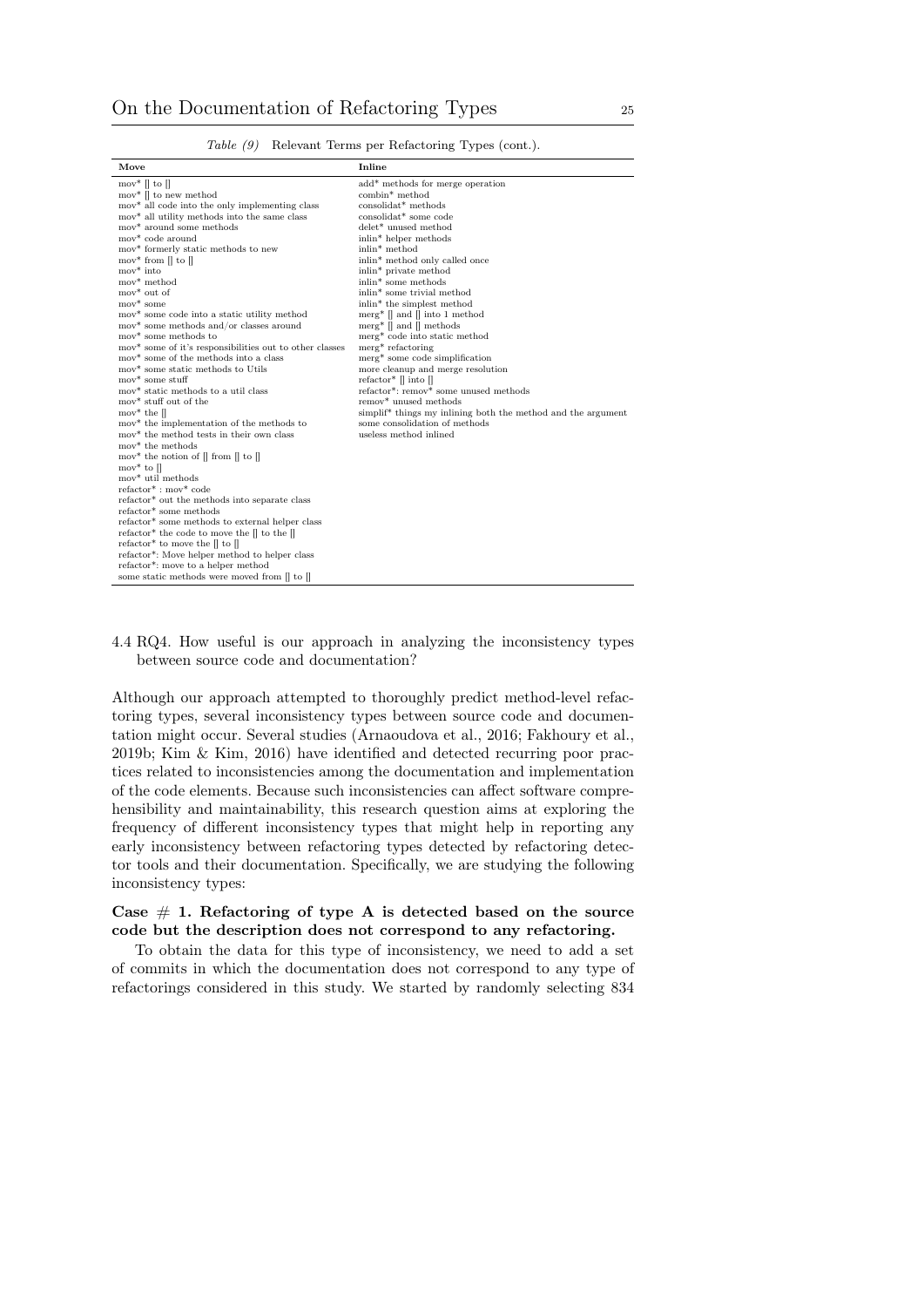|  |  |  |  |  | <i>Table (10)</i> Relevant Terms per Refactoring Types (cont.). |  |  |  |
|--|--|--|--|--|-----------------------------------------------------------------|--|--|--|
|--|--|--|--|--|-----------------------------------------------------------------|--|--|--|

<span id="page-25-0"></span>

| Pull Up                                                     | Push Down                                                     |
|-------------------------------------------------------------|---------------------------------------------------------------|
| bunch of methods pulled up                                  | chang* to shift functions                                     |
| mov* common code in                                         | minimal code duplication                                      |
| mov <sup>*</sup> common code into                           | mov* common parts of                                          |
| mov <sup>*</sup> common code to                             | mov* references to $\parallel$ and $\parallel$ into subclass  |
| mov <sup>*</sup> more methods to                            | mov* test sections out of                                     |
| mov <sup>*</sup> the common unit test setup to a base class | $mov^*$   from superclass                                     |
| mov <sup>*</sup> the implementation to the superclass       | mov <sup>*</sup> [] implementations into subclasses           |
| $mov*$ to                                                   | mov* some methods off $\parallel$ onto a $\parallel$ subclass |
| pull <sup>*</sup> to class level                            | push $\parallel$ into $\parallel$                             |
| pull <sup>*</sup> common                                    | push to method level                                          |
| pull <sup>*</sup> from                                      | $push*$ down                                                  |
| pull* from a specified                                      | push <sup>*</sup> down to                                     |
| pull <sup>*</sup> out                                       | push <sup>*</sup> entities around                             |
| pull <sup>*</sup> out some common functionality             | push* the $\parallel$ code down into the                      |
| pull* out test methods into common area                     | $push*$ to                                                    |
| pull* reusable                                              | push <sup>*</sup> some stuff down from                        |
| pull* reusable code out of                                  | reduc <sup>*</sup> the amount of implementation-specific code |
| pull <sup>*</sup> to                                        | remov* dependency on                                          |
| $pull* up$                                                  | remov <sup>*</sup> duplicate                                  |
| pull <sup>*</sup> up common methods                         | $remov*$ redundant                                            |
| pull* up more properties to the base type                   | remov <sup>*</sup> redundant functions                        |
| pull* up some functionality from                            | stuff moved to separate                                       |
| pull <sup>*</sup> up some methods                           |                                                               |
| pull <sup>*</sup> up to                                     |                                                               |
| pull <sup>*</sup> out common code                           |                                                               |
| refactor <sup>*</sup> to "pull up"                          |                                                               |
| shift* further method to parent                             |                                                               |

refactoring commits detected by Refactoring Miner while making sure no specific documentation about refactoring is reported. For example, we excluded the terms "extract", "inlin", and "mov" since these terms correspond to the method-level refactoring operations. The 834 commits equated to the number of commits per refactoring type, as shown in Table [3.](#page-14-0) We then had to manually examine the list of commits to determine their appropriateness for this analysis. Next, we built a new model by considering adding this set to the training data with a "None" label. Since RQ1 shows that the GBM was able to achieve the highest average F-measure of 0.59, we used the GBM for our model, and we achieved the average F-measure of 0.58. Using a confidence level of 99% and an interval of 5%, we constructed a sample size of 588 commits for the manual analysis. The majority of these commits  $(85.03\%)$  indicated there is a consistency between the refactoring detector and the model prediction, whereas a minority of these commits  $(14.96\%)$  shows inconsistent results.

The main challenge that we observed across various commits, is the tendency of developers to provide a high-level description of their refactoring, through the use of general expressions and patterns, such as refactor, restructure, and code clean up, etc. Such patterns cannot be framed into one single type, i.e., they can be used to describe all refactoring types. The following example demonstrates such a case:

| "Just cleaned up the code a bit."          |  |
|--------------------------------------------|--|
| Quote (1) Inconsistency type (Case $\#$ 1) |  |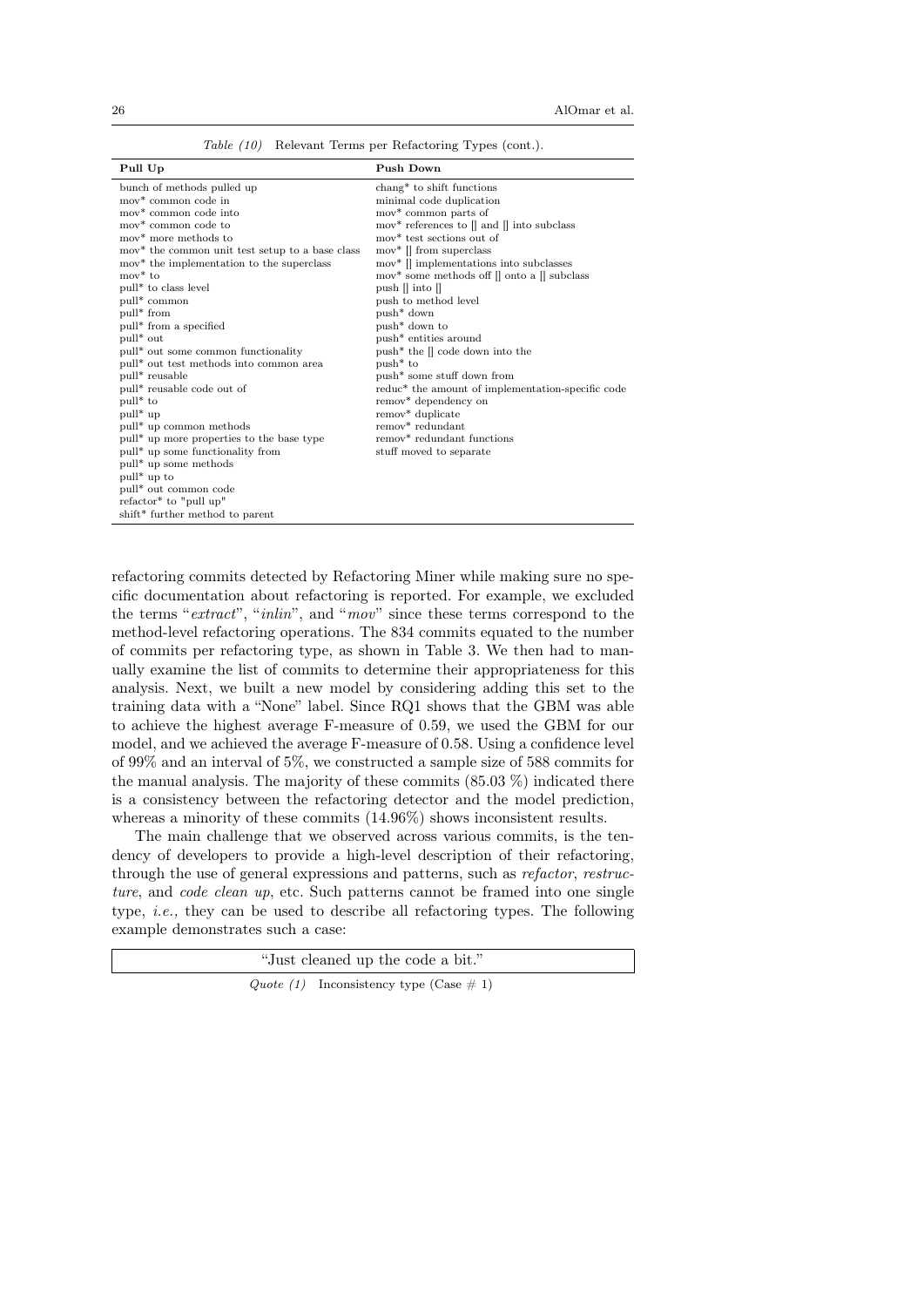This phenomenon of using high level description to document low-level changes is also observed frequently in bug fix commit messages, where text messages would just contain the popular pattern of " $\hbar x$  bug X". However, this is less problematic in the context of bugs because developers can still use the bug number (X) to locate the corresponding bug report, and so access the bug's proper documentation in the bug report. Whereas, for refactoring documentation, this is a persistent problem since without providing the rationale and the appropriate explanation of the change, there is no way to trace back such information anywhere in the project.

In practice, developers perform refactorings as singular transformations and in conjunction with other refactorings (i.e., batch or composite refactorings). Previous studies (e.g., [\(Bibiano et al., 2020\)](#page-32-11)) explored how single or composite refactorings contribute to the code smell removal or internal quality attribute improvement. Since developers perform these kinds of refactorings at the source code level, we expect that developers apply such practice of single or multiple transformation types at the documentation level on real development practices. Our previous studies on refactoring documentation showed that developers self-affirmed the action of refactoring in both open source  $(e.g.,$ [\(AlOmar et al., 2019a,](#page-31-1) [2020a,](#page-31-4) [2021c\)](#page-32-6)) and industry [\(AlOmar et al., 2021a\)](#page-31-2) at different levels of granularity including the high-level and fine-grained descriptions. A previous study [\(Yamashita et al., 2020\)](#page-36-8) on tailoring untangled changes pointed out that developers often mix changes in different intentional tasks in one comment. The authors proposed an approach that regards a sequence of fine-grained changes that are about to be committed as a single commit by developers to merge and split change clusters to support the manual tailoring of untangling changes.

From a practical point of view, researchers and practitioners can benefit from the proposed model to detect inconsistency types between refactoring detectors at the source code and documentation level, and to accelerate code review process since recent studies expressed the need to improve the quality of documentation for refactoring and non-refactoring changes [\(AlOmar et al.,](#page-31-2) [2021a;](#page-31-2) [Ebert et al., 2021\)](#page-33-19).

## Case  $\#$  2. Refactoring of type A is detected based on the description but the source code change does not correspond to any refactoring.

To perform our analysis, we need to include a set of commits that do not correspond to any refactoring operations and then feed this set into the training data with a "None" label. Thus, after running Refactoring Miner on a set of commits, we randomly selected 834 non-refactoring commits as indicated by Refactoring Miner. The selection of 834 commits was due to the count of refactoring types (see Table [3\)](#page-14-0). We then built a model considering adding the set of non-refactoring commits in the training data. Similarly to Case  $#1$ , we consider using the GBM for the newly created model, and we achieve the average F-measure of 0.56. To better understand the nature of this type of inconsistency, we performed a manual validation of 588 commits from the test data, this sample corresponds to a confidence level of 99% and a confidence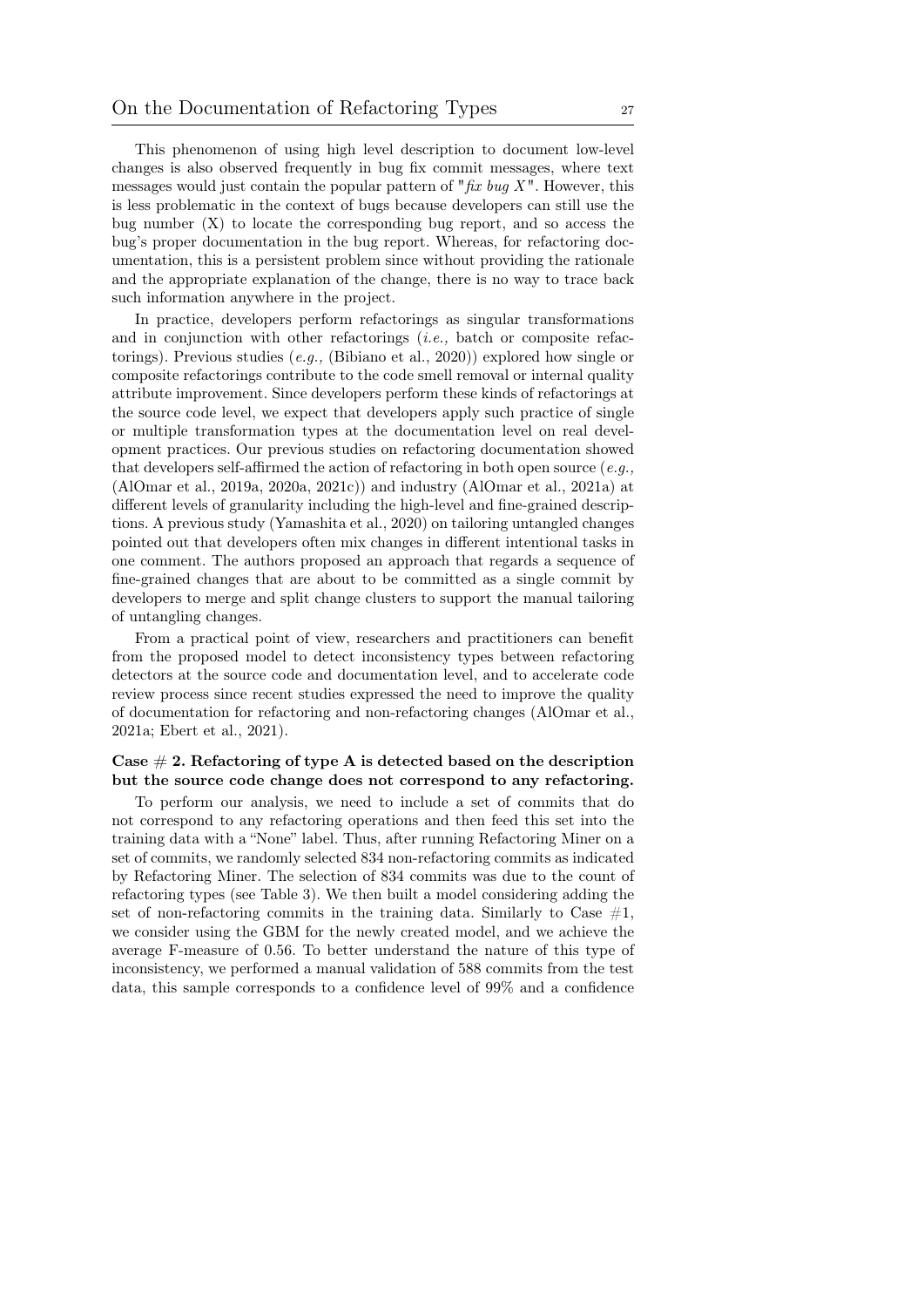interval of 5%. The majority of the commits (436 instances or 74.14%) shows an agreement between the results obtained from the tool and our model, and (152 instances or 25.85%) illustrates the disagreement case.

[\(Soares et al., 2020\)](#page-35-14) reported that such type of inconsistency might indicate that developers apply refactorings that are different from refactorings defined by [\(Fowler et al., 1999\)](#page-33-5). Moreover, we observe in our study that developers are documenting what they consider to be refactoring in non source code files. These files include configuration files, maven file, or database are not associated with refactoring operations detected by the tool even though the description contains refactoring operation-related keywords. The following example demonstrates such a case:

| "Renamed table. The same table name was used in another test, which |
|---------------------------------------------------------------------|
| made this test fail when running all tests."                        |
|                                                                     |

```
Quote (2) Inconsistency type (Case \# 2)
```
Such changes would not be detected by Refactoring Miner or any other detection tool because these tools are conceived to operate on only source files. Interestingly, our model results show that developers would also perform what they call refactoring on other files. If we refer to the original definition of refactoring, these changes may not be necessarily considered as refactorings, but with the rise of continuous integration, and infrastructure as service, many non-source files are now evolving as part of the project's ecosystem. These files undergo maintenance and evolution as well (updating dependencies, changing configurations, etc.). Therefore, there is a need for the refactoring community to properly taxonomize changes to these files, and evolve its toolset to detect them as well. Existing studies on configuration files have focused on the interactions between Java and XML configuration files [\(Chen & Johnson,](#page-32-12) [2008\)](#page-32-12), the identification and detection of CI configuration bad practices that violate the best practices in CI configuration files (e.g., redirecting scripts into interpreters, bypassing security checks, and using commands in an incorrect phase) and the prevalence of these anti-patterns in CI specifications [\(Gallaba](#page-33-20) [& McIntosh, 2018;](#page-33-20) [Zampetti et al., 2020\)](#page-36-9). Since refactoring on other files is under research, future CI research and tooling needs to focus on the development of automated CI anti-pattern detectors and refactoring recommenders, and avoid the consequences of misusing CI features.

## Case  $# 3$ . Refactoring of type A is detected based on the source code, refactoring of type B is detected based on the description and A is different from B.

Previous studies investigated the case when there is a disagreement between source code and its documentation in the context of programming misconception [\(Swidan et al., 2018\)](#page-35-15), linguistic anti-patterns [\(Arnaoudova et al.,](#page-32-4) [2016\)](#page-32-4), bug localization [\(Fakhoury et al., 2019b\)](#page-33-17), and code review [\(Ebert et al.,](#page-33-19) [2021\)](#page-33-19). In their study on misconceptions in programming education for school students, [\(Swidan et al., 2018\)](#page-35-15) observed that younger learners hold common programming misconceptions that cause them to make errors. The authors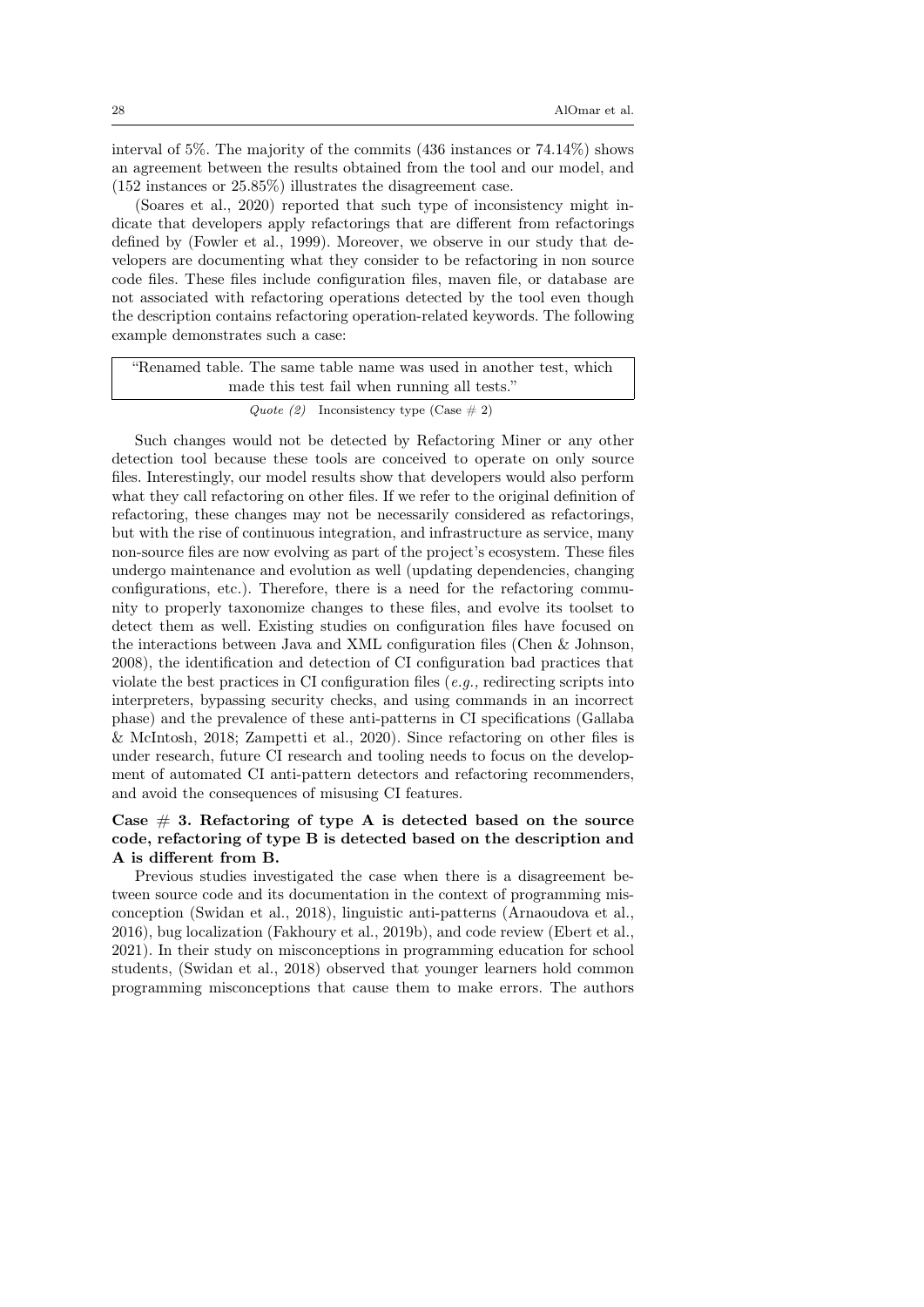recommended developing intervention methods to catch those misconceptions as early as possible. Further, [\(Arnaoudova et al., 2016\)](#page-32-4) investigated developers' perception of linguistic anti-patterns and developed a catalog of 17 types of linguistic anti-patterns related to inconsistencies, findings that the majority of the participants perceive linguistic anti-patterns as poor practices and must be avoided. [\(Fakhoury et al., 2019b\)](#page-33-17) showed that inconsistencies in the source code have a significant effect on cognitive load, success, and time spent on program comprehension. More recently, [\(Ebert et al., 2021\)](#page-33-19) discussed how developers deal with confusion in code reviews caused by unclear commit messages and lack of documentation. According to their survey with developers, one of the most frequent reasons for confusion is lack of documentation and missing code change rationale.

Since the presence of inconsistencies can mislead developers, we aim to investigate this phenomenon. For this type of inconsistency, we randomly selected 588 refactoring commits to check the percentage of the agreement and the mismatch between refactoring types detected by the Refactoring Miner and our model. This quantity roughly equates to a sample size with a confidence level of 99% and a confidence interval of 5%. We then run our deployed model on these commits in order to compare our results with that obtained by the Refactoring Miner. The result shows that the inconsistency case represents 60.20% of the commits whereas only 39.79% of the commits are consistent.

Concerning our manual analysis, we observe that developers provide inadequate description of the code changes. The following example demonstrates such a case in which the tool detected composite refactoring operations *i.e.*, Extract, Rename, and Move whereas our model predicted the commit as Extract based on the description:

| "Extract BindingHelper for re-use in wizards." |
|------------------------------------------------|
| Quote (3) Inconsistency type (Case $\#$ 3)     |

Our analysis for the three types of inconsistency shows that there is a need to improve the quality of refactoring documentation, and encourage the invention of the refactoring documentation generator. This offers a valuable opportunity to improve and standardize the format of the documentation. We believe that by combining the documentation with the state-of-the-art refactoring detectors, we can better understand the applied refactoring. For future work, we plan to perform an in depth study and extensive manual low-level source code inspection to better understand the phenomenon  $(i.e.,$ inconsistency cases).

<span id="page-28-0"></span>Summary. Our model can work in conjunction with refactoring detectors [\(Silva & Valente, 2017;](#page-35-16) [Tsantalis et al., 2018\)](#page-36-5) in order to report any early inconsistency between refactoring types and their documentation.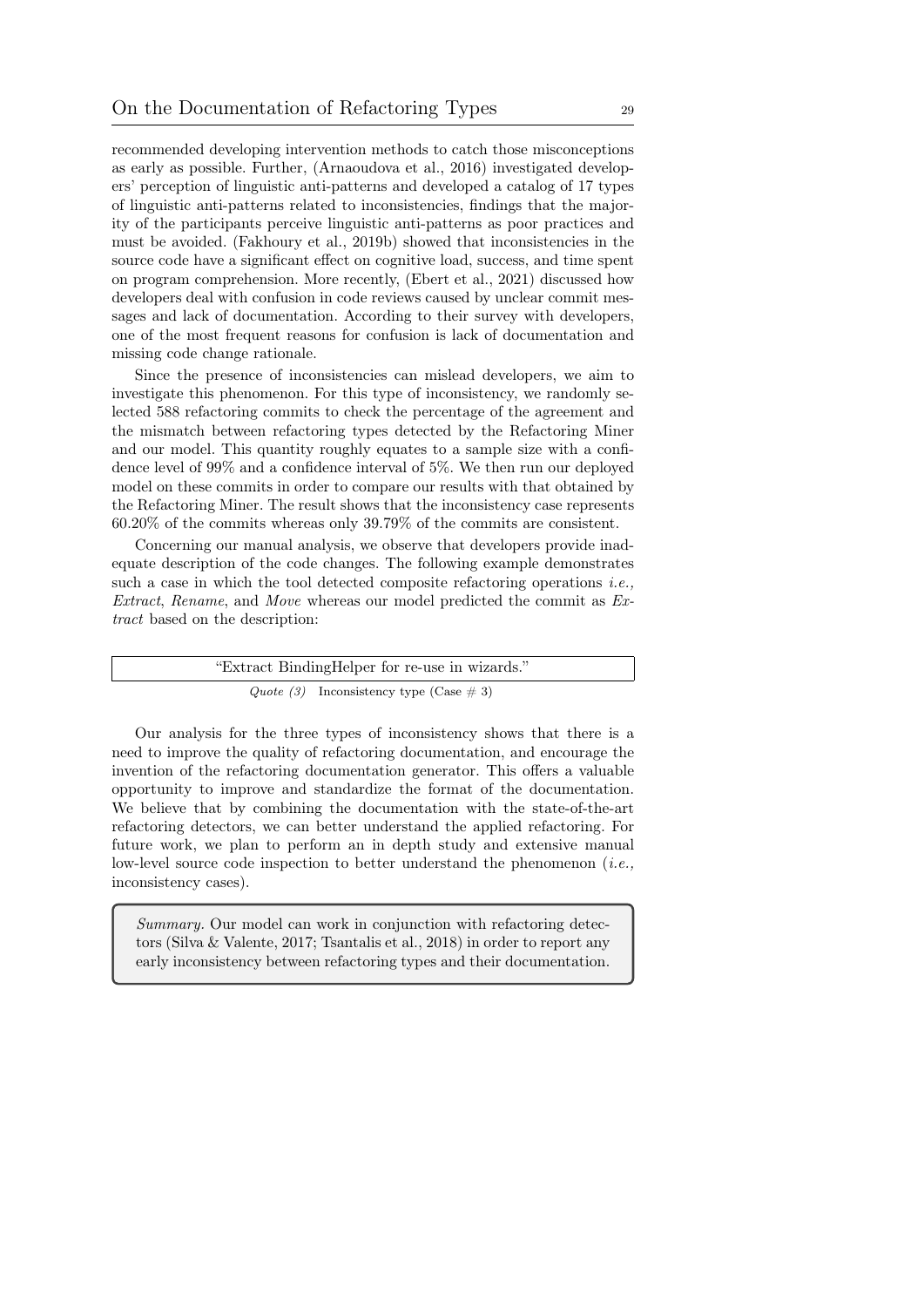### 5 Research Implications

The main implications of this study are as follows:

- 1. While existing studies, in classifying code changes using their commit messages [\(Gharbi et al., 2019;](#page-33-0) [Levin & Yehudai, 2017,](#page-34-3) [2019\)](#page-34-9), have been achieving relatively higher accuracies in comparison with our model, this reveals a lack of refactoring documentation culture, unlike documenting other code changes such as, API migration, bug fixes, and feature updates. However, the end goal our model is not to detect refactorings, but to work in conjunction with refactoring detectors [\(Silva et al., 2016b;](#page-35-17) [Tsantalis et al.,](#page-36-5) [2018\)](#page-36-5) in order to report any early inconsistency between refactoring types and their documentation. This is useful not only to improve the quality of documentation, which has been found to be lacking when it comes to describing code changes [\(Treude et al., 2020\)](#page-36-10), but also to improve the understandability of code changes for code review and evolution purposes. For instance, a recent study has found that revealing more details about refactoring, such as types and intents, helps in facilitating its acceptance in code reviews [\(Bibiano et al., 2020\)](#page-32-11).
- 2. The words and phrases used in rename refactorings are the most discriminative, indicating that these terms are strongly associated with the action of renaming. Future work to help document rename refactorings, which are shown to be under-documented at between 1 and 6% of the time [\(Ar](#page-32-13)[naoudova et al., 2014;](#page-32-13) [Peruma et al., 2020\)](#page-35-18), can use our approach to determine what keywords they should use, or recommend to developers, when generating commit messages.
- 3. Refactorings are generally associated with a specific set of keywords and phrases found in commit messages. However, there is also a significant amount of ambiguity in the way words are used; particularly for pull-up and push-down refactorings. A system which recommends how to document refactorings can reduce this confusion and the keywords that we discuss in this work are a strong starting point for determining what phrases should be used to reduce ambiguity.
- 4. Our approach can be used to study the discriminative terms found in commit messages and can be used to detect the common words and phrases which describe different types of refactorings. In this study, we used this approach on a large number of systems but it could also be used on singular systems to detect project-specific ways of describing refactorings; further bolstering any future recommendation system's ability to tailor recommended commit messages/keywords to a specific project.
- 5. Our study helps us understand refactoring documentation practices that trigger the need to explore the motivation behind refactoring. The study helps future developers to follow best documentation practices and improve the quality of the refactoring documentation. Further, the refactoring motivations tell the opinion of developers, so it is important for managers to learn developers' opinions and feelings especially for distributed software development practices. If developers do not document, managers will not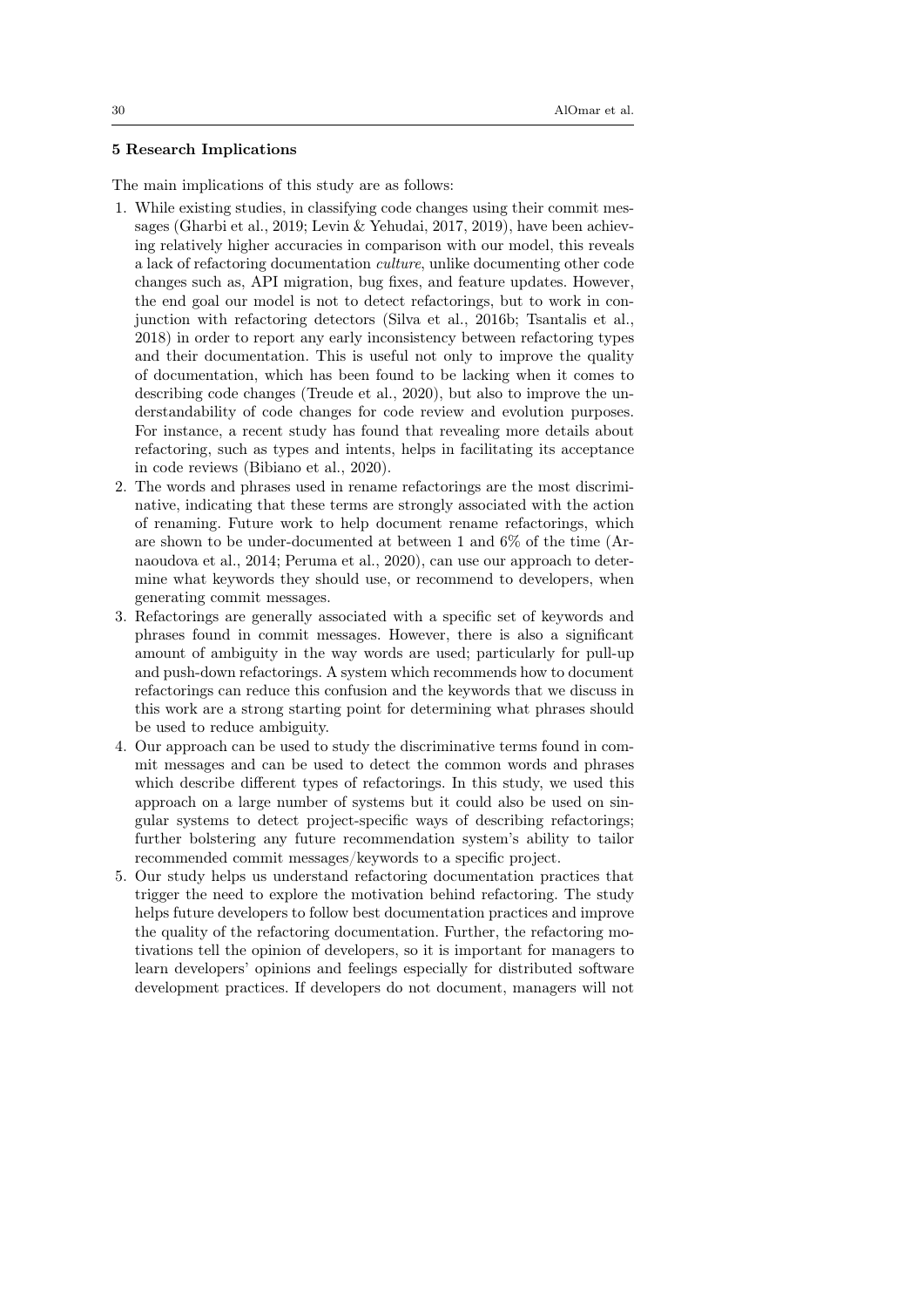know their intention. Since software engineering is a human-centric process, it is important for managers to understand the people's intention to work on the team through their documentation.

### <span id="page-30-0"></span>6 Threats to Validity

In this section, we describe potential threats to validity of our research method, and the actions we took to mitigate them.

Internal Validity. Our analysis is mainly threatened by the accuracy of the Refactoring Miner tool because the tool may miss the detection of some refactorings. However, previous studies [\(Silva et al., 2016b;](#page-35-17) [Tsantalis](#page-36-5) [et al., 2018\)](#page-36-5) report that Refactoring Miner has high precision and recall scores (*i.e.*, a precision of 98% and a recall of 87%) compared to other state-of-theart refactoring detection tools and is frequently utilized in refactoring studies (e.g.,[\(AlOmar et al., 2019a,](#page-31-1) [2020a,](#page-31-4)[b,](#page-32-14)[c,](#page-32-15) [2021e;](#page-32-16) [Aniche et al., 2020;](#page-32-7) [Chávez et al.,](#page-32-17) [2017;](#page-32-17) [Peruma et al., 2020\)](#page-35-18)). A recent survey [\(Tan & Bockisch, 2019\)](#page-36-11) compares several refactoring detection tools and shows that Refactoring Miner is currently the most accurate refactoring detection tool, which gives us confidence in using the tool.

Construct Validity. Since our approach heavily depends on commit messages, we used well-commented Java projects when performing our study. Thus, the quality and the quantity of commit messages might have an impact on our findings. Another important limitation concerns the size of the dataset used for training and evaluation. The size of the used dataset was determined similarly to previous commit classification studies, but we are not certain that this number is optimal for our problem. It is better to use a systematic technique for choosing the size of the evaluation set. Another threat to validity can be related to the list of keywords that we used to identify set of commits for keyword-based approach as developers might use other keywords when documenting refactoring. However, the impact of this threat was limited to the refactoring operation-related keywords detected by Refactoring Miner. External Validity. The first threat relates to the commits that are extracted only from open source Java projects. Our results may not generalize to commercially developed projects, or to other projects using different programming languages. Further, since a commit message could potentially belong to multiple refactoring types, our model does not consider such cases. However, exploring how to automatically classify commits into this kind of hybrid categories is an interesting direction for future work.

### <span id="page-30-1"></span>7 Conclusion

In this paper, we formulated the prediction of refactorings as a multiclass classification problem, i.e., classifying refactoring commits into six method-level refactoring operations, applying nine supervised machine learning algorithms. We compared the performance of our approach to the keyword-based baseline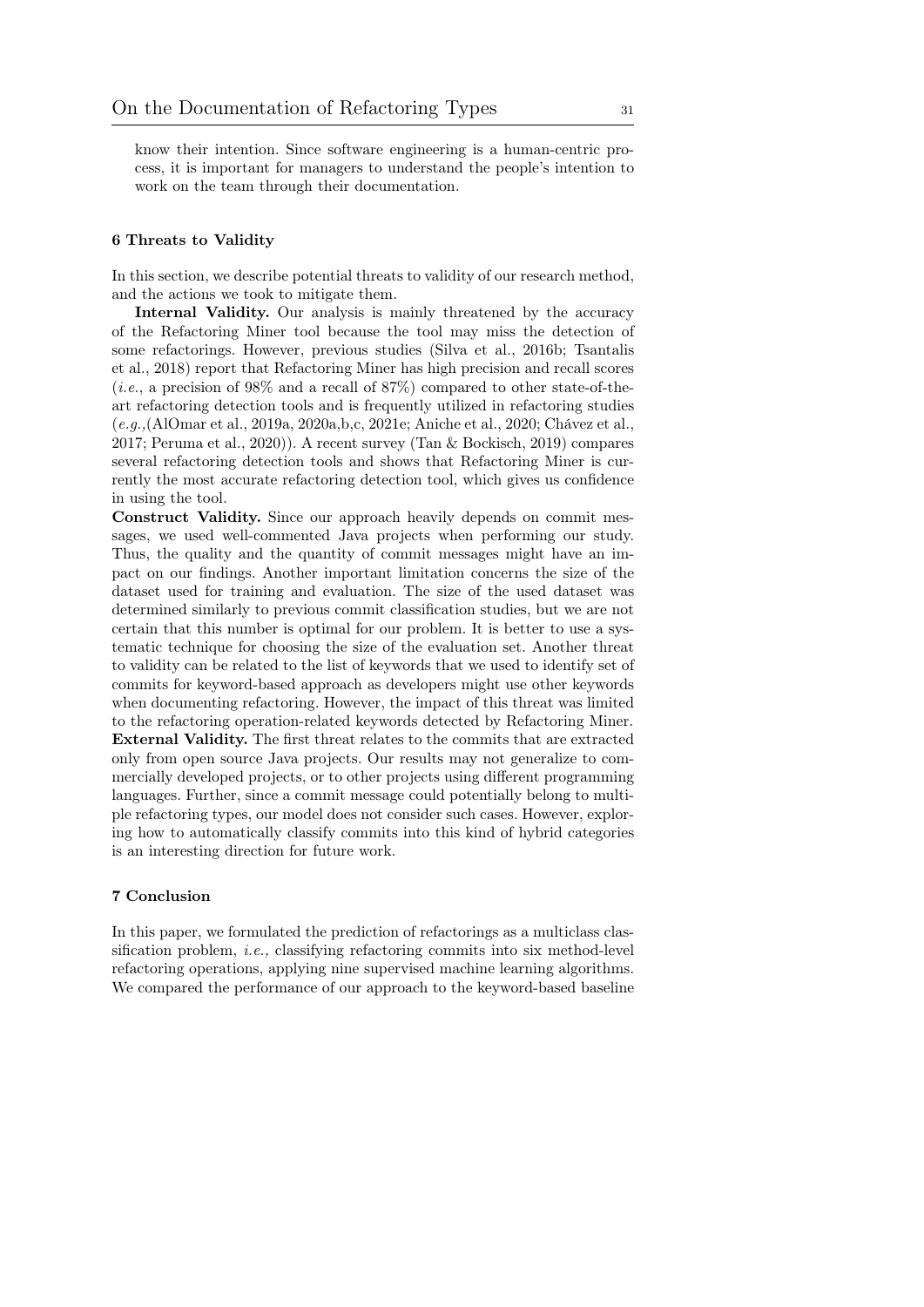and our results show that our approach outperforms the keyword-based approach. Specifically, our main findings show that (1) the prediction results for Rename Method, Extract Method, and Move Method were ranging from 63% to 93% in terms of F-measure. However, our model was not able to accurately distinguish between Inline Method, Pull-up Method, and Push-down Method, as its F-measure was between 42% and 45%, (2) the keyword-based approach performs significantly lower than ML models, (3) developers discriminate against different refactoring operations through human language descriptions, and (4) there is a need to improve the quality of refactoring documentation and encourage the invention of the refactoring documentation generator.

In the future, we plan to study the applicability of our approach to other projects developed in different programming languages, and to other domains, i.e., consider using commit messages written in different programming languages to predict refactoring and compare findings. We also plan to use the extension of Refactoring Miner [\(Tsantalis et al., 2020\)](#page-36-12) that supports low-level refactorings. Another interesting research direction is to investigate if our approach can be applied to statement-level refactoring  $(e.g., Extract\ Variable).$ Additionally, since a commit message could potentially belong to multiple categories (e.g., Extract Method and Move Method), future research could usefully apply multi-label classification to automatically classify commits into this kind of hybrid categories. Further, although we used commit messages as our primary source of text, our approach is not restricted to a specific source of textual information. In our future work, we can test our approach using other types of information, including issue descriptions.

### 8 Acknowledgments

This material is based on work supported by the National Science Foundation under Grant No. 1757680.

### References

- <span id="page-31-1"></span>AlOmar, E., Mkaouer, M. W., & Ouni, A. (2019a). Can refactoring be self-affirmed? an exploratory study on how developers document their refactoring activities in commit messages. In 2019 IEEE/ACM 3rd International Workshop on Refactoring (IWoR) (pp. 51–58). IEEE.
- <span id="page-31-3"></span>AlOmar, E. A. (2021 (last accessed October 1, 2021)). self-affirmed-refactoring repository. URL: [https://smilevo.github.io/self-affirmed-refactoring/.](https://smilevo.github.io/self-affirmed-refactoring/)
- <span id="page-31-2"></span>AlOmar, E. A., AlRubaye, H., Mkaouer, M. W., Ouni, A., & Kessentini, M. (2021a). Refactoring practices in the context of modern code review: An industrial case study at xerox. In 2021 IEEE/ACM 43rd International Conference on Software Engineering: Software Engineering in Practice (ICSE-SEIP) (pp. 348–357). IEEE.
- <span id="page-31-0"></span>AlOmar, E. A., Mkaouer, M. W., Newman, C., & Ouni, A. (2021b). On preserving the behavior in software refactoring: A systematic mapping study. Information and Software Technology, (p. 106675).
- <span id="page-31-4"></span>AlOmar, E. A., Mkaouer, M. W., & Ouni, A. (2020a). Toward the automatic classification of self-affirmed refactoring. Journal of Systems and Software, (p. 110821).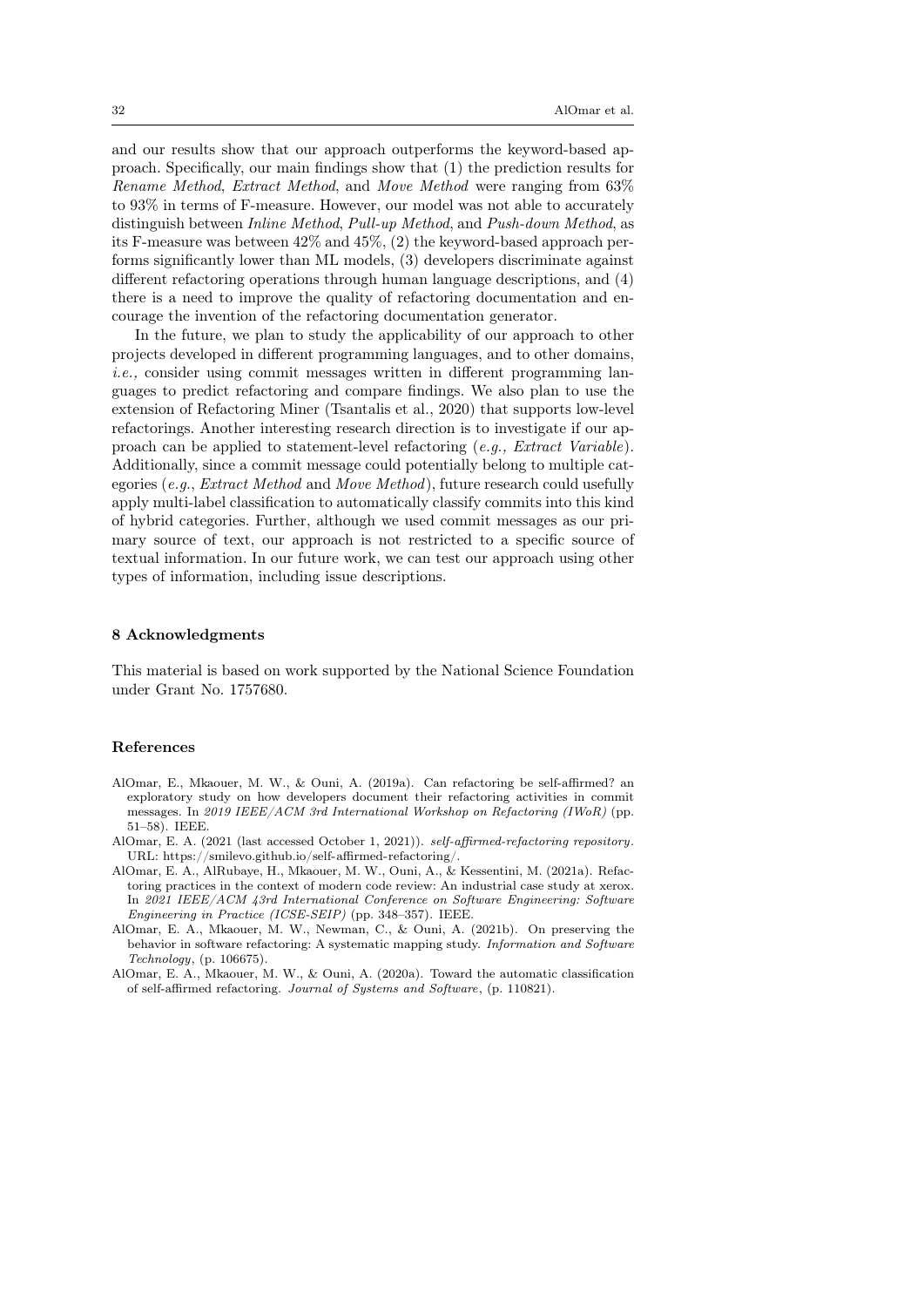- <span id="page-32-3"></span>AlOmar, E. A., Mkaouer, M. W., Ouni, A., & Kessentini, M. (2019b). On the impact of refactoring on the relationship between quality attributes and design metrics. In 2019 ACM/IEEE International Symposium on Empirical Software Engineering and Measurement (ESEM) (pp. 1–11). IEEE.
- <span id="page-32-6"></span>AlOmar, E. A., Peruma, A., Mkaouer, M. W., Newman, C., Ouni, A., & Kessentini, M. (2021c). How we refactor and how we document it? on the use of supervised machine learning algorithms to classify refactoring documentation. Expert Systems with Applications, 167, 114176.
- <span id="page-32-8"></span>AlOmar, E. A., Peruma, A., Mkaouer, M. W., Newman, C. D., & Ouni, A. (2021d). Behind the scenes: On the relationship between developer experience and refactoring. Journal of Software: Evolution and Process, (p. e2395).
- <span id="page-32-14"></span>AlOmar, E. A., Peruma, A., Newman, C. D., Mkaouer, M. W., & Ouni, A. (2020b). On the relationship between developer experience and refactoring: An exploratory study and preliminary results. In Proceedings of the IEEE/ACM 42nd International Conference on Software Engineering Workshops (pp. 342–349).
- <span id="page-32-15"></span>AlOmar, E. A., Rodriguez, P. T., Bowman, J., Wang, T., Adepoju, B., Lopez, K., Newman, C., Ouni, A., & Mkaouer, M. W. (2020c). How do developers refactor code to improve code reusability? In International Conference on Software and Software Reuse (pp. 261–276). Springer.
- <span id="page-32-16"></span>AlOmar, E. A., Wang, T., Vaibhavi, R., Mkaouer, M. W., Newman, C., & Ouni, A. (2021e). Refactoring for reuse: An empirical study. Innovations in Systems and Software Engineering, (pp. 1–31).
- <span id="page-32-0"></span>Alsolai, H., & Roper, M. (2020). A systematic literature review of machine learning techniques for software maintainability prediction. Information and Software Technology, 119, 106214.
- <span id="page-32-5"></span>Amor, J., Robles, G., Gonzalez-Barahona, J., Navarro Gsyc, A., Carlos, J., & Madrid, S. (2006). Discriminating development activities in versioning systems: A case study, .
- <span id="page-32-10"></span>Andrew, G., & Gao, J. (2007). Scalable training of l1-regularized log-linear models. In International Conference on Machine Learning.
- <span id="page-32-7"></span>Aniche, M., Maziero, E., Durelli, R., & Durelli, V. (2020). The effectiveness of supervised machine learning algorithms in predicting software refactoring. IEEE Transactions on Software Engineering, .
- <span id="page-32-4"></span>Arnaoudova, V., Di Penta, M., & Antoniol, G. (2016). Linguistic antipatterns: What they are and how developers perceive them. Empirical Software Engineering, 21, 104–158.
- <span id="page-32-13"></span>Arnaoudova, V., Eshkevari, L. M., Penta, M. D., Oliveto, R., Antoniol, G., & Guéhéneuc, Y. (2014). Repent: Analyzing the nature of identifier renamings. IEEE Transactions on Software Engineering, 40, 502–532.
- <span id="page-32-1"></span>Avgeriou, P., Kruchten, P., Ozkaya, I., & Seaman, C. (2016). Managing technical debt in software engineering (dagstuhl seminar 16162). In Dagstuhl Reports. Schloss Dagstuhl-Leibniz-Zentrum fuer Informatik volume 6.
- <span id="page-32-11"></span>Bibiano, A. C., Soares, V., Coutinho, D., Fernandes, E., Correia, J., Santos, K., Oliveira, A., Garcia, A., Gheyi, R., Fonseca, B. et al. (2020). How does incomplete composite refactoring affect internal quality attributes. In 28th IEEE/ACM International Conference on Program Comprehension (ICPC).
- <span id="page-32-17"></span>Chávez, A., Ferreira, I., Fernandes, E., Cedrim, D., & Garcia, A. (2017). How does refactoring affect internal quality attributes?: A multi-project study. In Proceedings of the 31st Brazilian Symposium on Software Engineering (pp. 74–83). ACM.
- <span id="page-32-12"></span>Chen, N., & Johnson, R. (2008). Toward refactoring in a polyglot world: extending automated refactoring support across java and xml. In Proceedings of the 2nd Workshop on Refactoring Tools (pp. 1–4).
- <span id="page-32-9"></span>Collins, M. (2002). Discriminative training methods for hidden markov models: Theory and experiments with perceptron algorithms. In Proceedings of the ACL-02 conference on Empirical methods in natural language processing-Volume 10 (pp.  $1-8$ ). Association for Computational Linguistics.
- <span id="page-32-2"></span>Counsell, S., Arzoky, M., Destefanis, G., & Taibi, D. (2019). On the relationship between coupling and refactoring: An empirical viewpoint. In 2019 ACM/IEEE International Symposium on Empirical Software Engineering and Measurement (ESEM) (pp. 1–6). IEEE.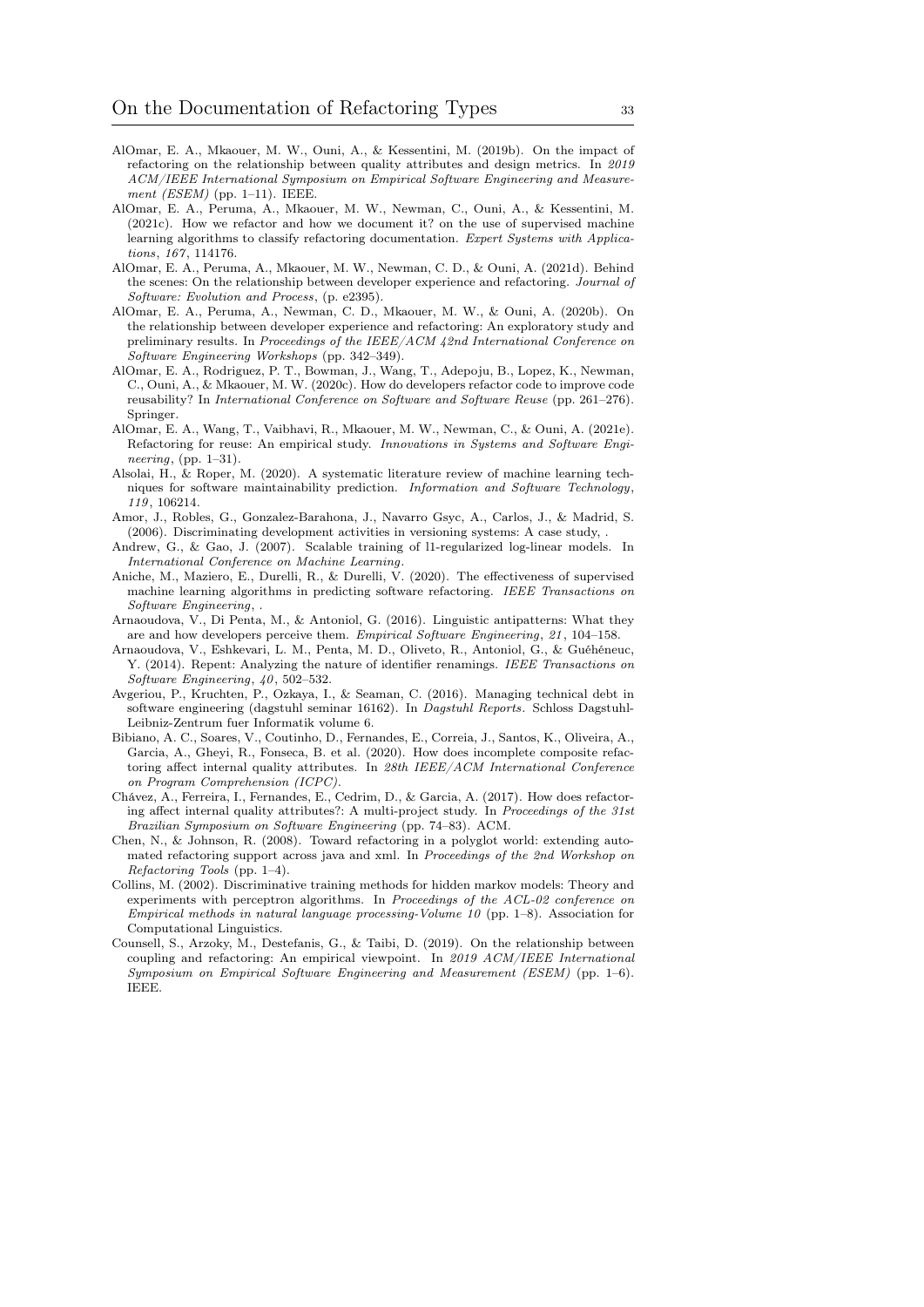- <span id="page-33-2"></span>Counsell, S., Swift, S., Arzoky, M., & Destefanis, G. (2018). Do developers really worry about refactoring re-test? an empirical study of open-source systems. In International Conference on Product-Focused Software Process Improvement (pp. 159–166). Springer.
- <span id="page-33-19"></span><span id="page-33-14"></span>Duda, R. O., Hart, P. E., & Stork, D. G. (2012). Pattern classification. John Wiley & Sons. Ebert, F., Castor, F., Novielli, N., & Serebrenik, A. (2021). An exploratory study on confusion in code reviews. Empirical Software Engineering, 26, 1–48.
- <span id="page-33-3"></span>Fakhoury, S., Roy, D., Hassan, S. A., & Arnaoudova, V. (2019a). Improving source code readability: theory and practice. In *Proceedings of the 27th International Conference on* Program Comprehension (pp. 2–12). IEEE Press.
- <span id="page-33-17"></span>Fakhoury, S., Roy, D., Ma, Y., Arnaoudova, V., & Adesope, O. (2019b). Measuring the impact of lexical and structural inconsistencies on developers' cognitive load during bug localization. Empirical Software Engineering, (pp. 1–39).
- <span id="page-33-16"></span>Fernández-Delgado, M., Cernadas, E., Barro, S., & Amorim, D. (2014). Do we need hundreds of classifiers to solve real world classification problems. J. Mach. Learn. Res, 15, 3133– 3181.
- <span id="page-33-5"></span>Fowler, M., Beck, K., Brant, J., Opdyke, W., & Roberts, d. (1999). Refactoring: Improving the Design of Existing Code. Boston, MA, USA: Addison-Wesley Longman Publishing Co., Inc. URL: [http://dl.acm.org/citation.cfm?id=311424.](http://dl.acm.org/citation.cfm?id=311424)
- <span id="page-33-9"></span>Friedman, J. H. (2001). Greedy function approximation: a gradient boosting machine. Annals of statistics, (pp. 1189–1232).
- <span id="page-33-20"></span>Gallaba, K., & McIntosh, S. (2018). Use and misuse of continuous integration features: An empirical study of projects that (mis) use travis ci. IEEE Transactions on Software Engineering, 46, 33–50.
- <span id="page-33-0"></span>Gharbi, S., Mkaouer, M. W., Jenhani, I., & Messaoud, M. B. (2019). On the classification of software change messages using multi-label active learning. In Proceedings of the 34th ACM/SIGAPP Symposium on Applied Computing (pp. 1760–1767).
- <span id="page-33-15"></span>Gu, Q., Li, Z., & Han, J. (2012). Generalized fisher score for feature selection. arXiv preprint  $arX$ *iv:* 1202.3725
- <span id="page-33-12"></span>Hansen, L. K., & Salamon, P. (1990). Neural network ensembles. IEEE Transactions on Pattern Analysis & Machine Intelligence, (pp. 993–1001).
- <span id="page-33-11"></span>Herbrich, R., Graepel, T., & Campbell, C. (2001). Bayes point machines. Journal of Machine Learning Research, 1, 245–279.
- <span id="page-33-7"></span>Hindle, A., Ernst, N. A., Godfrey, M. W., & Mylopoulos, J. (2011). Automated topic naming to support cross-project analysis of software maintenance activities. In Proceedings of the 8th Working Conference on Mining Software Repositories MSR '11 (pp. 163–172). New York, NY, USA: ACM. URL: [http://doi.acm.org/10.1145/1985441.1985466.](http://doi.acm.org/10.1145/1985441.1985466) doi:[10.1145/](http://dx.doi.org/10.1145/1985441.1985466) [1985441.1985466](http://dx.doi.org/10.1145/1985441.1985466).
- <span id="page-33-6"></span>Hindle, A., German, D. M., Godfrey, M. W., & Holt, R. C. (2009). Automatic classication of large changes into maintenance categories. In 2009 IEEE 17th International Conference on Program Comprehension (pp. 30–39). doi:[10.1109/ICPC.2009.5090025](http://dx.doi.org/10.1109/ICPC.2009.5090025).
- <span id="page-33-8"></span>Hönel, S., Ericsson, M., Löwe, W., & Wingkvist, A. (2019). Importance and aptitude of source code density for commit classification into maintenance activities. In The 19th IEEE International Conference on Software Quality, Reliability, and Security.
- <span id="page-33-1"></span>Hönel, S., Ericsson, M., Löwe, W., & Wingkvist, A. (2020). Using source code density to improve the accuracy of automatic commit classification into maintenance activities. Journal of Systems and Software, (p. 110673).
- <span id="page-33-10"></span>Jose, C., Goyal, P., Aggrwal, P., & Varma, M. (2013). Local deep kernel learning for efficient non-linear svm prediction. In International conference on machine learning (pp. 486– 494).
- <span id="page-33-4"></span>Kim, M., Zimmermann, T., & Nagappan, N. (2014). An empirical study of refactoringchallenges and benefits at microsoft. IEEE Transactions on Software Engineering, 40, 633– 649.
- <span id="page-33-18"></span>Kim, S., & Kim, D. (2016). Automatic identifier inconsistency detection using code dictionary. Empirical Software Engineering, 21, 565–604.
- <span id="page-33-13"></span>Kochhar, P. S., Thung, F., & Lo, D. (2014). Automatic fine-grained issue report reclassification. In Engineering of Complex Computer Systems (ICECCS), 2014 19th International Conference on (pp. 126–135). IEEE.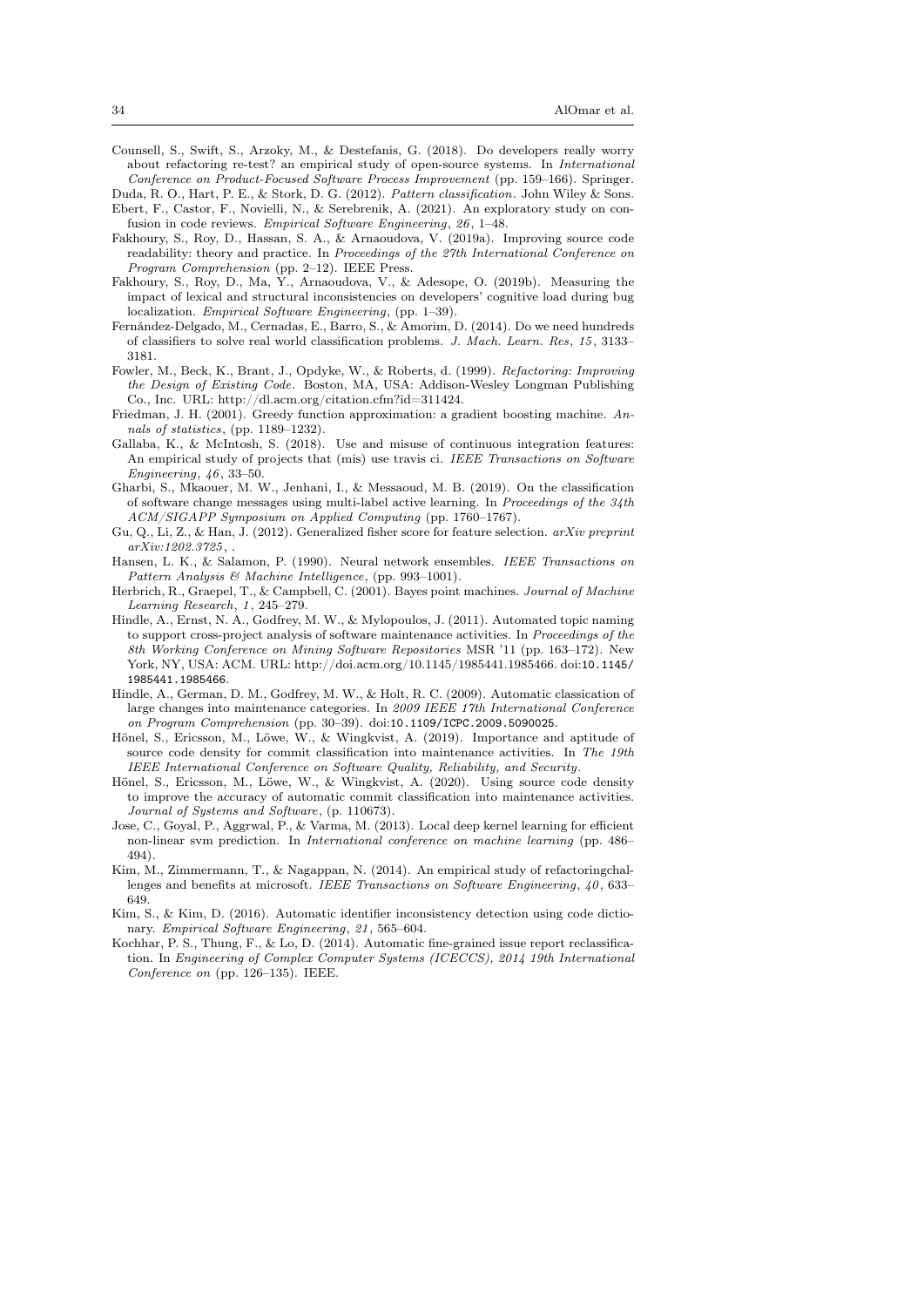- <span id="page-34-10"></span>Kowsari, K., Jafari Meimandi, K., Heidarysafa, M., Mendu, S., Barnes, L., & Brown, D. (2019). Text classification algorithms: A survey. Information, 10, 150.
- <span id="page-34-4"></span>Krasniqi, R., & Cleland-Huang, J. (2020). Enhancing source code refactoring detection with explanations from commit messages. In 2020 IEEE 27th International Conference on Software Analysis, Evolution and Reengineering (SANER) (pp. 512–516). IEEE.
- <span id="page-34-12"></span>Lane, H., Hapke, H., & Howard, C. (2019). Natural Language Processing in Action: Understanding, Analyzing, and Generating Text with Python. Manning Publications Company.
- <span id="page-34-14"></span>Le, T.-D. B., Linares-Vásquez, M., Lo, D., & Poshyvanyk, D. (2015). Rclinker: Automated linking of issue reports and commits leveraging rich contextual information. In 2015 IEEE 23rd International Conference on Program Comprehension (pp. 36–47). IEEE.
- <span id="page-34-3"></span>Levin, S., & Yehudai, A. (2017). Boosting automatic commit classification into maintenance activities by utilizing source code changes. In Proceedings of the 13th International Conference on Predictive Models and Data Analytics in Software Engineering PROMISE (pp. 97–106). New York, NY, USA: ACM. URL: [http://doi.acm.org/10.1145/3127005.](http://doi.acm.org/10.1145/3127005.3127016) [3127016.](http://doi.acm.org/10.1145/3127005.3127016) doi:[10.1145/3127005.3127016](http://dx.doi.org/10.1145/3127005.3127016).
- <span id="page-34-9"></span>Levin, S., & Yehudai, A. (2019). Towards software analytics: Modeling maintenance activities.  $arXiv$  preprint  $arXiv:1903.04909$ ,
- <span id="page-34-15"></span>Lin, S., Ma, Y., & Chen, J. (2013). Empirical evidence on developer's commit activity for open-source software projects. In SEKE (pp. 455–460). volume 13.
- <span id="page-34-18"></span>Lorena, A. C., de Carvalho, A. C. P. L. F., & Gama, J. M. P. (2009). A review on the combination of binary classifiers in multiclass problems. Artificial Intelligence Review, 30, 19. URL: [https://doi.org/10.1007/s10462-009-9114-9.](https://doi.org/10.1007/s10462-009-9114-9) doi:[10.1007/s10462-009-9114-9](http://dx.doi.org/10.1007/s10462-009-9114-9).
- <span id="page-34-6"></span>Mahmoodian, N., Abdullah, R., & Murad, M. A. A. (2010). Text-based classification incoming maintenance requests to maintenance type. In 2010 International Symposium on
- <span id="page-34-2"></span>Information Technology (pp. 693–697). volume 2. doi:[10.1109/ITSIM.2010.5561540](http://dx.doi.org/10.1109/ITSIM.2010.5561540). Manning, C. D., Manning, C. D., & Schütze, H. (1999). Foundations of statistical natural language processing. MIT press.
- <span id="page-34-13"></span><span id="page-34-5"></span>Manning, C. D., Raghavan, P. et al. (2008). Schü tze h. introduction to information retrieval. Marmolejos, L., AlOmar, E. A., Mkaouer, M. W., Newman, C., & Ouni, A. (2021). On
- the use of textual feature extraction techniques to support the automated detection of refactoring documentation. Innovations in Systems and Software Engineering, (pp. 1– 17).
- <span id="page-34-19"></span>Mauczka, A., Huber, M., Schanes, C., Schramm, W., Bernhart, M., & Grechenig, T. (2012). Tracing your maintenance work – a cross-project validation of an automated classification dictionary for commit messages. In J. de Lara, & A. Zisman (Eds.), Fundamental Approaches to Software Engineering: 15th International Conference, FASE 2012, Held as Part of the European Joint Conferences on Theory and Practice of Software, ETAPS 2012, Tallinn, Estonia, March 24 - April 1, 2012. Proceedings (pp. 301–315). Berlin, Heidelberg: Springer Berlin Heidelberg. URL: [https://doi.org/10.1007/978-3-642-28872-2\\_](https://doi.org/10.1007/978-3-642-28872-2_21) [21.](https://doi.org/10.1007/978-3-642-28872-2_21) doi:[10.1007/978-3-642-28872-2\\_21](http://dx.doi.org/10.1007/978-3-642-28872-2_21).
- <span id="page-34-7"></span>McMillan, C., Linares-Vasquez, M., Poshyvanyk, D., & Grechanik, M. (2011). Categorizing software applications for maintenance. In Proceedings of the 2011 27th IEEE International Conference on Software Maintenance ICSM '11 (pp. 343–352). Washington, DC, USA: IEEE Computer Society. URL: [http://dx.doi.org/10.1109/ICSM.2011.6080801.](http://dx.doi.org/10.1109/ICSM.2011.6080801) doi:[10.1109/ICSM.2011.6080801](http://dx.doi.org/10.1109/ICSM.2011.6080801).
- <span id="page-34-11"></span>Munaiah, N., Kroh, S., Cabrey, C., & Nagappan, M. (2017). Curating github for engineered software projects. Empirical Software Engineering, 22, 3219–3253.
- <span id="page-34-17"></span>Mund, S. (2015). Microsoft azure machine learning. Packt Publishing Ltd.
- <span id="page-34-8"></span>Murphy, K. P. (2012). Machine learning: a probabilistic perspective. MIT press.
- <span id="page-34-1"></span>Murphy-Hill, E., Parnin, C., & Black, A. P. (2012). How we refactor, and how we know it. IEEE Transactions on Software Engineering, 38, 5–18.
- <span id="page-34-0"></span>Naiya, N., Counsell, S., & Hall, T. (2015). The relationship between depth of inheritance and refactoring: An empirical study of eclipse releases. In 2015 41st Euromicro Conference on Software Engineering and Advanced Applications (pp. 88–91). IEEE.
- <span id="page-34-16"></span>Ouni, A., Kessentini, M., Sahraoui, H., Inoue, K., & Deb, K. (2016). Multi-criteria code refactoring using search-based software engineering: An industrial case study. ACM Transactions on Software Engineering and Methodology (TOSEM), 25, 23.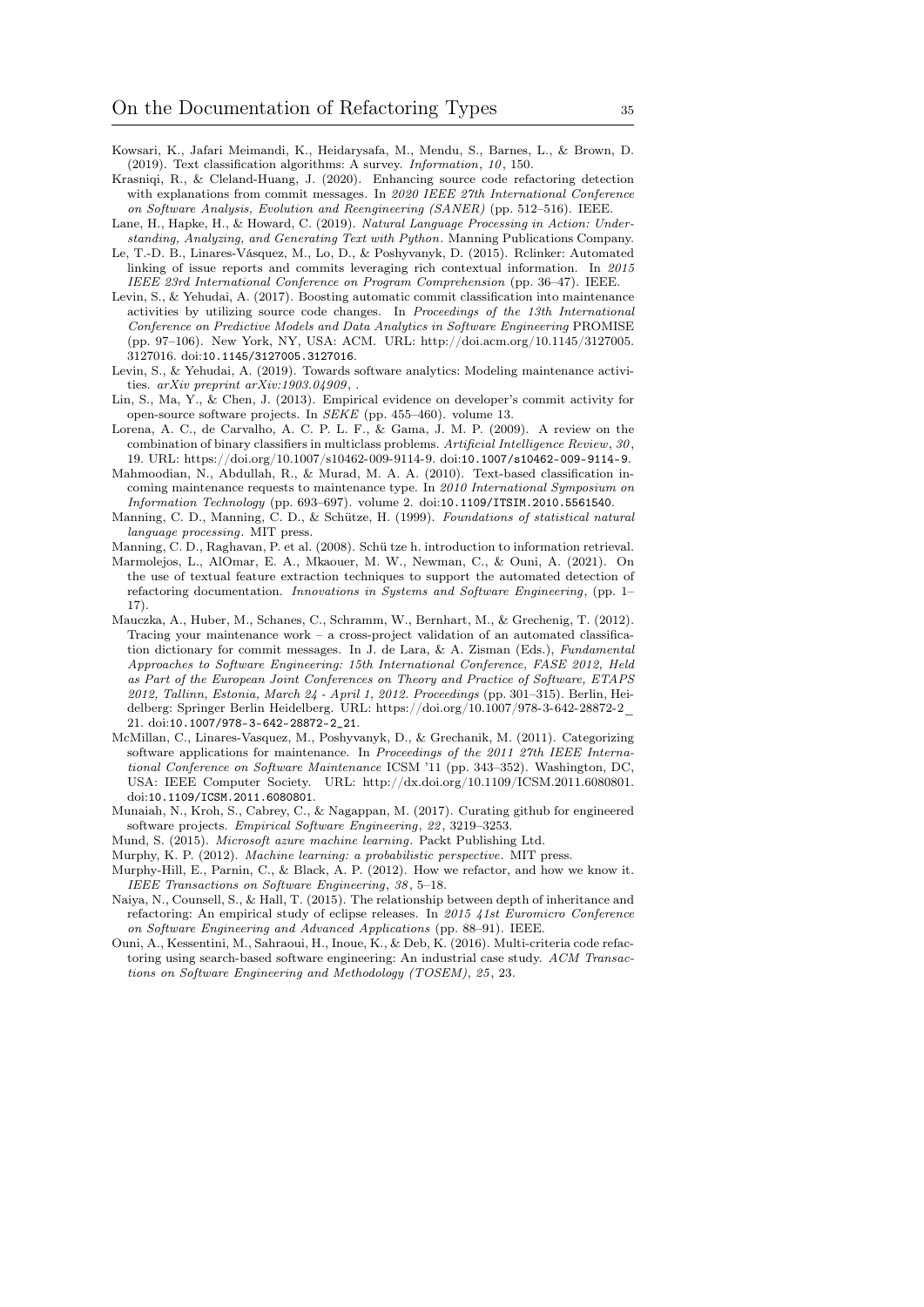- <span id="page-35-1"></span>Pantiuchina, J., Lanza, M., & Bavota, G. (2018). Improving code: The (mis) perception of quality metrics. In 2018 IEEE International Conference on Software Maintenance and Evolution (ICSME) (pp. 80–91). IEEE.
- <span id="page-35-18"></span>Peruma, A., Mkaouer, M. W., Decker, M. J., & Newman, C. D. (2020). Contextualizing rename decisions using refactorings, commit messages, and data types. Journal of Systems and Software, (p. 110704).
- <span id="page-35-10"></span>Prinzie, A., & Van den Poel, D. (2008). Random forests for multiclass classification: Random multinomial logit. Expert systems with Applications, 34, 1721–1732.
- <span id="page-35-4"></span>Ratzinger, J. (2007). sPACE: Software Project Assessment in the Course of Evolution. Ph.D. thesis. URL: [http://www.infosys.tuwien.ac.at/Staff/ratzinger/publications/](http://www.infosys.tuwien.ac.at/Staff/ratzinger/publications/ratzinger_phd-thesis_space.pdf) [ratzinger\\_phd-thesis\\_space.pdf.](http://www.infosys.tuwien.ac.at/Staff/ratzinger/publications/ratzinger_phd-thesis_space.pdf)
- <span id="page-35-9"></span>Ratzinger, J., Fischer,  $\overline{M}$ ., & Gall, H. (2005). *Improving evolvability through refactoring* volume 30. ACM.
- <span id="page-35-5"></span>Ratzinger, J., Sigmund, T., & Gall, H. C. (2008). On the relation of refactorings and software defect prediction. In Proceedings of the 2008 International Working Conference on Mining Software Repositories MSR '08 (pp. 35–38). New York, NY, USA: ACM. URL: [http://doi.acm.org/10.1145/1370750.1370759.](http://doi.acm.org/10.1145/1370750.1370759) doi:[10.1145/1370750.1370759](http://dx.doi.org/10.1145/1370750.1370759).
- <span id="page-35-2"></span>Rebai, S., Kessentini, M., Alizadeh, V., Sghaier, O. B., & Kazman, R. (2020). Recommending refactorings via commit message analysis. Information and Software Technology, (p. 106332).
- <span id="page-35-0"></span>Sabetta, A., & Bezzi, M. (2018). A practical approach to the automatic classification of security-relevant commits. In 2018 IEEE International Conference on Software Maintenance and Evolution (ICSME) (pp. 579–582). IEEE.
- <span id="page-35-13"></span>Saif, H., Fernández, M., He, Y., & Alani, H. (2014). On stopwords, filtering and data sparsity for sentiment analysis of twitter, .
- <span id="page-35-11"></span>Shotton, J., Sharp, T., Kohli, P., Nowozin, S., Winn, J., & Criminisi, (2013). Decision jungles: Compact and rich models for classification. In Proc. NIPS. URL: [https://www.microsoft.com/en-us/research/publication/](https://www.microsoft.com/en-us/research/publication/decision-jungles-compact-and-rich-models-for-classification/) [decision-jungles-compact-and-rich-models-for-classification/.](https://www.microsoft.com/en-us/research/publication/decision-jungles-compact-and-rich-models-for-classification/)
- <span id="page-35-12"></span>Silva, D., Tsantalis, N., & Valente, M. T. (2016a). Why we refactor? confessions of github contributors. In Proceedings of the 2016 24th ACM SIGSOFT International Symposium on Foundations of Software Engineering (pp. 858–870). ACM.
- <span id="page-35-17"></span>Silva, D., Tsantalis, N., & Valente, M. T. (2016b). Why we refactor? confessions of github contributors. In Proceedings of the 2016 24th ACM SIGSOFT International Symposium on Foundations of Software Engineering FSE 2016 (pp. 858–870). New York, NY, USA: ACM. URL: [http://doi.acm.org/10.1145/2950290.2950305.](http://doi.acm.org/10.1145/2950290.2950305) doi:[10.1145/2950290.](http://dx.doi.org/10.1145/2950290.2950305) [2950305](http://dx.doi.org/10.1145/2950290.2950305).
- <span id="page-35-16"></span>Silva, D., & Valente, M. T. (2017). Refdiff: detecting refactorings in version histories. In Proceedings of the 14th International Conference on Mining Software Repositories (pp. 269–279). IEEE Press.
- <span id="page-35-7"></span>Soares, G., Cavalcanti, D., Gheyi, R., Massoni, T., Serey, D., & Cornélio, M. (2009). Saferefactor-tool for checking refactoring safety, .
- <span id="page-35-3"></span>Soares, G., Gheyi, R., Murphy-Hill, E., & Johnson, B. (2013). Comparing approaches to analyze refactoring activity on software repositories. Journal of Systems and Software, 86, 1006–1022.
- <span id="page-35-14"></span>Soares, V., Oliveira, A., Pereira, J. A., Bibano, A. C., Garcia, A., Farah, P. R., Vergilio, S. R., Schots, M., Silva, C., Coutinho, D. et al. (2020). On the relation between complexity, explicitness, effectiveness of refactorings and non-functional concerns. In Proceedings of the 34th Brazilian Symposium on Software Engineering (pp. 788–797).
- <span id="page-35-6"></span>Stroggylos, K., & Spinellis, D. (2007). Refactoring–does it improve software quality? In Fifth International Workshop on Software Quality (WoSQ'07: ICSE Workshops 2007) (pp. 10–10). IEEE.
- <span id="page-35-8"></span>Swanson, E. B. (1976). The dimensions of maintenance. In Proceedings of the 2Nd International Conference on Software Engineering ICSE '76 (pp. 492–497). Los Alamitos, CA, USA: IEEE Computer Society Press. URL: [http://dl.acm.org/citation.cfm?id=800253.](http://dl.acm.org/citation.cfm?id=800253.807723) [807723.](http://dl.acm.org/citation.cfm?id=800253.807723)
- <span id="page-35-15"></span>Swidan, A., Hermans, F., & Smit, M. (2018). Programming misconceptions for school students. In Proceedings of the 2018 ACM Conference on International Computing Ed-